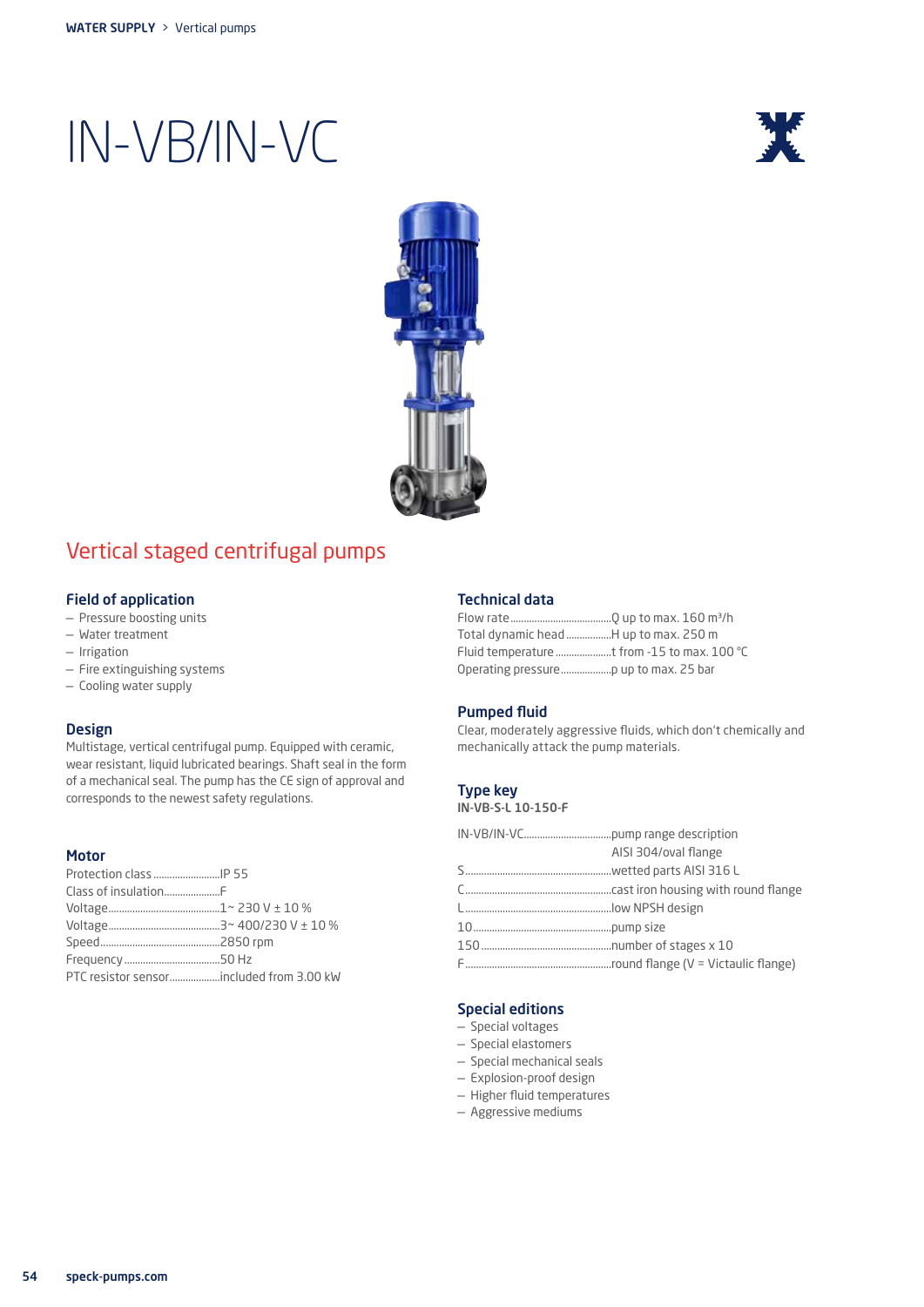### Materials used IN-VB 2 to IN-VB 60, IN-VC 15

### Materials used IN-VB-S 2 to IN-VB-S 60, IN-VC-S 15

### 涨

### Material used IN-VB 85/125

### Material used IN-VB-S 85/125

#### Motor data

| P[kW]         |            | 0.37  | 0.55  | 0.75  | 1.10  | 1.50  | 2.20  | 3.00  | 4.00  | 5.50  |
|---------------|------------|-------|-------|-------|-------|-------|-------|-------|-------|-------|
| $I_{N}$ [A]   | $3 - 400V$ | 0.95  | 1.20  | 1.80  | 2.30  | 3.20  | 4.60  | 5.80  | 7.40  | 10.00 |
| $I_{max}$ [A] | $3 - 400V$ | 1.40  | 1.50  | 2.40  | 3.10  | 4.60  | 6.20  | 7.50  | 9.80  | 15.00 |
|               |            |       |       |       |       |       |       |       |       |       |
| <b>P</b> [kW] |            | 7.50  | 11.00 | 15.00 | 18.50 | 22.00 | 30.00 | 37.00 | 45.00 |       |
| $I_{N}$ [A]   | $3 - 400V$ | 13.30 | 19.30 | 26.20 | 32.10 | 38.10 | 51.60 | 63.30 | 76.80 |       |
| $I_{max}$ [A] | $3 - 400V$ | 18.10 | 27.00 | 36.70 | 40.30 | 53.70 | 59.30 | 72.80 | 88,30 |       |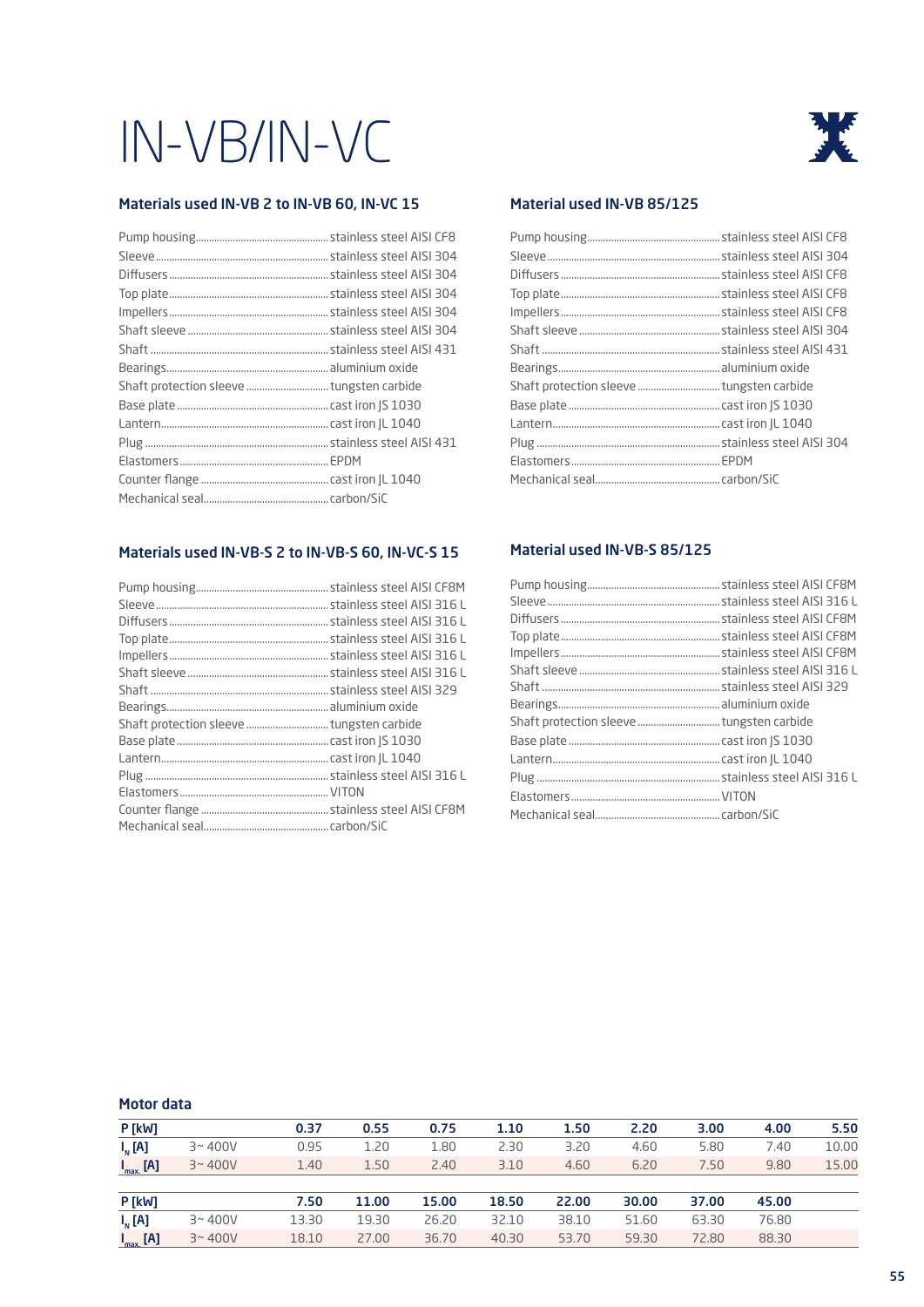

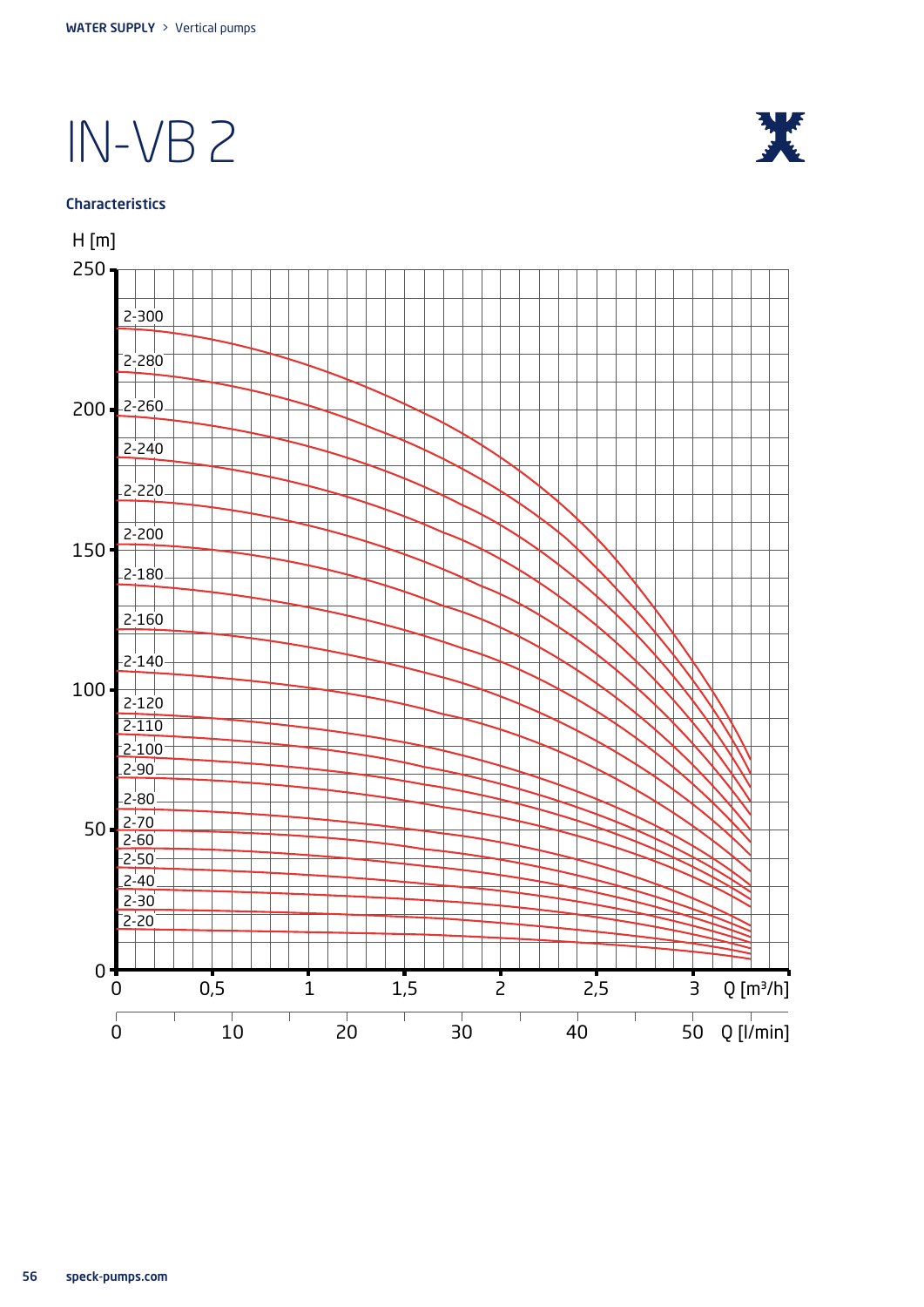

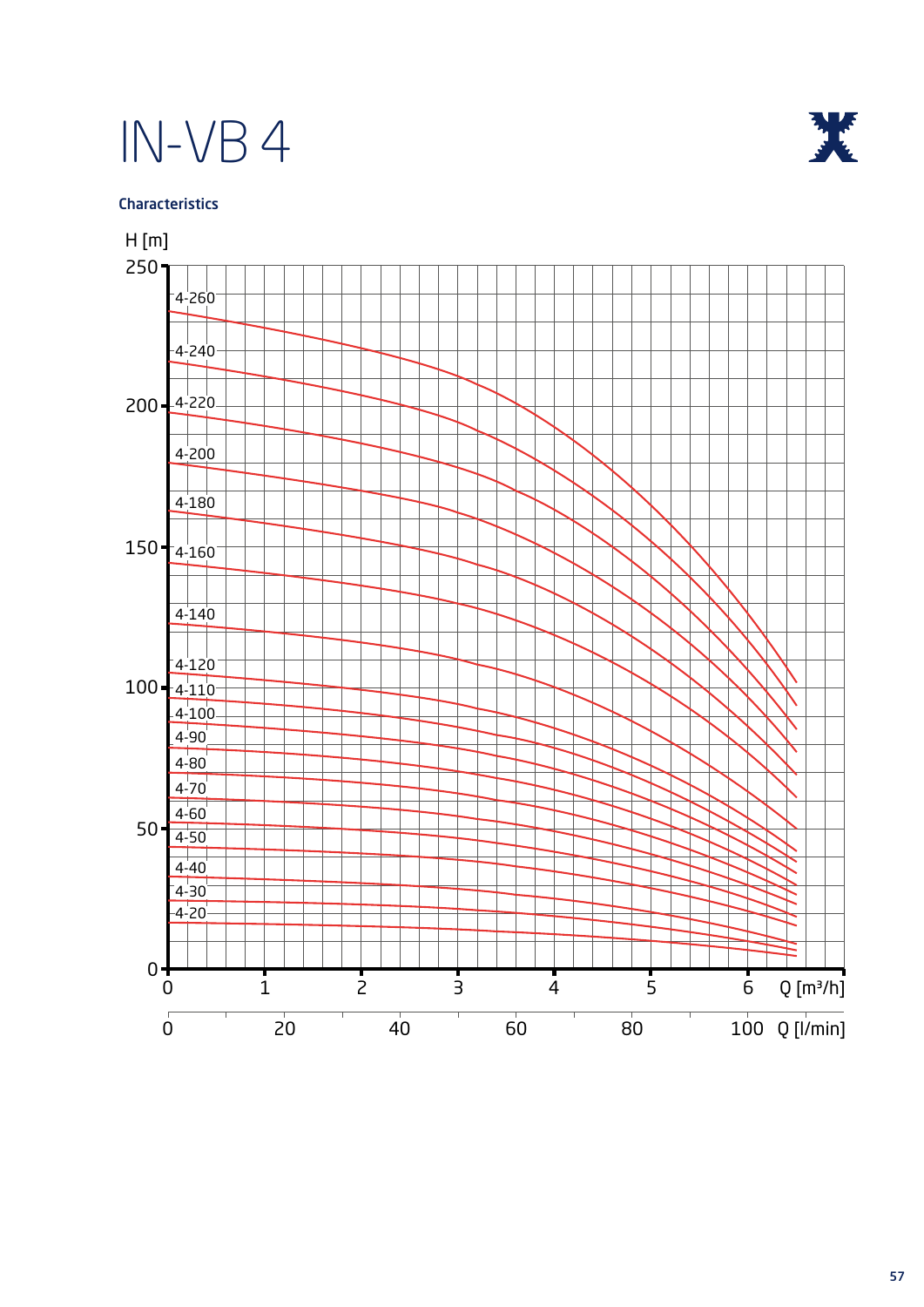

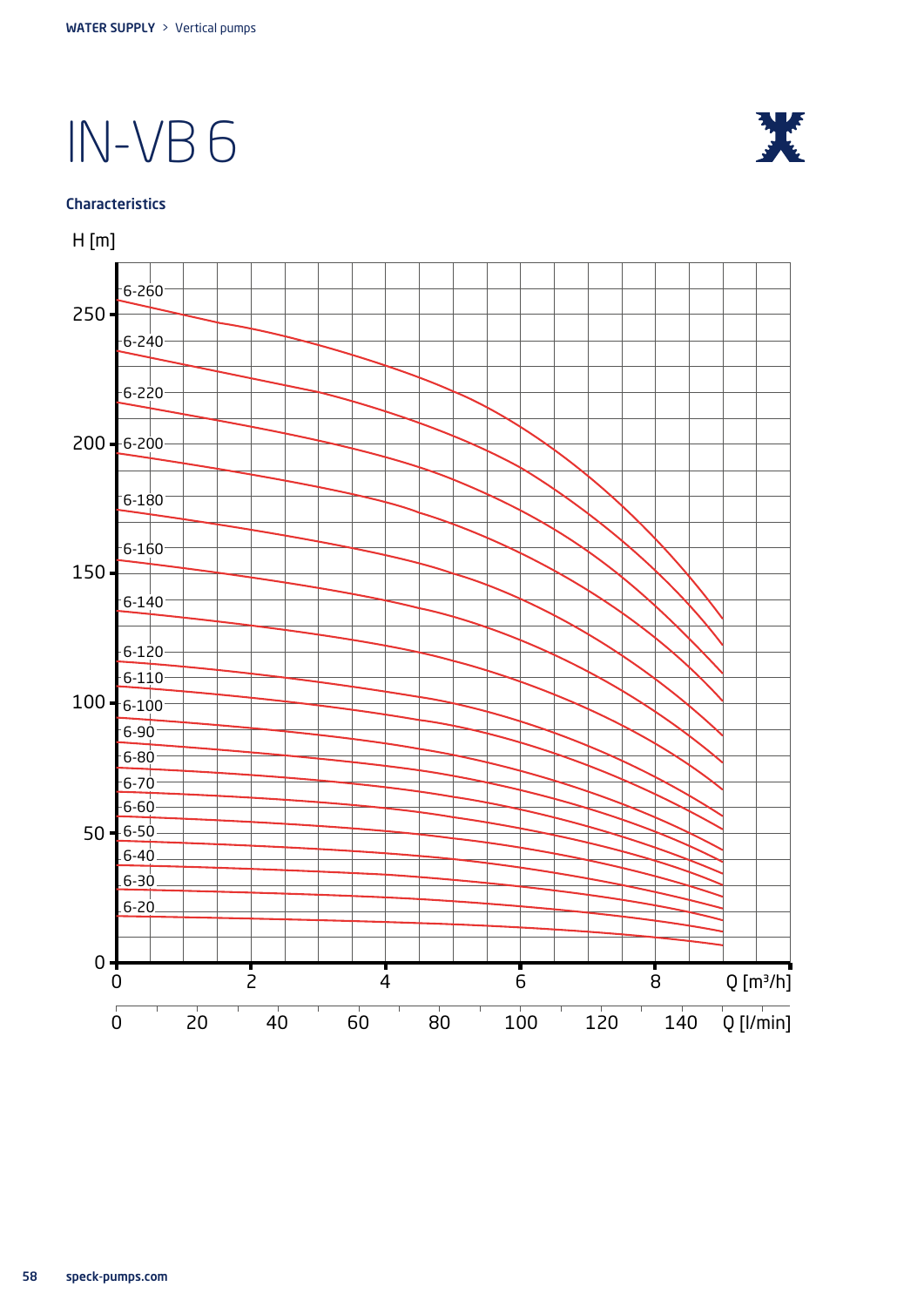



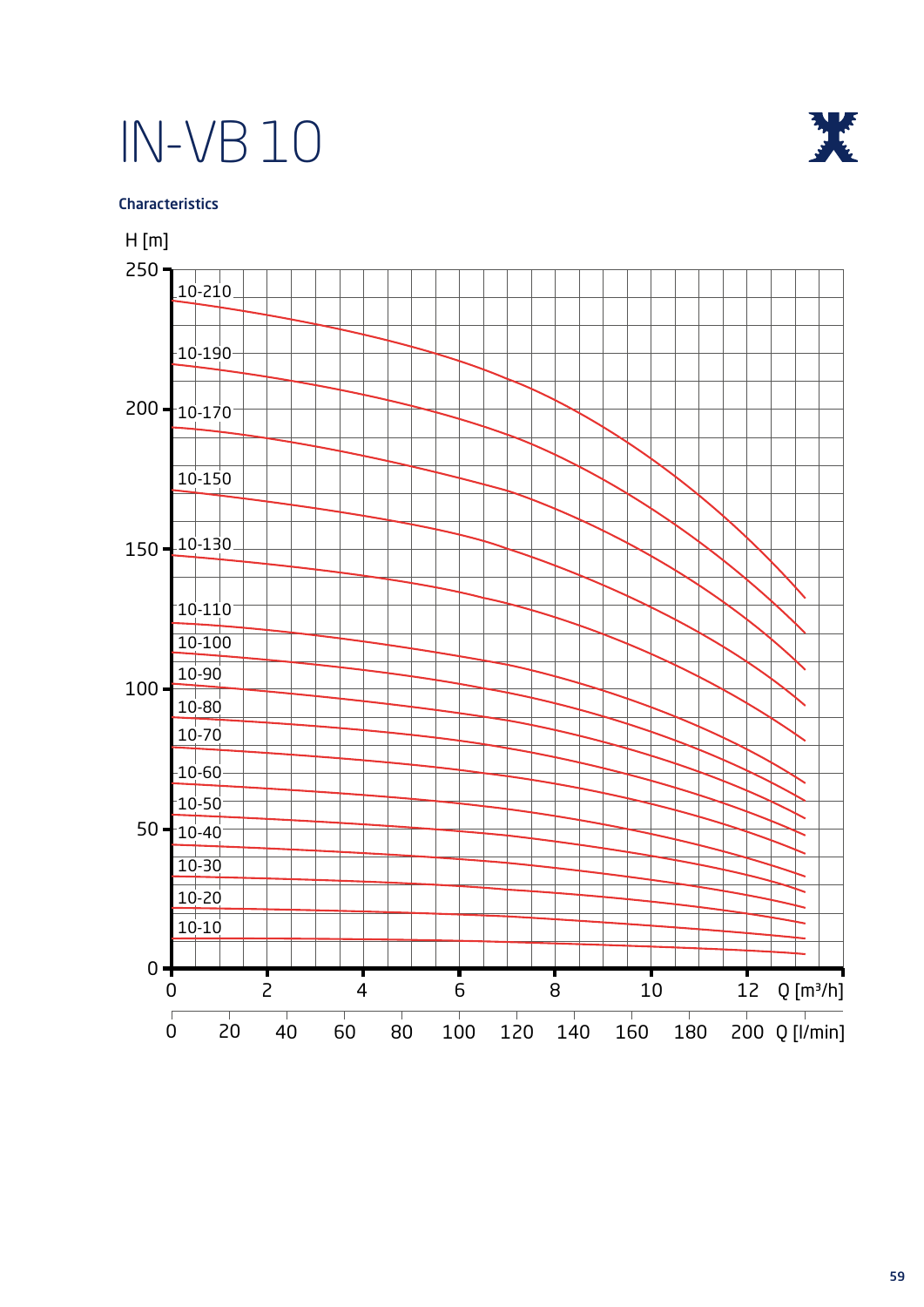## IN-VC 15





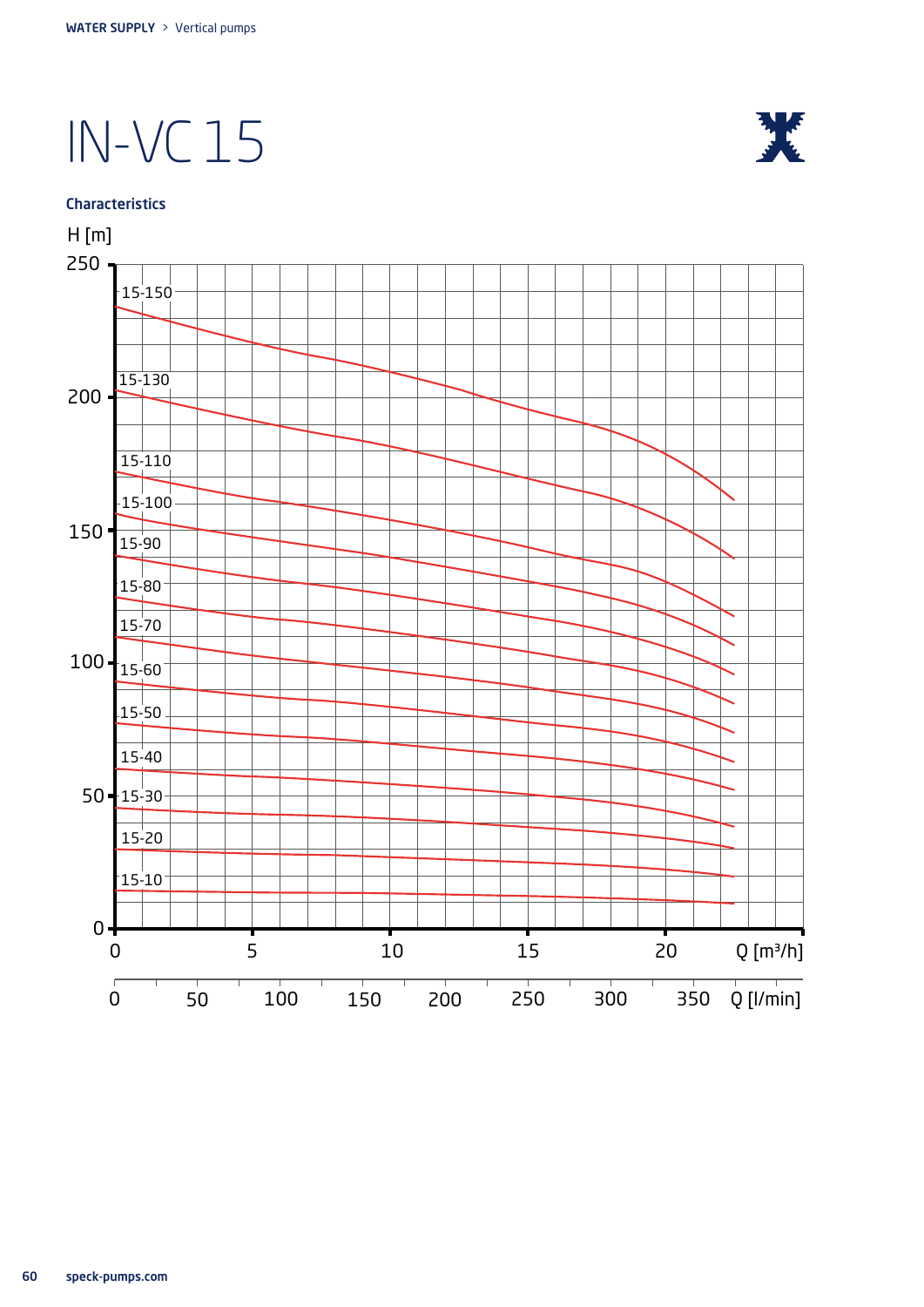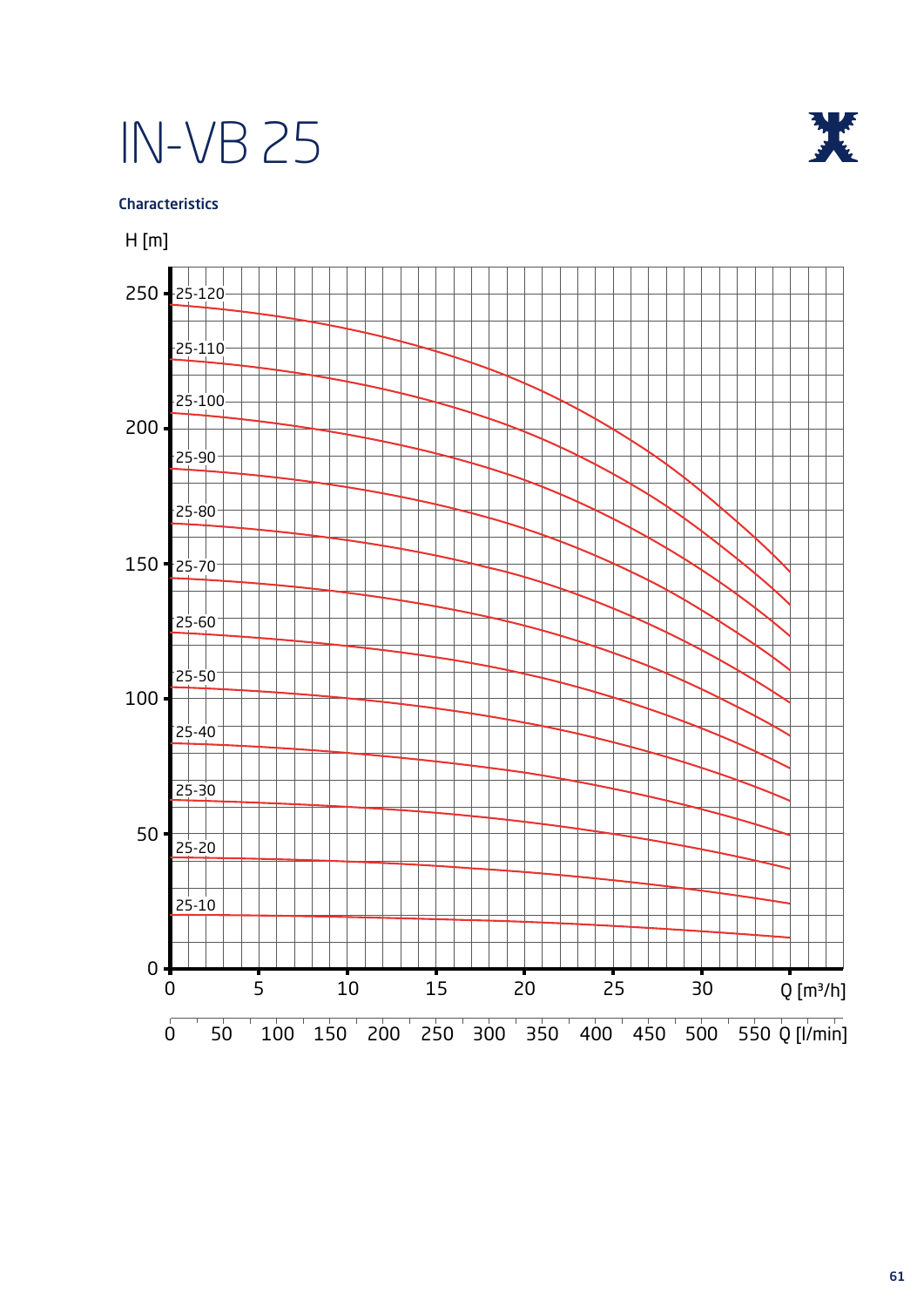

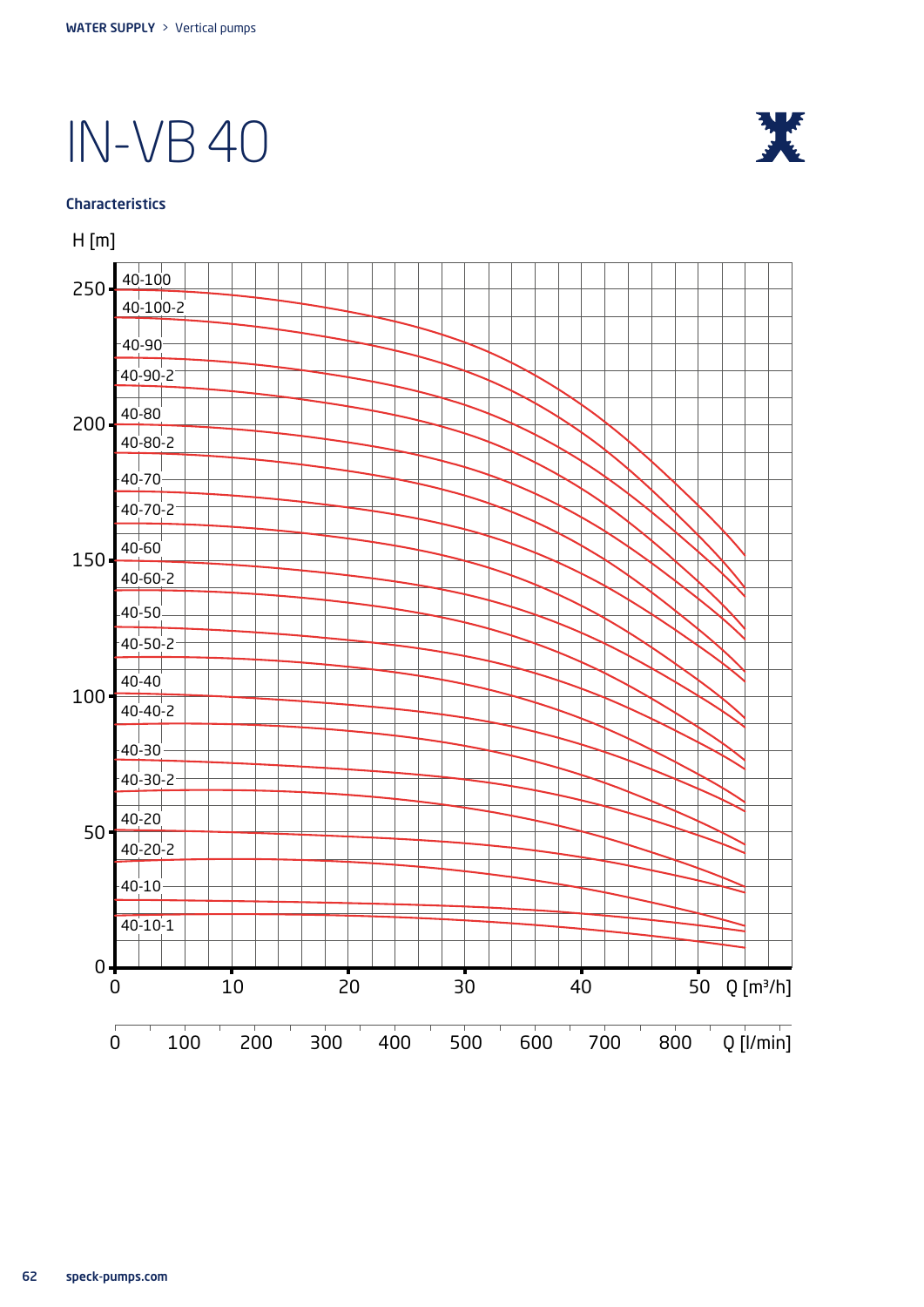

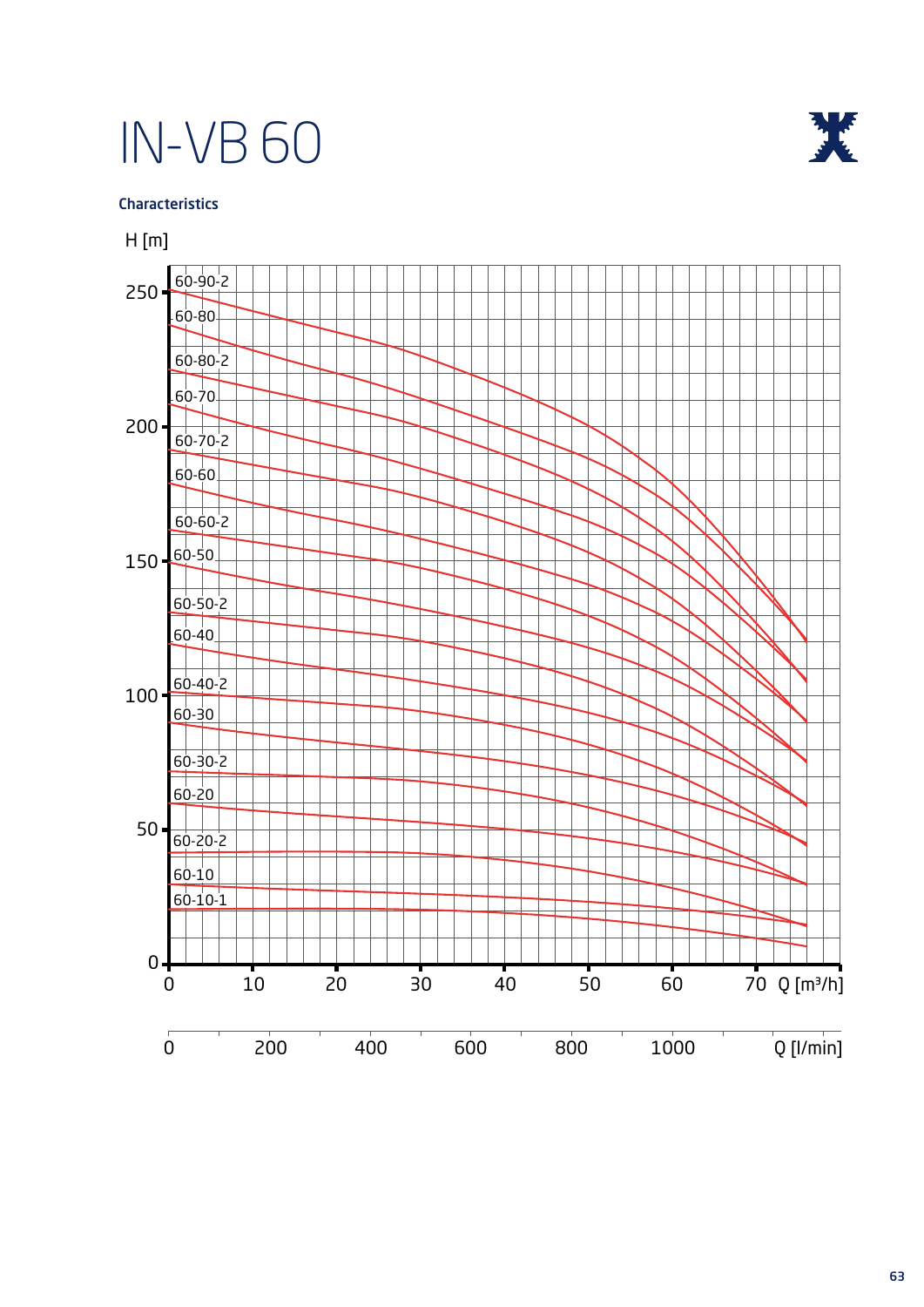

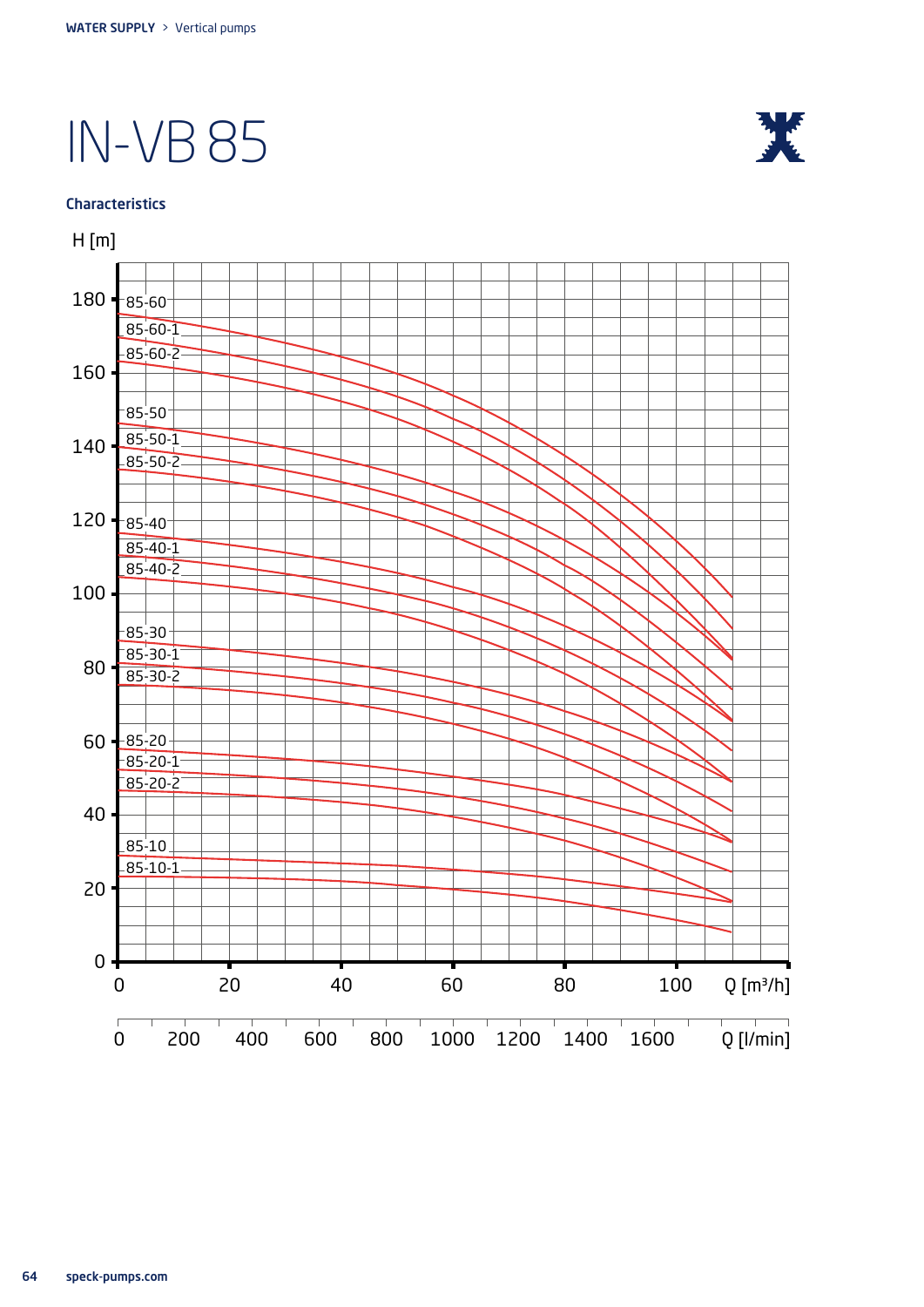

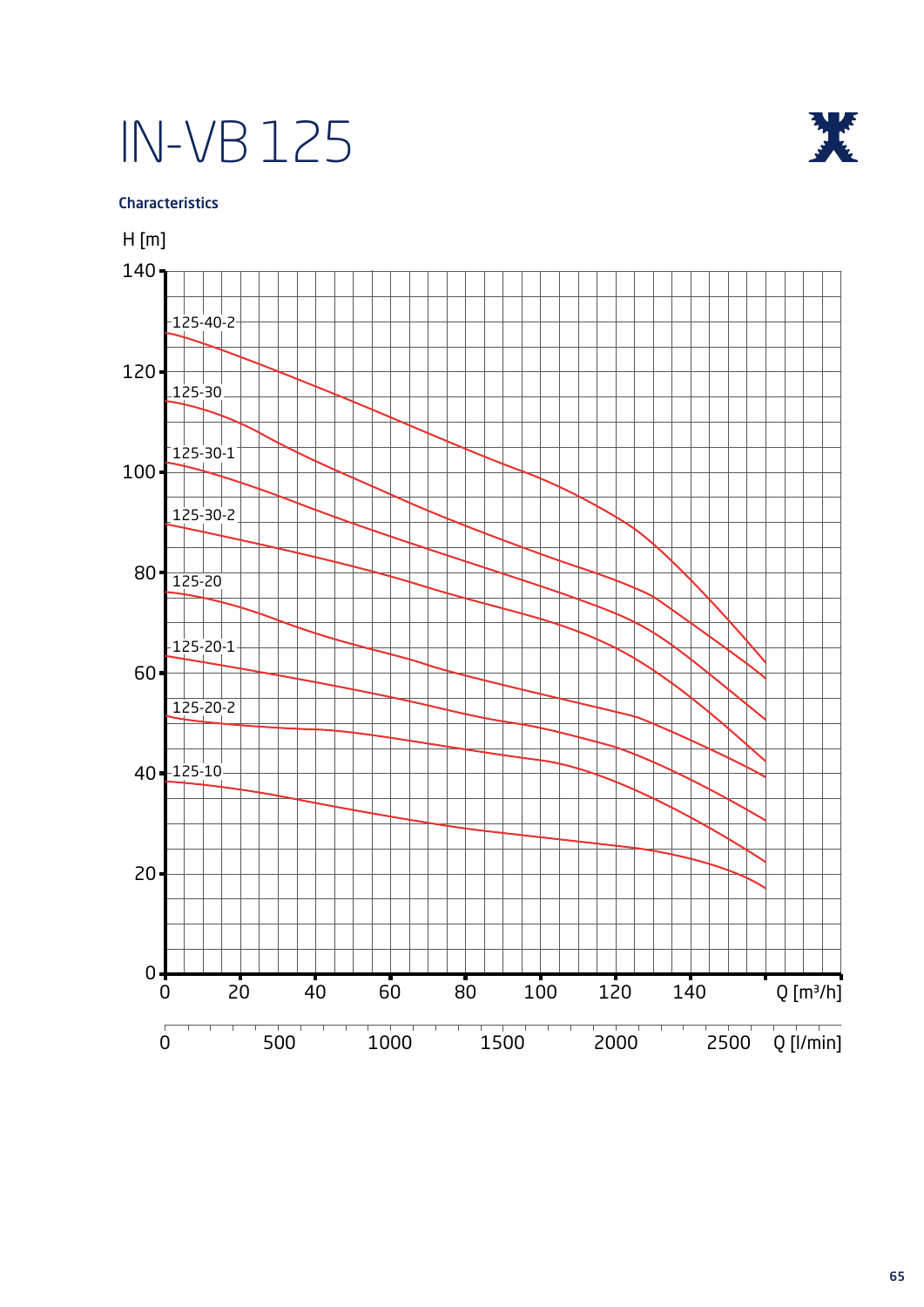### Technical data



| <b>Type</b>                        | <b>Inlet connection</b> | <b>Outlet connection</b> | Power output P <sub>2</sub><br>(kW) | <b>Rated current</b><br>(A) $3 - 400V$ | Approx.<br>weight (kg) |
|------------------------------------|-------------------------|--------------------------|-------------------------------------|----------------------------------------|------------------------|
| IN-VB(-S) 2-20                     | Rp 1                    | Rp 1                     | 0.37                                | 0.95                                   | 18.00                  |
| IN-VB(-S) 2-30                     | Rp1                     | Rp 1                     | 0.37                                | 0.95                                   | 18.00                  |
| IN-VB(-S) 2-40                     | Rp1                     | Rp 1                     | 0.37                                | 0.95                                   | 18.00                  |
| IN-VB(-S) 2-50                     | Rp <sub>1</sub>         | Rp1                      | 0.37                                | 0.95                                   | 19.00                  |
| IN-VB(-S) 2-60                     | Rp1                     | Rp 1                     | 0.55                                | 1.20                                   | 19.00                  |
| IN-VB(-S) 2-70                     | Rp1                     | Rp1                      | 0.55                                | 1.20                                   | 20.00                  |
| IN-VB(-S) 2-80                     | Rp1                     | Rp <sub>1</sub>          | 0.55                                | 1.20                                   | 20.00                  |
| IN-VB(-S) 2-90                     | Rp1                     | Rp 1                     | 0.75                                | 1.80                                   | 27.00                  |
| IN-VB(-S) 2-100                    | Rp 1                    | Rp1                      | 0.75                                | 1.80                                   | 27.00                  |
| IN-VB(-S) 2-110                    | Rp1                     | Rp1                      | 1.10                                | 2.30                                   | 28.00                  |
| IN-VB(-S) 2-120                    | Rp1                     | Rp1                      | 1.10                                | 2.30                                   | 28.00                  |
| IN-VB(-S) 2-140                    | Rp1                     | Rp1                      | 1.10                                | 2.30                                   | 29.00                  |
| IN-VB(-S) 2-160                    | Rp1                     | Rp <sub>1</sub>          | 1.50                                | 3.20                                   | 36.00                  |
| IN-VB(-S) 2-180                    | Rp1                     | Rp1                      | 1.50                                | 3.20                                   | 36.00                  |
| IN-VB(-S) 2-200                    | Rp1                     | Rp <sub>1</sub>          | 1.50                                | 3.20                                   | 37.00                  |
| IN-VB(-S) 2-220 F                  | <b>DN 25</b>            | <b>DN 25</b>             | 2.20                                | 4.60                                   | 46.00                  |
| IN-VB(-S) 2-240 F                  | <b>DN 25</b>            | <b>DN 25</b>             | 2.20                                | 4.60                                   | 46.00                  |
| IN-VB(-S) 2-260 F                  | <b>DN 25</b>            | <b>DN 25</b>             | 2.20                                | 4.60                                   | 47.00                  |
| IN-VB(-S) 2-280 F                  | <b>DN 25</b>            | <b>DN 25</b>             | 2.20                                | 4.60                                   | 48.00                  |
| IN-VB(-S) 2-300 F                  | <b>DN 25</b>            | <b>DN 25</b>             | 2.20                                | 4.60                                   | 64.00                  |
| IN-VB(-S) 4-20                     | Rp 1 1/4                | Rp 1 1/4                 | 0.37                                | 0.95                                   | 18.00                  |
| IN-VB(-S) 4-30                     | Rp 1 1/4                | Rp 1 1/4                 | 0.55                                | 1.20                                   | 18.00                  |
| IN-VB(-S) 4-40                     | Rp 1 1/4                | Rp 1 1/4                 | 0.55                                | 1.20                                   | 19.00                  |
| IN-VB(-S) 4-50                     | Rp 1 1/4                | Rp 1 1/4                 | 0.75                                | 1.80                                   | 25.00                  |
| IN-VB(-S) 4-60                     | Rp 1 1/4                | Rp 1 1/4                 | 1.10                                | 2.30                                   | 26.00                  |
| IN-VB(-S) 4-70                     | Rp 1 1/4                | Rp 1 1/4                 | 1.10                                | 2.30                                   | 26.00                  |
| IN-VB(-S) 4-80                     | Rp 1 1/4                | Rp 1 1/4                 | 1.50                                | 3.20                                   | 32.00                  |
| IN-VB(-S) 4-90                     | Rp 1 1/4<br>Rp 1 1/4    | Rp 1 1/4                 | 1.50<br>1.50                        | 3.20<br>3.20                           | 33.00<br>33.00         |
| IN-VB(-S) 4-100<br>IN-VB(-S) 4-110 | Rp 1 1/4                | Rp 1 1/4<br>Rp 1 1/4     | 2.20                                | 4.60                                   | 34.00                  |
| IN-VB(-S) 4-120                    | Rp 1 1/4                | Rp 1 1/4                 | 2.20                                | 4.60                                   | 35.00                  |
| IN-VB(-S) 4-140                    | Rp 1 1/4                | Rp 1 1/4                 | 2.20                                | 4.60                                   | 36.00                  |
| IN-VB(-S) 4-160                    | Rp 1 1/4                | Rp 1 1/4                 | 3.00                                | 5.80                                   | 47.00                  |
| IN-VB(-S) 4-180 F                  | <b>DN 32</b>            | <b>DN 32</b>             | 3.00                                | 5.80                                   | 53.00                  |
| IN-VB(-S) 4-200 F                  | <b>DN 32</b>            | <b>DN 32</b>             | 3.00                                | 5.80                                   | 53.00                  |
| IN-VB(-S) 4-220 F                  | <b>DN 32</b>            | <b>DN 32</b>             | 4.00                                | 7.40                                   | 61.00                  |
| IN-VB(-S) 4-240 F                  | DN 32                   | <b>DN 32</b>             | 4.00                                | 7.40                                   | 62.00                  |
| IN-VB(-S) 4-260 F                  | <b>DN 32</b>            | <b>DN 32</b>             | 4.00                                | 7.40                                   | 78.00                  |
| IN-VB(-S) 6-20                     | Rp 1 1/4                | Rp 1 1/4                 | 0.37                                | 0.95                                   | 18.00                  |
| IN-VB(-S) 6-30                     | Rp 1 1/4                | Rp 1 1/4                 | 0.75                                | 1.80                                   | 25.00                  |
| IN-VB(-S) 6-40                     | Rp 1 1/4                | Rp 1 1/4                 | 1.10                                | 2.30                                   | 25.00                  |
| IN-VB(-S) 6-50                     | Rp 1 1/4                | Rp 1 1/4                 | $1.10$                              | 2.30                                   | 26.00                  |
| IN-VB(-S) 6-60                     | Rp 1 1/4                | Rp 1 1/4                 | 1.50                                | 3.20                                   | 32.00                  |
| IN-VB(-S) 6-70                     | Rp 1 1/4                | Rp 1 1/4                 | $1.50\,$                            | 3.20                                   | 32.00                  |
| IN-VB(-S) 6-80                     | Rp 1 1/4                | Rp 1 1/4                 | 2.20                                | 4.60                                   | 34.00                  |
| IN-VB(-S) 6-90                     | Rp 1 1/4                | Rp 1 1/4                 | 2.20                                | 4.60                                   | 34.00                  |
| IN-VB(-S) 6-100                    | Rp 1 1/4                | Rp 1 1/4                 | 2.20                                | 4.60                                   | 35.00                  |
| IN-VB(-S) 6-110                    | Rp 1 1/4                | Rp 1 1/4                 | 3.00                                | 5.80                                   | 45.00                  |
| IN-VB(-S) 6-120                    | Rp 1 1/4                | Rp 1 1/4                 | 3.00                                | 5.80                                   | 46.00                  |
| IN-VB(-S) 6-140                    | Rp 1 1/4                | Rp 1 1/4                 | 3.00                                | 5.80                                   | 47.00                  |
| IN-VB(-S) 6-160                    | Rp 1 1/4                | Rp 1 1/4                 | 4.00                                | 7.40                                   | 51.00                  |
| IN-VB(-S) 6-180 F                  | DN 32                   | <b>DN 32</b>             | 4.00                                | 7.40                                   | 62.00                  |
| IN-VB(-S) 6-200 F                  | DN 32                   | DN 32                    | 5.50                                | 10.00                                  | 97.00                  |
| IN-VB(-S) 6-220 F                  | DN 32                   | <b>DN 32</b>             | 5.50                                | 10.00                                  | 98.00                  |
| IN-VB(-S) 6-240 F                  | DN 32                   | DN 32                    | 5.50                                | 10.00                                  | 99.00                  |
| IN-VB(-S) 6-260 F                  | DN 32                   | <b>DN 32</b>             | 5.50                                | 10.00                                  | 100.00                 |

66 speck-pumps.com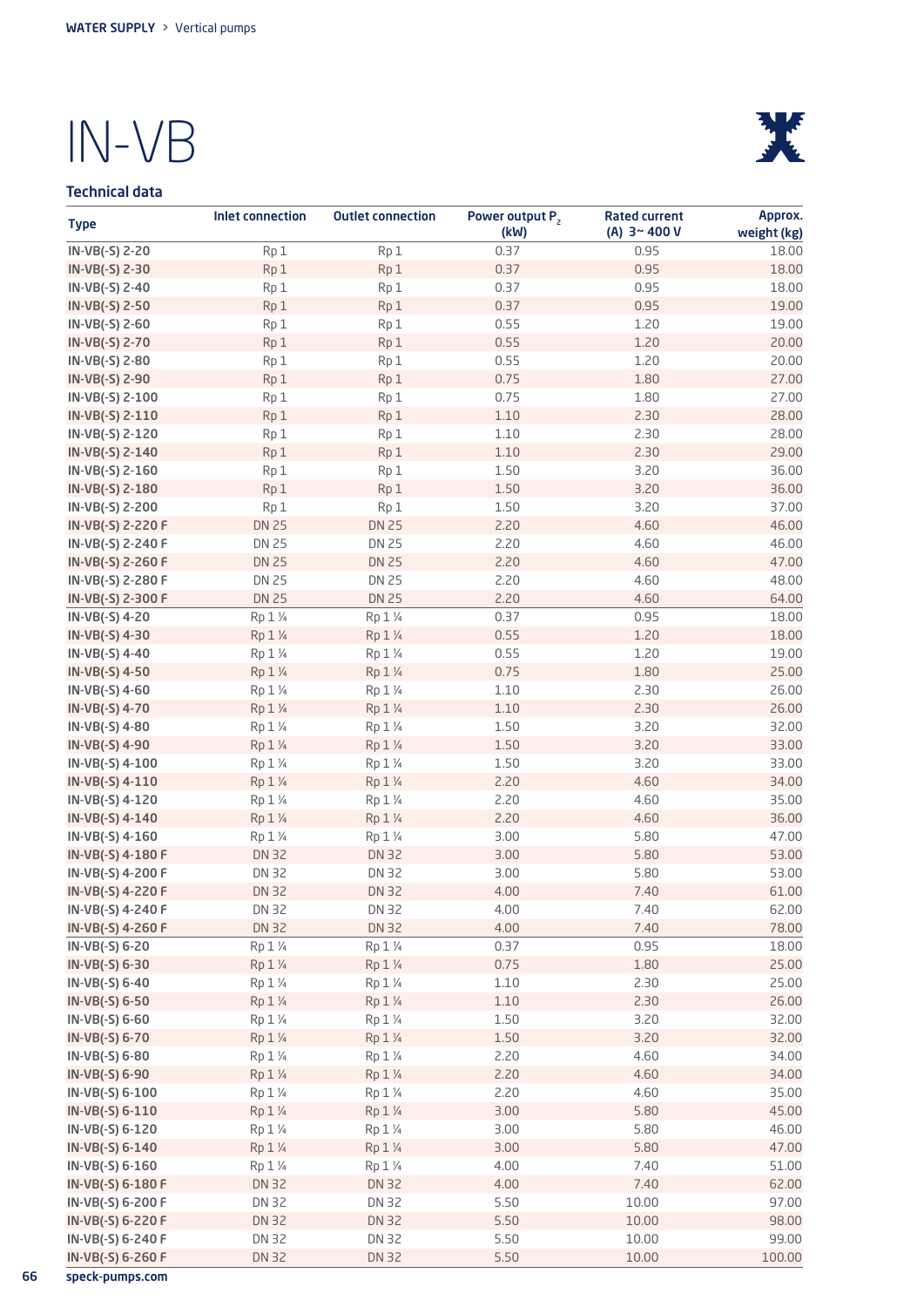

### Technical data

| <b>Type</b>         | <b>Inlet connection</b> | <b>Outlet connection</b> | Power output P <sub>2</sub><br>(kW) | <b>Rated current</b><br>(A) $3 - 400V$ | Approx.<br>weight (kg) |
|---------------------|-------------------------|--------------------------|-------------------------------------|----------------------------------------|------------------------|
| IN-VB(-S) 10-10     | Rp 1 1/2                | Rp 1 1/2                 | 0.75                                | 1.80                                   | 32.00                  |
| IN-VB(-S) 10-20     | Rp 1½                   | Rp 1 1/2                 | 0.75                                | 1.80                                   | 33.00                  |
| IN-VB(-S) 10-30     | Rp 1 1/2                | Rp 1 1/2                 | 1.10                                | 2.30                                   | 36.00                  |
| IN-VB(-S) 10-40     | Rp 1 1/2                | Rp 1 1/2                 | 1.50                                | 3.20                                   | 41.00                  |
| IN-VB(-S) 10-50     | Rp 1 1/2                | Rp 1 1/2                 | 2.20                                | 4.60                                   | 45.00                  |
| IN-VB(-S) 10-60     | Rp 1 1/2                | Rp 1 1/2                 | 2.20                                | 4.60                                   | 45.00                  |
| IN-VB(-S) 10-70     | Rp 1 1/2                | Rp 1 1/2                 | 3.00                                | 5.80                                   | 54.00                  |
| IN-VB(-S) 10-80     | Rp 1 1/2                | Rp 1 1/2                 | 3.00                                | 5.80                                   | 55.00                  |
| IN-VB(-S) 10-90     | Rp 1 1/2                | Rp 1 1/2                 | 4.00                                | 7.40                                   | 62.00                  |
| IN-VB(-S) 10-100    | Rp 1 1/2                | Rp 1 1/2                 | 4.00                                | 7.40                                   | 63.00                  |
| IN-VB(-S) 10-110    | Rp 1 1/2                | Rp 1 1/2                 | 4.00                                | 7.40                                   | 64.00                  |
| IN-VB(-S) 10-130    | Rp 1 1/2                | Rp 1 1/2                 | 5.50                                | 10.00                                  | 104.00                 |
| IN-VB(-S) 10-150 F  | <b>DN 40</b>            | <b>DN 40</b>             | 5.50                                | 10.00                                  | 108.00                 |
| IN-VB(-S) 10-170 F  | <b>DN 40</b>            | <b>DN 40</b>             | 7.50                                | 13.30                                  | 116.00                 |
| IN-VB(-S) 10-190 F  | <b>DN 40</b>            | <b>DN 40</b>             | 7.50                                | 13.30                                  | 118.00                 |
| IN-VB(-S) 10-210 F  | <b>DN 40</b>            | <b>DN 40</b>             | 7.50                                | 13.30                                  | 120.00                 |
| IN-VC(-S) 15-10 F   | <b>DN 50</b>            | <b>DN 50</b>             | 1.10                                | 2.30                                   | 39.00                  |
| IN-VC(-S) 15-20 F   | <b>DN 50</b>            | <b>DN 50</b>             | 2.20                                | 4.60                                   | 49.00                  |
| IN-VC(-S) 15-30 F   | <b>DN 50</b>            | <b>DN 50</b>             | 3.00                                | 5.80                                   | 58.00                  |
| IN-VC(-S) 15-40 F   | <b>DN 50</b>            | <b>DN 50</b>             | 4.00                                | 7.40                                   | 68.00                  |
| IN-VC(-S) 15-50 F   | <b>DN 50</b>            | <b>DN 50</b>             | 5.50                                | 10.00                                  | 108.00                 |
| IN-VC(-S) 15-60 F   | <b>DN 50</b>            | <b>DN 50</b>             | 7.50                                | 13.30                                  | 109.00                 |
| IN-VC(-S) 15-70 F   | <b>DN 50</b>            | <b>DN 50</b>             | 7.50                                | 13.30                                  | 110.00                 |
| IN-VC(-S) 15-80 F   | <b>DN 50</b>            | <b>DN 50</b>             | 11.00                               | 19.30                                  | 189.00                 |
| IN-VC(-S) 15-90 F   | <b>DN 50</b>            | <b>DN 50</b>             | 11.00                               | 19.30                                  | 196.00                 |
| IN-VC(-S) 15-100 F  | <b>DN 50</b>            | <b>DN 50</b>             | 11.00                               | 19.30                                  | 197.00                 |
| IN-VC(-S) 15-110 F  | <b>DN 50</b>            | <b>DN 50</b>             | 11.00                               | 19.30                                  | 198.00                 |
| IN-VC(-S) 15-130 F  | <b>DN 50</b>            | <b>DN 50</b>             | 15.00                               | 26.20                                  | 230.00                 |
| IN-VC(-S) 15-150 F  | <b>DN 50</b>            | <b>DN 50</b>             | 15.00                               | 26.20                                  | 235.00                 |
| IN-VB(-S) 25-10 F   | DN 65                   | DN 65                    | 2.20                                | 4.60                                   | 70.00                  |
| IN-VB(-S) 25-20 F   | DN 65                   | DN 65                    | 4.00                                | 7.40                                   | 85.00                  |
| IN-VB(-S) 25-30 F   | DN 65                   | DN 65                    | 5.50                                | 10.00                                  | 114.00                 |
| IN-VB(-S) 25-40 F   | DN 65                   | DN 65                    | 7.50                                | 13.30                                  | 121.00                 |
| IN-VB(-S) 25-50 F   | DN 65                   | DN 65                    | 11.00                               | 19.30                                  | 203.00                 |
| IN-VB(-S) 25-60 F   | DN 65                   | DN 65                    | 11.00                               | 19.30                                  | 206.00                 |
| IN-VB(-S) 25-70 F   | DN 65                   | DN 65                    | 15.00                               | 26.20                                  | 218.00                 |
| IN-VB(-S) 25-80 F   | DN 65                   | DN 65                    | 15.00                               | 26.20                                  | 218.00                 |
| IN-VB(-S) 25-90 F   | DN 65                   | DN 65                    | 15.00                               | 26.20                                  | 231.00                 |
| IN-VB(-S) 25-100 F  | DN 65                   | DN 65                    | 18.50                               | 32.10                                  | 251.00                 |
| IN-VB(-S) 25-110 F  | DN 65                   | DN 65                    | 18.50                               | 32.10                                  | 253.00                 |
| IN-VB(-S) 25-120 F  | DN 65                   | DN 65                    | 22.00                               | 38.10                                  | 294.00                 |
| IN-VB(-S) 40-10-1 F | <b>DN 80</b>            | <b>DN 80</b>             | 3.00                                | 5.80                                   | 92.00                  |
| IN-VB(-S) 40-10 F   | <b>DN 80</b>            | DN 80                    | 4.00                                | 7.40                                   | 98.00                  |
| IN-VB(-S) 40-20-2 F | <b>DN 80</b>            | <b>DN 80</b>             | 5.50                                | 10.00                                  | 129.00                 |
| IN-VB(-S) 40-20 F   | <b>DN 80</b>            | DN 80                    | 7.50                                | 13.30                                  | 133.00                 |
| IN-VB(-S) 40-30-2 F | <b>DN 80</b>            | <b>DN 80</b>             | 11.00                               | 19.30                                  | 214.00                 |
| IN-VB(-S) 40-30 F   | <b>DN 80</b>            | <b>DN 80</b>             | 11.00                               | 19.30                                  | 214.00                 |
| IN-VB(-S) 40-40-2 F | <b>DN 80</b>            | <b>DN 80</b>             | 15.00                               | 26.20                                  | 230.00                 |
| IN-VB(-S) 40-40 F   | <b>DN 80</b>            | <b>DN 80</b>             | 15.00                               | 26.20                                  | 230.00                 |
| IN-VB(-S) 40-50-2 F | <b>DN 80</b>            | <b>DN 80</b>             | 18.50                               | 32.10                                  | 261.00                 |
| IN-VB(-S) 40-50 F   | <b>DN 80</b>            | <b>DN 80</b>             | 18.50                               | 32.10                                  | 261.00                 |
| IN-VB(-S) 40-60-2 F | <b>DN 80</b>            | <b>DN 80</b>             | 18.50                               | 32.10                                  | 264.00                 |
| IN-VB(-S) 40-60 F   | <b>DN 80</b>            | <b>DN 80</b>             | 22.00                               | 38.10                                  | 300.00                 |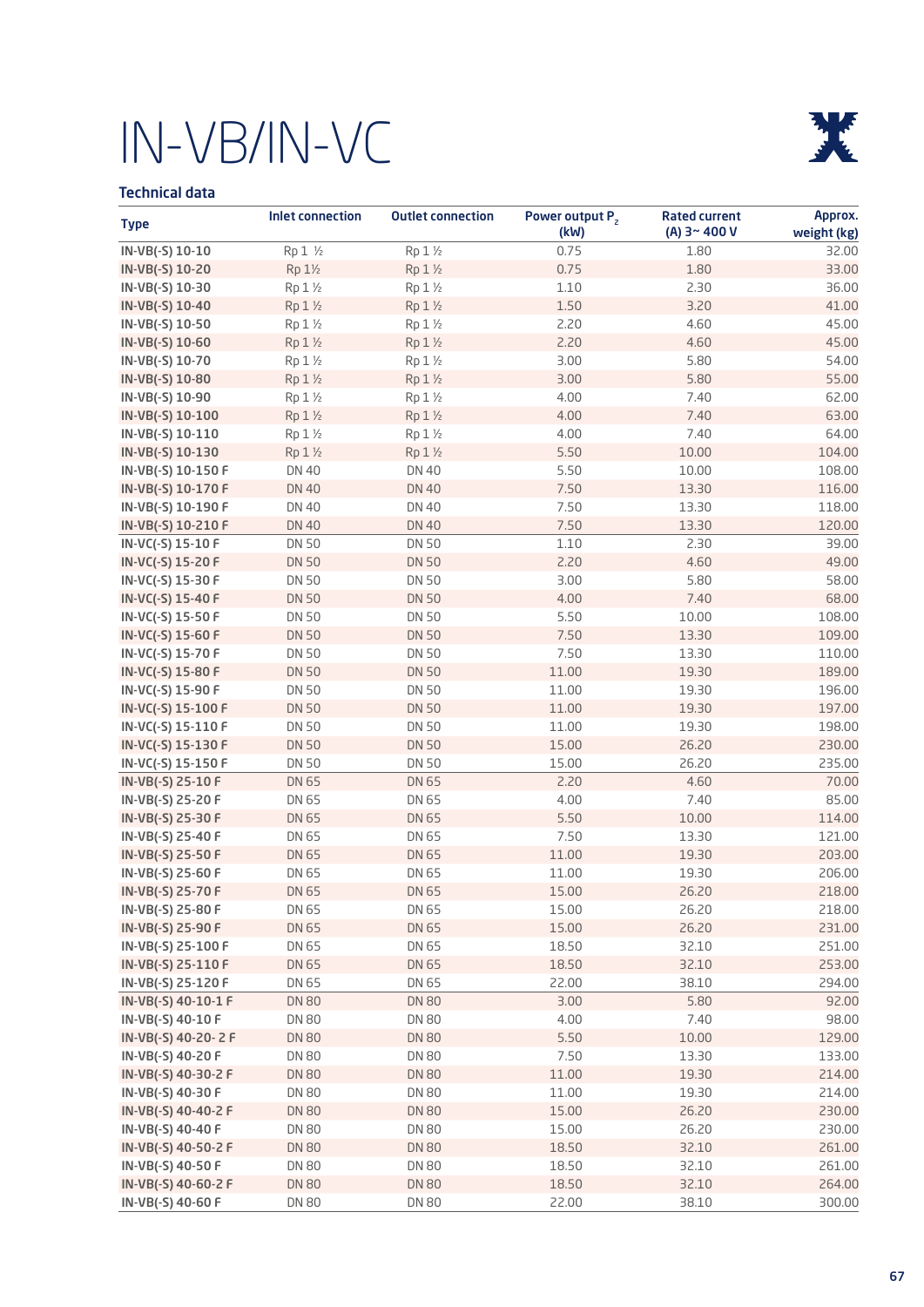

### Technical data

| <b>Type</b>          | Inlet connection | <b>Outlet connection</b> | Power output P <sub>2</sub><br>(kW) | <b>Rated current</b><br>$(A)$ 3~400 V | Approx.<br>weight (kg) |
|----------------------|------------------|--------------------------|-------------------------------------|---------------------------------------|------------------------|
| IN-VB(-S) 40-70-2 F  | <b>DN 80</b>     | <b>DN 80</b>             | 22.00                               | 38.10                                 | 308.00                 |
| IN-VB(-S) 40-70 F    | <b>DN 80</b>     | <b>DN 80</b>             | 30.00                               | 51.60                                 | 374.00                 |
| IN-VB(-S) 40-80-2 F  | <b>DN 80</b>     | <b>DN 80</b>             | 30.00                               | 51.60                                 | 397.00                 |
| IN-VB(-S) 40-80 F    | <b>DN 80</b>     | <b>DN 80</b>             | 30.00                               | 51.60                                 | 397.00                 |
| IN-VB(-S) 40-90-2 F  | <b>DN 80</b>     | <b>DN 80</b>             | 30.00                               | 51.60                                 | 402.00                 |
| IN-VB(-S) 40-90 F    | <b>DN 80</b>     | <b>DN 80</b>             | 37.00                               | 63.30                                 | 406.00                 |
| IN-VB(-S) 40-100-2 F | <b>DN 80</b>     | <b>DN 80</b>             | 37.00                               | 63.30                                 | 410.00                 |
| IN-VB(-S) 40-100 F   | <b>DN 80</b>     | <b>DN 80</b>             | 37.00                               | 63.30                                 | 410.00                 |
| IN-VB(-S) 60-10-1 F  | <b>DN 100</b>    | DN 100                   | 4.00                                | 7.40                                  | 102.00                 |
| IN-VB(-S) 60-10 F    | <b>DN 100</b>    | <b>DN100</b>             | 5.50                                | 10.00                                 | 130.00                 |
| IN-VB(-S) 60-20-2 F  | DN 100           | DN 100                   | 7.50                                | 13.30                                 | 138.00                 |
| IN-VB(-S) 60-20 F    | <b>DN 100</b>    | <b>DN100</b>             | 11.00                               | 19.30                                 | 215.00                 |
| IN-VB(-S) 60-30-2 F  | DN 100           | DN 100                   | 15.00                               | 26.20                                 | 228.00                 |
| IN-VB(-S) 60-30 F    | <b>DN 100</b>    | <b>DN100</b>             | 18.50                               | 32.10                                 | 245.00                 |
| IN-VB(-S) 60-40-2 F  | DN 100           | DN 100                   | 18.50                               | 32.10                                 | 251.00                 |
| IN-VB(-S) 60-40 F    | <b>DN 100</b>    | <b>DN100</b>             | 22.00                               | 38.10                                 | 287.00                 |
| IN-VB(-S) 60-50-2 F  | DN 100           | DN 100                   | 22.00                               | 38.10                                 | 300.00                 |
| IN-VB(-S) 60-50 F    | <b>DN 100</b>    | <b>DN100</b>             | 30.00                               | 51.60                                 | 362.00                 |
| IN-VB(-S) 60-60-2 F  | <b>DN 100</b>    | DN 100                   | 30.00                               | 51.60                                 | 370.00                 |
| IN-VB(-S) 60-60 F    | <b>DN 100</b>    | <b>DN 100</b>            | 30.00                               | 51.60                                 | 376.00                 |
| IN-VB(-S) 60-70-2 F  | DN 100           | DN 100                   | 37.00                               | 63.30                                 | 384.00                 |
| IN-VB(-S) 60-70 F    | <b>DN 100</b>    | <b>DN 100</b>            | 37.00                               | 63.30                                 | 384.00                 |
| IN-VB(-S) 60-80-2 F  | DN 100           | DN 100                   | 37.00                               | 63.30                                 | 407.00                 |
| IN-VB(-S) 60-80 F    | <b>DN 100</b>    | <b>DN 100</b>            | 45.00                               | 76.80                                 | 484.00                 |
| IN-VB(-S) 60-90-2 F  | DN 100           | DN 100                   | 45.00                               | 76.80                                 | 488.00                 |
| IN-VB(-S) 85-10-1 F  | <b>DN 100</b>    | <b>DN 100</b>            | 5.50                                | 10.00                                 | 126.00                 |
| IN-VB(-S) 85-10 F    | DN 100           | DN 100                   | 7.50                                | 13.30                                 | 155.00                 |
| IN-VB(-S) 85-20-2 F  | <b>DN 100</b>    | <b>DN 100</b>            | 11.00                               | 19.30                                 | 208.00                 |
| IN-VB(-S) 85-20-1 F  | DN 100           | DN 100                   | 15.00                               | 26.20                                 | 214.00                 |
| IN-VB(-S) 85-20 F    | <b>DN 100</b>    | <b>DN 100</b>            | 15.00                               | 26.20                                 | 214.00                 |
| IN-VB(-S) 85-30-2 F  | DN 100           | DN 100                   | 18.50                               | 32.10                                 | 238.00                 |
| IN-VB(-S) 85-30-1 F  | <b>DN 100</b>    | <b>DN100</b>             | 22.00                               | 38.10                                 | 274.00                 |
| IN-VB(-S) 85-30 F    | <b>DN 100</b>    | DN 100                   | 22.00                               | 38.10                                 | 274.00                 |
| IN-VB(-S) 85-40-2 F  | <b>DN 100</b>    | <b>DN100</b>             | 30.00                               | 51.60                                 | 376.00                 |
| IN-VB(-S) 85-40-1 F  | DN 100           | DN 100                   | 30.00                               | 51.60                                 | 376.00                 |
| IN-VB(-S) 85-40 F    | <b>DN 100</b>    | <b>DN 100</b>            | 30.00                               | 51.60                                 | 376.00                 |
| IN-VB(-S) 85-50-2 F  | DN 100           | DN 100                   | 37.00                               | 63.30                                 | 406.00                 |
| IN-VB(-S) 85-50-1 F  | DN 100           | DN 100                   | 37.00                               | 63.30                                 | 406.00                 |
| IN-VB(-S) 85-50 F    | DN 100           | DN 100                   | 37.00                               | 63.30                                 | 406.00                 |
| IN-VB(-S) 85-60-2 F  | <b>DN 100</b>    | <b>DN 100</b>            | 45.00                               | 76.80                                 | 564.00                 |
| IN-VB(-S) 85-60-1 F  | DN 100           | DN 100                   | 45.00                               | 76.80                                 | 564.00                 |
| IN-VB(-S) 85-60 F    | <b>DN 100</b>    | <b>DN 100</b>            | 45.00                               | 76.80                                 | 564.00                 |
| IN-VB(-S) 125-10 F   | DN 125           | DN 125                   | 15.00                               | 26.20                                 | 284.00                 |
| IN-VB(-S) 125-20-2 F | DN 125           | DN 125                   | 18.50                               | 32.10                                 | 311.00                 |
| IN-VB(-S) 125-20-1 F | DN 125           | DN 125                   | 22.00                               | 38.10                                 | 349.00                 |
| IN-VB(-S) 125-20 F   | <b>DN125</b>     | DN 125                   | 30.00                               | 51.60                                 | 445.00                 |
| IN-VB(-S) 125-30-2 F | DN 125           | DN 125                   | 30.00                               | 51.60                                 | 462.00                 |
| IN-VB(-S) 125-30-1 F | DN 125           | DN 125                   | 37.00                               | 63.30                                 | 482.00                 |
| IN-VB(-S) 125-30 F   | DN 125           | DN 125                   | 37.00                               | 63.30                                 | 482.00                 |
| IN-VB(-S) 125-40-2 F | DN 125           | DN 125                   | 45.00                               | 76.80                                 | 555.00                 |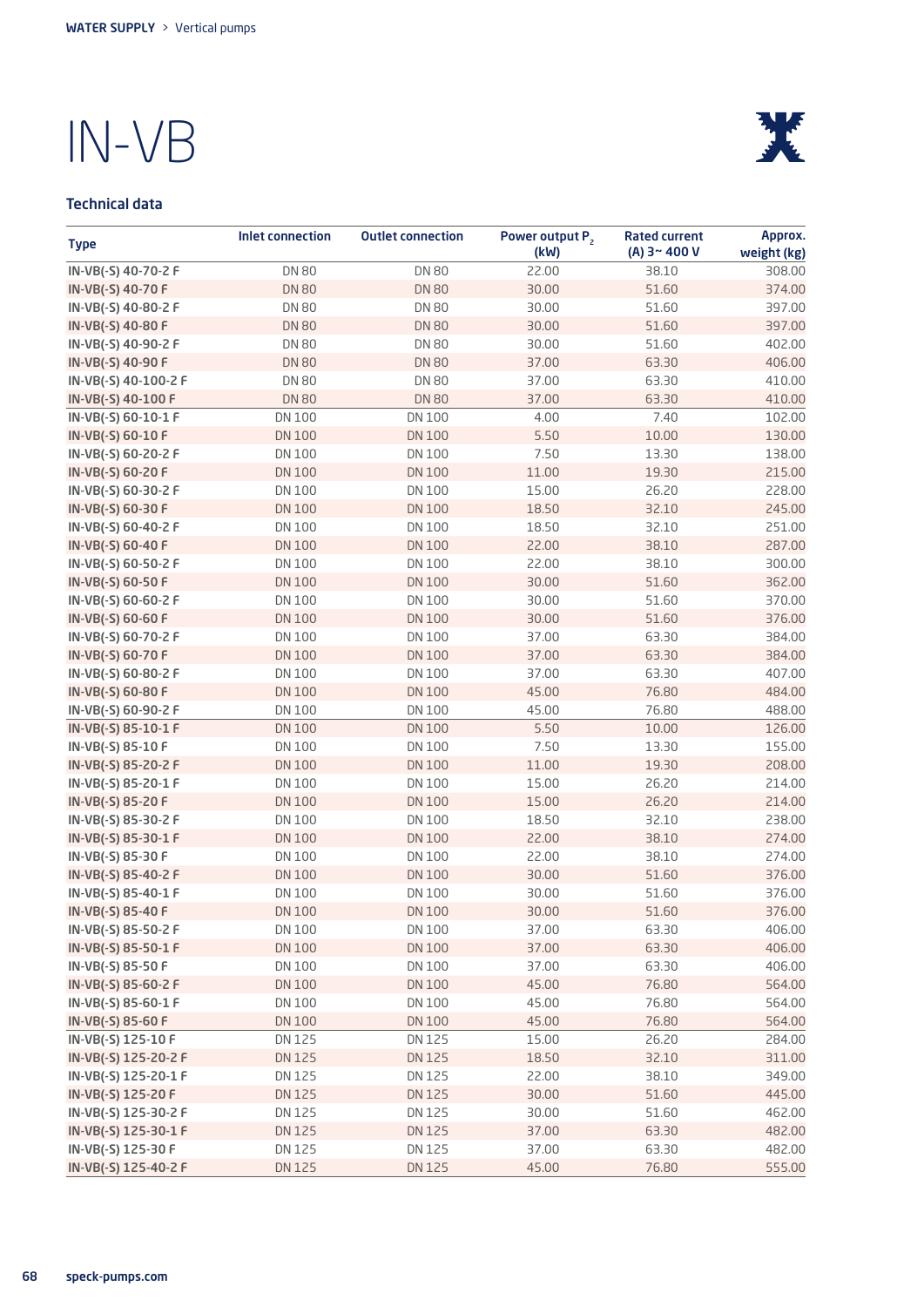

### Order information

| <b>Type</b>          | Article no.  | <b>Type</b>            | Article no.  |
|----------------------|--------------|------------------------|--------------|
| <b>IN-VB 2-20</b>    | 624.0202.067 | <b>IN-VB-S 2-20</b>    | 624.0202.967 |
| <b>IN-VB 2-30</b>    | 624.0203.067 | <b>IN-VB-S 2-30</b>    | 624.0203.967 |
| <b>IN-VB 2-40</b>    | 624.0204.067 | <b>IN-VB-S 2-40</b>    | 624.0204.967 |
| <b>IN-VB 2-50</b>    | 624.0205.067 | <b>IN-VB-S 2-50</b>    | 624.0205.967 |
| <b>IN-VB 2-60</b>    | 624.0206.067 | <b>IN-VB-S 2-60</b>    | 624.0206.967 |
| <b>IN-VB 2-70</b>    | 624.0207.067 | <b>IN-VB-S 2-70</b>    | 624.0207.967 |
| <b>IN-VB 2-80</b>    | 624.0208.067 | <b>IN-VB-S 2-80</b>    | 624.0208.967 |
| <b>IN-VB 2-90</b>    | 624.0209.067 | <b>IN-VB-S 2-90</b>    | 624.0209.967 |
| <b>IN-VB 2-100</b>   | 624.0210.067 | <b>IN-VB-S 2-100</b>   | 624.0210.967 |
| <b>IN-VB 2-110</b>   | 624.0211.067 | IN-VB-S 2-110          | 624.0211.967 |
| <b>IN-VB 2-120</b>   | 624.0212.067 | IN-VB-S 2-120          | 624.0212.967 |
| <b>IN-VB 2-140</b>   | 624.0214.067 | <b>IN-VB-S 2-140</b>   | 624.0214.967 |
| <b>IN-VB 2-160</b>   | 624.0216.067 | IN-VB-S 2-160          | 624.0216.967 |
| <b>IN-VB 2-180</b>   | 624.0218.067 | <b>IN-VB-S 2-180</b>   | 624.0218.967 |
| <b>IN-VB 2-200</b>   | 624.0220.067 | <b>IN-VB-S 2-200</b>   | 624.0220.967 |
| <b>IN-VB 2-220 F</b> | 624.0222.067 | <b>IN-VB-S 2-220 F</b> | 624.0222.967 |
| <b>IN-VB 2-240 F</b> | 624.0224.067 | <b>IN-VB-S 2-240 F</b> | 624.0224.967 |
| <b>IN-VB 2-260 F</b> | 624.0226.067 | <b>IN-VB-S 2-260 F</b> | 624.0226.967 |
| <b>IN-VB 2-280 F</b> | 624.0228.067 | <b>IN-VB-S 2-280 F</b> | 624.0228.967 |
| <b>IN-VB 2-300 F</b> | 624.0230.067 | <b>IN-VB-S 2-300 F</b> | 624.0230.967 |
| <b>IN-VB4-20</b>     | 624.0402.067 | <b>IN-VB-S4-20</b>     | 624.0402.967 |
| <b>IN-VB4-30</b>     | 624.0403.067 | <b>IN-VB-S4-30</b>     | 624.0403.967 |
| <b>IN-VB4-40</b>     | 624.0404.067 | <b>IN-VB-S4-40</b>     | 624.0404.967 |
| <b>IN-VB4-50</b>     | 624.0405.067 | <b>IN-VB-S4-50</b>     | 624.0405.967 |
| <b>IN-VB 4-60</b>    | 624.0406.067 | <b>IN-VB-S4-60</b>     | 624.0406.967 |
| <b>IN-VB4-70</b>     | 624,0407,067 | <b>IN-VB-S4-70</b>     | 624,0407,967 |
| <b>IN-VB4-80</b>     | 624.0408.067 | <b>IN-VB-S4-80</b>     | 624.0408.967 |
| <b>IN-VB 4-90</b>    | 624.0409.067 | <b>IN-VB-S4--90</b>    | 624.0409.967 |
| <b>IN-VB4-100</b>    | 624.0410.067 | IN-VB-S 4-100          | 624.0410.967 |
| <b>IN-VB4-110</b>    | 624.0411.067 | <b>IN-VB-S4-110</b>    | 624.0411.967 |
| <b>IN-VB4-120</b>    | 624.0412.067 | IN-VB-S 4-120          | 624.0412.967 |
| <b>IN-VB4-140</b>    | 624.0414.067 | <b>IN-VB-S4-140</b>    | 624.0414.967 |
| <b>IN-VB4-160</b>    | 624.0416.067 | IN-VB-S 4-160          | 624.0416.967 |
| <b>IN-VB 4-180 F</b> | 624.0418.067 | <b>IN-VB-S 4-180 F</b> | 624.0418.967 |
| <b>IN-VB4-200 F</b>  | 624.0420.067 | <b>IN-VB-S 4-200 F</b> | 624.0420.967 |
| <b>IN-VB4-220 F</b>  | 624.0422.067 | <b>IN-VB-S 4-220 F</b> | 624.0422.967 |
| <b>IN-VB 4-240 F</b> | 624.0424.067 | <b>IN-VB-S 4-240 F</b> | 624.0424.967 |
| <b>IN-VB 4-260 F</b> | 624.0426.067 | <b>IN-VB-S 4-260 F</b> | 624.0426.967 |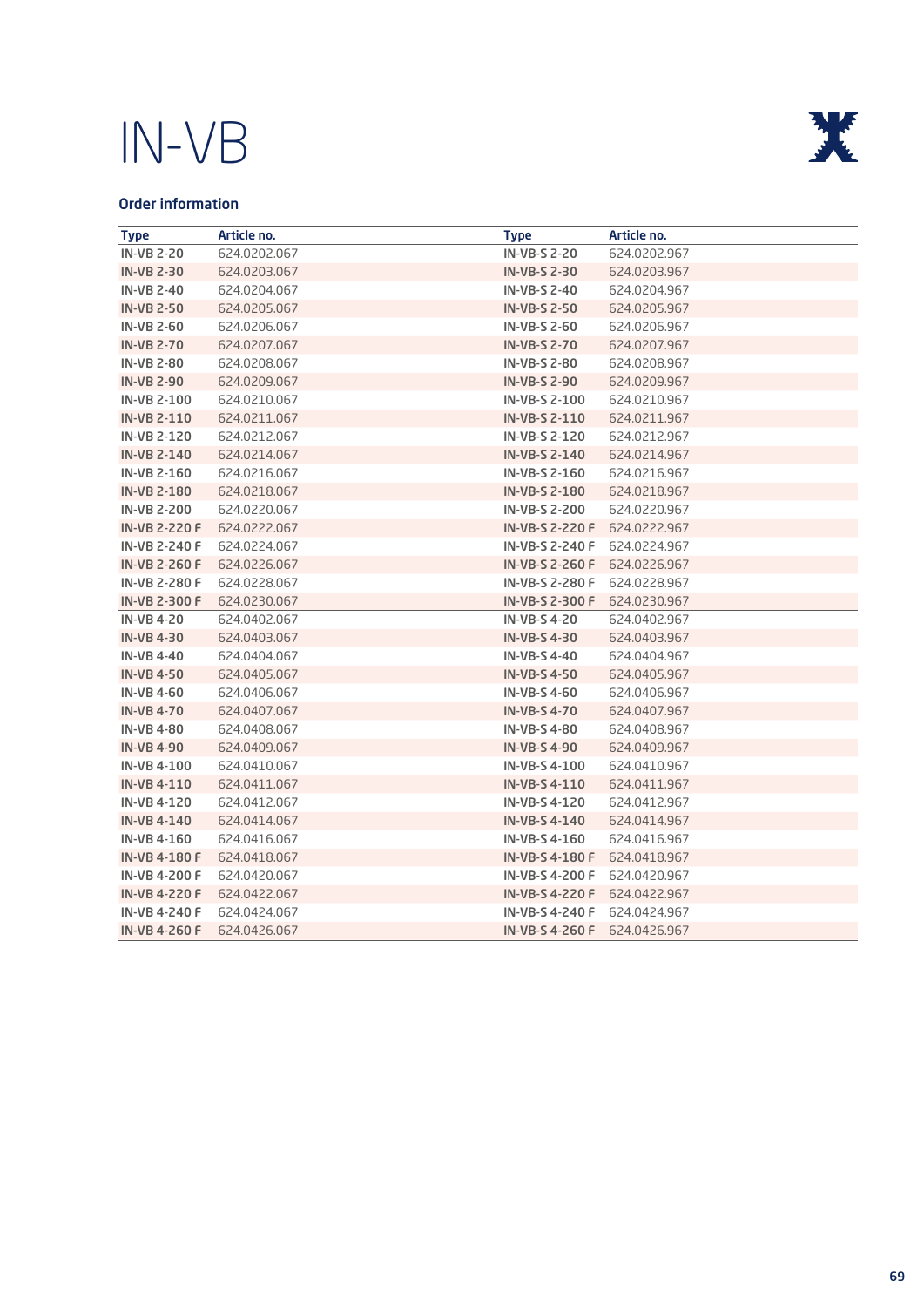

### Order information

| <b>Type</b>                 | Article no.  | <b>Type</b>                   | Article no.  |
|-----------------------------|--------------|-------------------------------|--------------|
| <b>IN-VB 6-20</b>           | 624.0602.067 | <b>IN-VB-S 6-20</b>           | 624.0602.967 |
| <b>IN-VB 6-30</b>           | 624.0603.067 | <b>IN-VB-S 6-30</b>           | 624.0603.967 |
| <b>IN-VB 6-40</b>           | 624,0604,067 | <b>IN-VB-S 6-40</b>           | 624.0604.967 |
| <b>IN-VB 6-50</b>           | 624.0605.067 | <b>IN-VB-S 6-50</b>           | 624.0605.967 |
| <b>IN-VB 6-60</b>           | 624.0606.067 | <b>IN-VB-S 6-60</b>           | 624.0606.967 |
| <b>IN-VB 6-70</b>           | 624.0607.067 | <b>IN-VB-S 6-70</b>           | 624.0607.967 |
| <b>IN-VB 6-80</b>           | 624.0608.067 | <b>IN-VB-S 6-80</b>           | 624.0608.967 |
| <b>IN-VB 6-90</b>           | 624.0609.067 | <b>IN-VB-S 6-90</b>           | 624.0609.967 |
| <b>IN-VB 6-100</b>          | 624.0610.067 | IN-VB-S 6-100                 | 624.0610.967 |
| <b>IN-VB 6-110</b>          | 624.0611.067 | <b>IN-VB-S 6-110</b>          | 624.0611.967 |
| <b>IN-VB 6-120</b>          | 624.0612.067 | IN-VB-S 6-120                 | 624.0612.967 |
| <b>IN-VB 6-140</b>          | 624,0614,067 | <b>IN-VB-S 6-140</b>          | 624.0614.967 |
| <b>IN-VB 6-160</b>          | 624.0616.067 | IN-VB-S 6-160                 | 624.0616.967 |
| <b>IN-VB 6-180 F</b>        | 624.0618.067 | <b>IN-VB-S 6-180 F</b>        | 624.0618.967 |
| <b>IN-VB 6-200 F</b>        | 624,0620,067 | <b>IN-VB-S 6-200 F</b>        | 624.0620.967 |
| <b>IN-VB 6-220 F</b>        | 624.0622.067 | <b>IN-VB-S 6-220 F</b>        | 624.0622.967 |
| <b>IN-VB 6-240 F</b>        | 624.0624.067 | <b>IN-VB-S 6-240 F</b>        | 624.0624.967 |
| <b>IN-VB 6-260 F</b>        | 624.0626.067 | <b>IN-VB-S 6-260 F</b>        | 624.0626.967 |
| <b>IN-VB 10-10</b>          | 624.1001.067 | IN-VB-S 10-10                 | 624.1001.967 |
| <b>IN-VB 10-20</b>          | 624.1002.067 | <b>IN-VB-S 10-20</b>          | 624.1002.967 |
| IN-VB 10-30                 | 624.1003.067 | IN-VB-S 10-30                 | 624.1003.967 |
| <b>IN-VB 10-40</b>          | 624.1004.067 | <b>IN-VB-S 10-40</b>          | 624.1004.967 |
| <b>IN-VB 10-50</b>          | 624.1005.067 | IN-VB-S 10-50                 | 624.1005.967 |
| <b>IN-VB 10-60</b>          | 624.1006.067 | <b>IN-VB-S 10-60</b>          | 624.1006.967 |
| <b>IN-VB 10-70</b>          | 624.1007.067 | <b>IN-VB-S 10-70</b>          | 624.1007.967 |
| <b>IN-VB 10-80</b>          | 624.1008.067 | <b>IN-VB-S 10-80</b>          | 624.1008.967 |
| <b>IN-VB 10-90</b>          | 624.1009.067 | IN-VB-S 10-90                 | 624.1009.967 |
| <b>IN-VB 10-100</b>         | 624.1010.067 | <b>IN-VB-S 10-100</b>         | 624.1010.967 |
| IN-VB 10-110                | 624.1011.067 | IN-VB-S 10-110                | 624.1011.967 |
| IN-VB 10-130                | 624.1013.067 | IN-VB-S 10-130                | 624.1013.967 |
| IN-VB 10-150 F 624.1015.067 |              | IN-VB-S 10-150 F 624.1015.967 |              |
| IN-VB 10-170 F 624.1017.067 |              | IN-VB-S 10-170 F 624.1017.967 |              |
| IN-VB 10-190 F 624.1019.067 |              | IN-VB-S 10-190 F 624.1019.967 |              |
| IN-VB 10-210 F 624.1021.067 |              | IN-VB-S 10-210 F 624.1021.967 |              |
| IN-VC 15-10 F               | 627.1501.067 | IN-VC-S 15-10 F               | 627.1501.967 |
| <b>IN-VC 15-20 F</b>        | 627.1502.067 | <b>IN-VC-S 15-20 F</b>        | 627.1502.967 |
| <b>IN-VC 15-30 F</b>        | 627.1503.067 | <b>IN-VC-S 15-30 F</b>        | 627.1503.967 |
| <b>IN-VC 15-40 F</b>        | 627.1504.067 | IN-VC-S 15-40 F               | 627.1504.967 |
| <b>IN-VC 15-50 F</b>        | 627.1505.067 | <b>IN-VC-S 15-50 F</b>        | 627.1505.967 |
| <b>IN-VC 15-60 F</b>        | 627.1506.067 | <b>IN-VC-S 15-60 F</b>        | 627.1506.967 |
| <b>IN-VC 15-70 F</b>        | 627.1507.067 | <b>IN-VC-S 15-70 F</b>        | 627.1507.967 |
| <b>IN-VC 15-80 F</b>        | 627.1508.067 | <b>IN-VC-S 15-80 F</b>        | 627.1508.967 |
| IN-VC 15-90 F               | 627.1509.067 | <b>IN-VC-S 15-90 F</b>        | 627.1509.967 |
| IN-VC 15-100 F 627.1510.067 |              | IN-VC-S 15-100 F 627.1510.967 |              |
| IN-VC 15-110 F 627.1511.067 |              | IN-VC-S 15-110 F 627.1511.967 |              |
| IN-VC 15-130 F 627.1513.067 |              | IN-VC-S 15-130 F 627.1513.967 |              |
| IN-VC 15-150 F 627.1515.067 |              | IN-VC-S 15-150 F 627.1515.967 |              |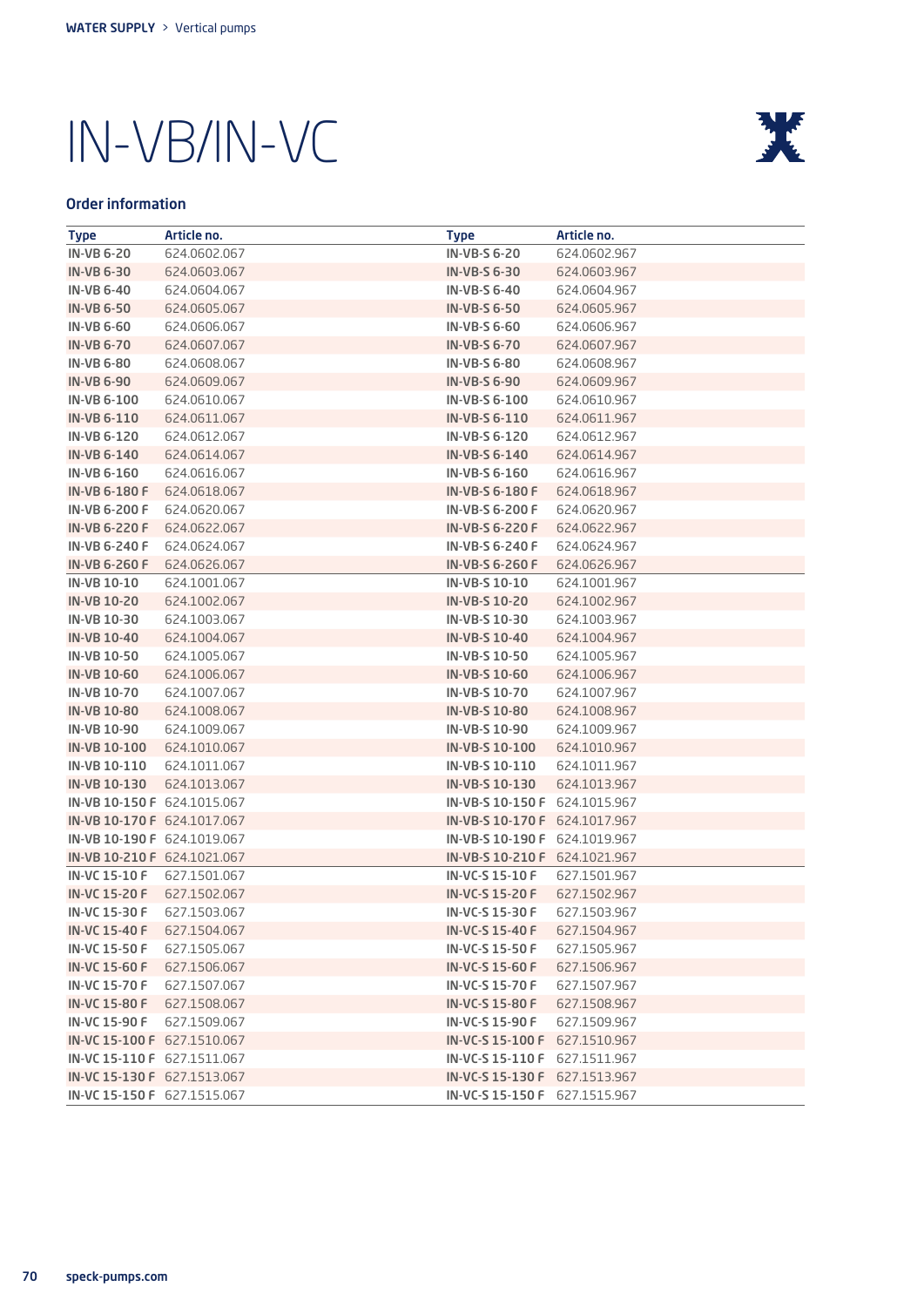

### Order information

| <b>Type</b>                   | Article no.  | <b>Type</b>                     | Article no.  |
|-------------------------------|--------------|---------------------------------|--------------|
| <b>IN-VB 25-10 F</b>          | 624.2501.067 | <b>IN-VB-S 25-10 F</b>          | 624.2501.967 |
| <b>IN-VB 25-20 F</b>          | 624.2502.067 | <b>IN-VB-S 25-20 F</b>          | 624.2502.967 |
| IN-VB 25-30 F                 | 624.2503.067 | IN-VB-S 25-30 F                 | 624.2503.967 |
| <b>IN-VB 25-40 F</b>          | 624.2504.067 | <b>IN-VB-S 25-40 F</b>          | 624.2504.967 |
| <b>IN-VB 25-50 F</b>          | 624.2505.067 | <b>IN-VB-S 25-50 F</b>          | 624.2505.967 |
| <b>IN-VB 25-60 F</b>          | 624.2506.067 | <b>IN-VB-S 25-60 F</b>          | 624.2506.967 |
| <b>IN-VB 25-70 F</b>          | 624.2507.067 | <b>IN-VB-S 25-70 F</b>          | 624.2507.967 |
| <b>IN-VB 25-80 F</b>          | 624.2508.067 | <b>IN-VB-S 25-80 F</b>          | 624.2508.967 |
| <b>IN-VB 25-90 F</b>          | 624.2509.067 | IN-VB-S 25-90 F                 | 624.2509.967 |
| <b>IN-VB 25-100 F</b>         | 624.2510.067 | <b>IN-VB-S 25-100 F</b>         | 624.2510.967 |
| IN-VB 25-110 F                | 624.2511.067 | IN-VB-S 25-110 F                | 624.2511.967 |
| IN-VB 25-120 F                | 624.2512.067 | IN-VB-S 25-120 F                | 624.2512.967 |
| IN-VB 40-10-1 F               | 624,4001.167 | IN-VB-S 40-10-1 F               | 624,4001,867 |
| <b>IN-VB 40-10 F</b>          | 624.4001.067 | <b>IN-VB-S 40-10 F</b>          | 624.4001.967 |
| IN-VB 40-20-2 F               | 624.4002.267 | IN-VB-S 40-20-2 F               | 624,4002,767 |
| <b>IN-VB 40-20 F</b>          | 624.4002.067 | <b>IN-VB-S 40-20 F</b>          | 624.4002.967 |
| IN-VB 40-30-2 F               | 624.4003.267 | IN-VB-S 40-30-2 F               | 624.4003.767 |
| <b>IN-VB 40-30 F</b>          | 624,4003,067 | <b>IN-VB-S 40-30 F</b>          | 624,4003,967 |
| IN-VB 40-40-2 F               | 624.4004.267 | IN-VB-S 40-40-2 F               | 624,4004,767 |
| <b>IN-VB 40-40 F</b>          | 624,4004,067 | <b>IN-VB-S 40-40 F</b>          | 624.4004.967 |
| IN-VB 40-50-2 F               | 624.4005.267 | IN-VB-S 40-50-2 F               | 624.4005.767 |
| <b>IN-VB 40-50 F</b>          | 624.4005.067 | <b>IN-VB-S 40-50 F</b>          | 624.4005.967 |
| IN-VB 40-60-2 F               | 624.4006.267 | IN-VB-S 40-60-2 F               | 624,4006,767 |
| <b>IN-VB 40-60 F</b>          | 624.4006.067 | <b>IN-VB-S 40-60 F</b>          | 624.4006.967 |
| IN-VB 40-70-2 F               | 624,4007,267 | IN-VB-S 40-70-2 F               | 624,4007,767 |
| <b>IN-VB 40-70 F</b>          | 624.4007.067 | <b>IN-VB-S 40-70 F</b>          | 624.4007.967 |
| IN-VB 40-80-2 F               | 624.4008.267 | IN-VB-S 40-80-2 F               | 624,4008,767 |
| <b>IN-VB 40-80 F</b>          | 624.4008.067 | <b>IN-VB-S 40-80 F</b>          | 624.4008.967 |
| IN-VB 40-90-2 F               | 624.4009.267 | IN-VB-S 40-90-2 F               | 624,4009,767 |
| <b>IN-VB 40-90 F</b>          | 624.4009.067 | <b>IN-VB-S 40-90 F</b>          | 624.4009.967 |
| IN-VB 40-100-2 F 624.4010.267 |              | IN-VB-S 40-100-2 F 624.4010.767 |              |
| <b>IN-VB 40-100 F</b>         | 624.4010.067 | IN-VB-S 40-100 F                | 624.4010.967 |
| IN-VB 60-10-1 F               | 624,6001.167 | IN-VB-S 60-10-1 F               | 624.6001.867 |
| <b>IN-VB 60-10 F</b>          | 624.6001.067 | <b>IN-VB-S 60-10 F</b>          | 624.6001.967 |
| IN-VB 60-20-2 F               | 624,6002,267 | IN-VB-S 60-20-2 F               | 624,6002,767 |
| <b>IN-VB 60-20 F</b>          | 624,6002,067 | <b>IN-VB-S 60-20 F</b>          | 624,6002,967 |
| IN-VB 60-30-2 F               | 624.6003.267 | IN-VB-S 60-30-2 F               | 624.6003.767 |
| <b>IN-VB 60-30 F</b>          | 624.6003.067 | <b>IN-VB-S 60-30 F</b>          | 624.6003.967 |
| IN-VB 60-40-2 F               | 624.6004.267 | IN-VB-S 60-40-2 F               | 624.6004.767 |
| <b>IN-VB 60-40 F</b>          | 624,6004,067 | <b>IN-VB-S 60-40 F</b>          | 624.6004.967 |
| IN-VB 60-50-2 F               | 624,6005,267 | IN-VB-S 60-50-2 F               | 624.6005.767 |
| <b>IN-VB 60-50 F</b>          | 624.6005.067 | <b>IN-VB-S 60-50 F</b>          | 624.6005.967 |
| IN-VB 60-60-2 F               | 624.6006.267 | IN-VB-S 60-60-2 F               | 624.6006.767 |
| <b>IN-VB 60-60 F</b>          | 624,6006,067 | <b>IN-VB-S 60-60 F</b>          | 624.6006.967 |
| IN-VB 60-70-2 F               | 624.6007.267 | IN-VB-S 60-70-2 F               | 624.6007.767 |
| <b>IN-VB 60-70 F</b>          | 624.6007.067 | <b>IN-VB-S 60-70 F</b>          | 624.6007.967 |
| IN-VB 60-80-2 F               | 624.6008.267 | IN-VB-S 60-80-2 F               | 624.6008.767 |
| <b>IN-VB 60-80 F</b>          | 624,6008,067 | <b>IN-VB-S 60-80 F</b>          | 624,6008,967 |
| IN-VB 60-90-2 F               | 624.6009.267 | IN-VB-S 60-90-2 F               | 624.6009.767 |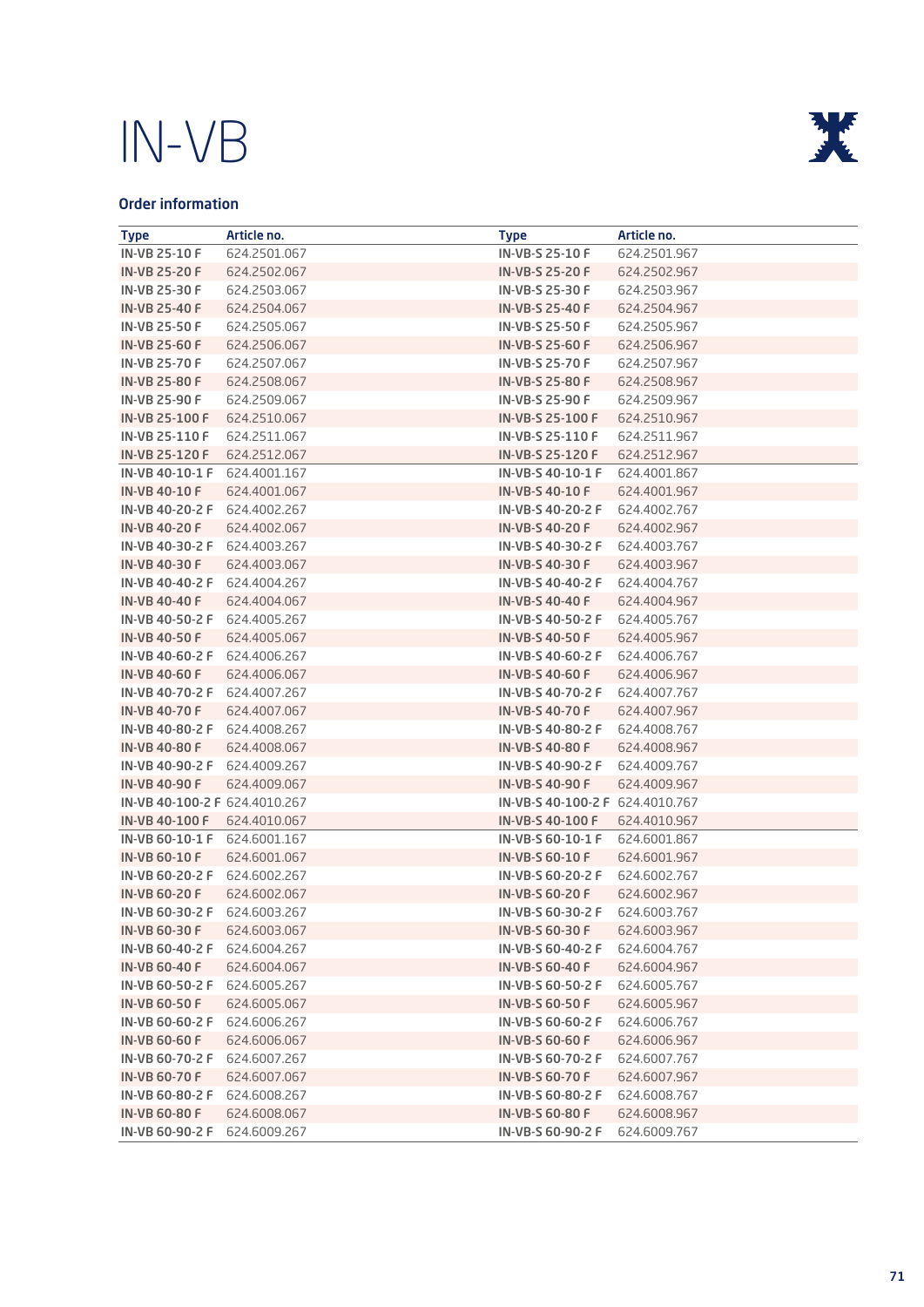

### Order information

| <b>Type</b>           | Article no.  | <b>Type</b>                     | Article no.  |
|-----------------------|--------------|---------------------------------|--------------|
| IN-VB 85-10-1 F       | 623,8501,167 | IN-VB-S 85-10-1 F               | 623.8501.867 |
| <b>IN-VB 85-10 F</b>  | 623,8501,067 | IN-VB-S 85-10 F                 | 623,8501,967 |
| IN-VB 85-20-2 F       | 623,8502,267 | IN-VB-S 85-20-2 F               | 623,8502,767 |
| IN-VB 85-20-1 F       | 623,8502,167 | IN-VB-S 85-20-1 F               | 623,8502,867 |
| <b>IN-VB 85-20 F</b>  | 623,8502,067 | <b>IN-VB-S 85-20 F</b>          | 623,8502,967 |
| IN-VB 85-30-2 F       | 623,8503,267 | IN-VB-S 85-30-2 F               | 623,8503,767 |
| IN-VB 85-30-1 F       | 623,8503,167 | IN-VB-S 85-30-1 F               | 623.8503.867 |
| IN-VB 85-30 F         | 623.8503.067 | <b>IN-VB-S 85-30 F</b>          | 623,8503,967 |
| IN-VB 85-40-2 F       | 623.8504.267 | IN-VB-S 85-40-2 F               | 623.8504.767 |
| IN-VB 85-40-1 F       | 623.8504.167 | IN-VB-S 85-40-1 F               | 623.8504.867 |
| <b>IN-VB 85-40 F</b>  | 623.8504.067 | <b>IN-VB-S 85-40 F</b>          | 623.8504.967 |
| IN-VB 85-50-2 F       | 623,8505,267 | IN-VB-S 85-50-2 F               | 623,8505,767 |
| IN-VB 85-50-1 F       | 623,8505,167 | IN-VB-S 85-50-1 F               | 623,8505,867 |
| <b>IN-VB 85-50 F</b>  | 623,8505,067 | <b>IN-VB-S 85-50 F</b>          | 623.8505.967 |
| IN-VB 85-60-2 F       | 623,8506,267 | IN-VB-S 85-60-2 F               | 623,8506,767 |
| IN-VB 85-60-1 F       | 623.8506.167 | IN-VB-S 85-60-1 F               | 623.8506.867 |
| <b>IN-VB 85-60 F</b>  | 623.8506.067 | IN-VB-S 85-60 F                 | 623.8506.967 |
| <b>IN-VB 125-10 F</b> | 624.1251.067 | <b>IN-VB-S 125-10 F</b>         | 624.1251.967 |
| IN-VB 125-20-2 F      | 624.1252.267 | IN-VB-S 125-20-2 F              | 624.1252.767 |
| IN-VB 125-20-1 F      | 624.1252.167 | IN-VB-S 125-20-1 F 624.1252.867 |              |
| IN-VB 125-20 F        | 624.1252.067 | IN-VB-S 125-20 F                | 624.1252.967 |
| IN-VB 125-30-2 F      | 624.1253.267 | IN-VB-S 125-30-2 F 624.1253.767 |              |
| IN-VB 125-30-1 F      | 624.1253.167 | IN-VB-S 125-30-1 F 624.1253.867 |              |
| <b>IN-VB 125-30 F</b> | 624.1253.067 | IN-VB-S 125-30 F                | 624.1253.967 |
| IN-VB 125-40-2 F      | 624.1254.267 | IN-VB-S 125-40-2 F 624.1254.767 |              |

### **Supplements**

| <b>Type</b>                    | Article no.  |
|--------------------------------|--------------|
| IN-VB-L with low NPSH impeller |              |
| $IN-VB-L2-6$                   | 623,0200,084 |
| IN-VB-L 10, IN-VC-L 15         | 623,1000,084 |
| IN-VB-L 25 - 85 F              |              |
| IN-VB-L 125 F                  | ۰            |
| IN-VB-C with cast iron housing |              |
| $IN-VB-C2-6$                   | 623.0200.094 |
| IN-VB-C 10, IN-VC-C 15         | 623.1000.094 |
| IN-VB-C 25 - 85 F              | 623,3200,094 |
| IN-VB-C 125 F                  | 623,1250,094 |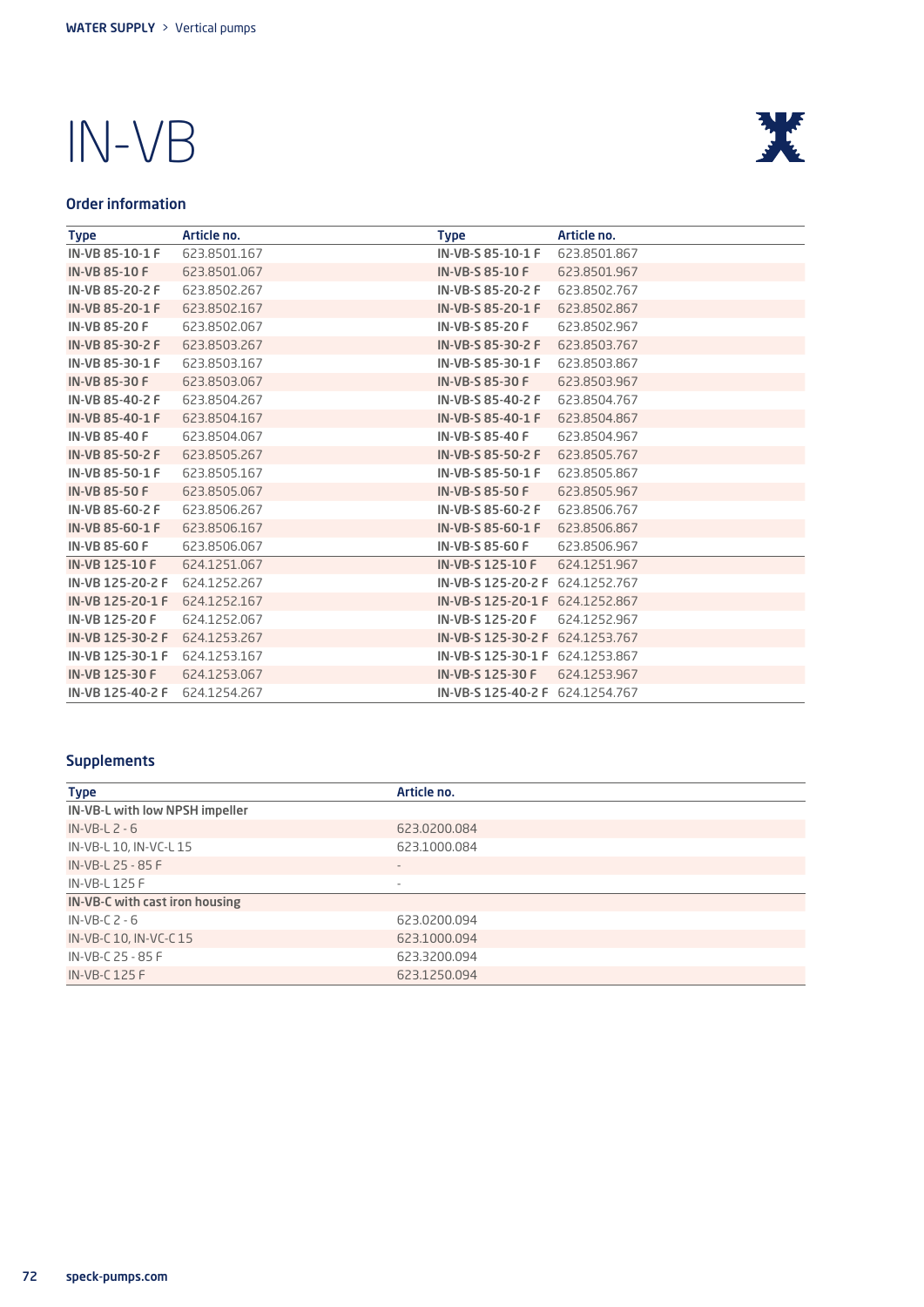

### **Supplements**

| <b>Type</b>                                | Article no.  | Max.<br>rated pressure | <b>Connections</b>            |
|--------------------------------------------|--------------|------------------------|-------------------------------|
| Set of stainless steel, oval counter flan- |              |                        |                               |
| ges, incl. screws and seals                |              |                        |                               |
| $IN-VB2$                                   | 623,0200,077 |                        | Rp <sub>1</sub>               |
| $IN-VB 4$                                  | 623.0400.077 |                        | Rp 1 1/4                      |
| $IN-VB 6$                                  | 623,0400,077 |                        | Rp 1 1/4                      |
| <b>IN-VB10</b>                             | 623,1000,077 |                        | Rp 1 1/2                      |
| <b>IN-VB10</b>                             | 623.1000.078 |                        | Rp <sub>2</sub>               |
| Round flanges instead of oval flanges      |              |                        |                               |
| $IN-VB2$                                   | 623,0200,076 |                        | Rp 1" up to DN 25             |
| $IN-VB-52$                                 | 623,0200,976 |                        | Rp 1" up to DN 25             |
| $IN-VB 4$                                  | 623,0400,076 |                        | Rp 1 1/4" up to DN 32         |
| $IN-VB-S4$                                 | 623,0400,976 |                        | Rp 1 1/4" up to DN 32         |
| $IN-VB 6$                                  | 623,0400,076 |                        | Rp 1 1/4" up to DN 32         |
| $IN-VB-56$                                 | 623,0400,976 |                        | Rp 1 ¼" up to DN 32           |
| <b>IN-VB10</b>                             | 623,1000,076 |                        | Rp 1 1/2" up to DN 40         |
| <b>IN-VB-S10</b>                           | 623.1000.976 |                        | Rp 1 1/2" up to DN 40         |
| Set of stainless steel, round counter      |              |                        |                               |
| flanges, incl. screws and seals            |              |                        |                               |
| $IN-VB 2F$                                 | 623,0200,075 | <b>PN 25</b>           | DN 25 up to Rp 1"             |
| $IN-VB 4F$                                 | 623,0400,075 | <b>PN 25</b>           | DN 32 up to Rp 1 1/4"         |
| $IN-VB 6 F$                                | 623,0400,075 | <b>PN 25</b>           | DN 32 up to Rp 1 1/4"         |
| <b>IN-VB10F</b>                            | 623.1000.075 | <b>PN 25</b>           | DN 40 up to Rp $1\frac{1}{2}$ |
| <b>IN-VC15F</b>                            | 623.1800.075 | <b>PN 25</b>           | DN 50 up to Rp 2"             |
| <b>IN-VB 25 F</b>                          | 623,3200,075 | <b>PN 25</b>           | DN 65 up to Rp 2 1/2"         |
| <b>IN-VB 40 F</b>                          | 623,4500,075 | <b>PN 25</b>           | DN 80 up to Rp 3"             |
| IN-VB 60/85 F                              | 623,6500,074 | <b>PN 16</b>           | DN 100 up to Rp 4"            |
| IN-VB 60/85 F                              | 623,6500,075 | <b>PN 25</b>           | DN 100 up to Rp 4"            |
| <b>IN-VB125F</b>                           | 623.1250.076 | <b>PN 16</b>           | DN 125 up to Rp 5"            |
| <b>IN-VB125F</b>                           | 623.1250.075 | <b>PN 25</b>           | DN 125 up to Rp 5"            |

### Special mechanical seals

| <b>Type</b>                          | Article no.  | <b>Size</b> | <b>Pressure</b> |
|--------------------------------------|--------------|-------------|-----------------|
| Easy Access (Standard IN-VB 25 - 85) |              |             |                 |
| $IN-VB 2 - 6$                        | 623,0200,095 |             |                 |
| IN-VB 10, IN-VC 15                   | 623,1000,095 |             |                 |
| Cartridge (Standard IN-VB 125)       |              |             |                 |
| $IN-VB 2 - 6$                        | 623,0200,096 |             |                 |
| IN-VB 10, IN-VC 15                   | 623.1000.096 |             |                 |
| IN-VB 25 - 85 F                      | 623,3200,096 |             |                 |
| Carbon/SiC/EPDM, code 11             |              |             |                 |
| (Standard IN-VB/IN-VC, PN 10)        |              |             |                 |
| $IN-VB 2 - 6$                        | 623,0200,070 | 12          | <b>PN 10</b>    |
| IN-VB 10, IN-VC 15                   | 623.1000.070 | 16          | <b>PN 10</b>    |
| IN-VB 25 - 85 F                      | 623.3200.070 | 22          | <b>PN 10</b>    |
| <b>IN-VB125F</b>                     | 623.1250.070 | 28          | <b>PN 10</b>    |
| Carbon/SiC/Viton, code 12            |              |             |                 |
| (Standard, IN-VB-S/IN-VC-S, PN 10)   |              |             |                 |
| $IN-VB 2 - 6$                        | 623,0200,071 | 12          | <b>PN 10</b>    |
| IN-VB 10, IN-VC 15                   | 623,1000,071 | 16          | <b>PN 10</b>    |
| IN-VB 25 - 85 F                      | 623,3200,071 | 22          | <b>PN 10</b>    |
| IN-VB 125 F                          | 623.1250.071 | 28          | <b>PN 10</b>    |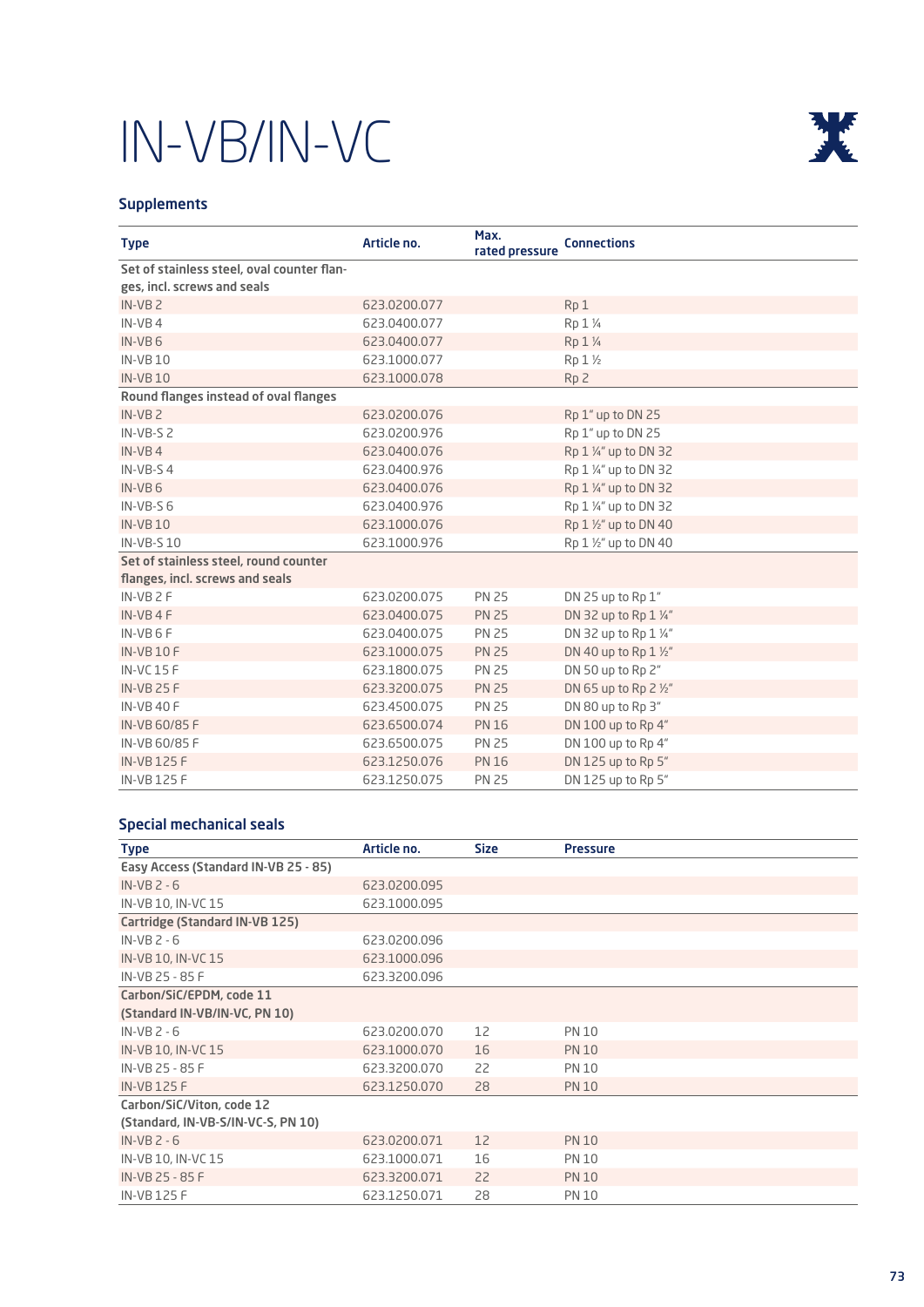

### Special mechanical seals

| <b>Type</b>                       | Article no.  | Size Ø | <b>Pressure</b> |
|-----------------------------------|--------------|--------|-----------------|
| SiC/carbon/EPDM, WRAS, code 13    |              |        |                 |
| $IN-VB 2 - 6$                     | 623.0200.087 | 12     | <b>PN 25</b>    |
| IN-VB 10, IN-VC 15                | 623.1000.087 | 16     | <b>PN 25</b>    |
| IN-VB 25 - 85 F                   | 623.3200.087 | 22     | <b>PN 25</b>    |
| <b>IN-VB125F</b>                  | 623.1250.087 | 28     | <b>PN 25</b>    |
| SiC/carbon/Viton, code 14         |              |        |                 |
| (Standard IN-VB-S/IN-VC-S, PN 25) |              |        |                 |
| $IN-VB 2 - 6$                     | 623.0200.068 | 12     | <b>PN 25</b>    |
| IN-VB 10, IN-VC 15                | 623,1000,068 | 16     | <b>PN 25</b>    |
| IN-VB 25 - 85 F                   | 623.3200.068 | 22     | <b>PN 25</b>    |
| <b>IN-VB 125 F</b>                | 623.1250.068 | 28     | <b>PN 25</b>    |
| TuC/TuC/HNBR, code 15             |              |        |                 |
| $IN-VB$ $2 - 6$                   | 623.0200.073 | 12     | <b>PN 25</b>    |
| IN-VB 10, IN-VC 15                | 623.1000.073 | 16     | <b>PN 25</b>    |
| IN-VB 25 - 85 F                   | 623.3200.073 | 22     | <b>PN 25</b>    |
| <b>IN-VB125F</b>                  | 623.1250.073 | 28     | <b>PN 25</b>    |
| TuC/TuC/Viton, code 16            |              |        |                 |
| $IN-VB 2 - 6$                     | 623.0200.074 | 12     | <b>PN 25</b>    |
| IN-VB 10, IN-VC 15                | 623.1000.074 | 16     | <b>PN 25</b>    |
| IN-VB 25 - 85 F                   | 623.3200.074 | 22     | <b>PN 25</b>    |
| <b>IN-VB 125 F</b>                | 623.1250.074 | 28     | <b>PN 25</b>    |
| TuC/carbon/EPDM, code 18          |              |        |                 |
| $IN-VB 2 - 6$                     | 623.0200.085 | 12     | <b>PN 25</b>    |
| IN-VB 10, IN-VC 15                | 623.1000.085 | 16     | <b>PN 25</b>    |
| IN-VB 25 - 85 F                   | 623.3200.085 | 22     | <b>PN 25</b>    |
| IN-VB 125 F                       | 623.1250.085 | 28     | <b>PN 25</b>    |
| SiC/carbon/EPDM, code 20          |              |        |                 |
| $IN-VB 2 - 6$                     | 623.0200.086 | 12     | <b>PN 40</b>    |
| IN-VB 10, IN-VC 15                | 623.1000.086 | 16     | <b>PN 40</b>    |
| IN-VB 25 - 85 F                   | 623.3200.086 | 22     | <b>PN 40</b>    |
| <b>IN-VB125F</b>                  | 623.1250.086 | 28     | <b>PN 40</b>    |
| SiC/carbon/Viton, code 21         |              |        |                 |
| $IN-VB 2 - 6$                     | 623.0200.088 | 12     | <b>PN 40</b>    |
| IN-VB 10, IN-VC 15                | 623.1000.088 | 16     | PN 40           |
| IN-VB 25 - 85 F                   | 623.3200.088 | 22     | <b>PN 40</b>    |
| <b>IN-VB 125 F</b>                | 623.1250.088 | 28     | <b>PN 40</b>    |
| SiC/carbon/HNBR, code 22          |              |        |                 |
| $IN-VB 2 - 6$                     | 623.0200.089 | 12     | <b>PN 40</b>    |
| IN-VB 10, IN-VC 15                | 623.1000.089 | 16     | <b>PN 40</b>    |
| IN-VB 25 - 85 F                   | 623.3200.089 | 22     | <b>PN 40</b>    |
| <b>IN-VB125F</b>                  | 623.1250.089 | 28     | <b>PN 40</b>    |
| SiC/carbon/EPDM, code 23          |              |        |                 |
| (Standard IN-VB/IN-VC, PN 25)     |              |        |                 |
| $IN-VB 2 - 6$                     | 623.0200.067 | 12     | <b>PN 25</b>    |
| IN-VB 10, IN-VC 15                | 623.1000.067 | 16     | PN 25           |
| IN-VB 25 - 85 F                   | 623.3200.067 | 22     | <b>PN 25</b>    |
| IN-VB 125 F                       | 623.1250.067 | 28     | <b>PN 25</b>    |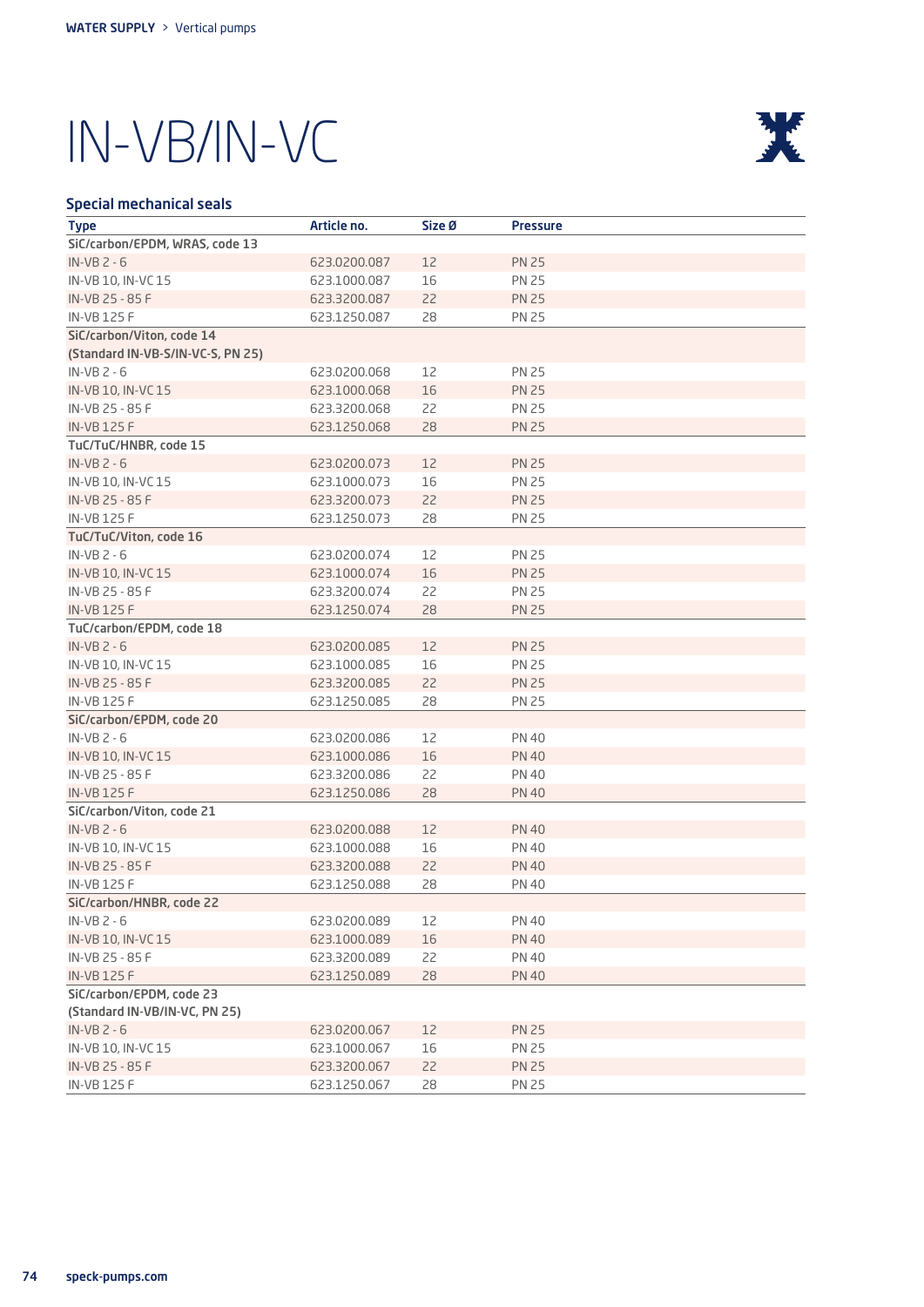

### Special mechanical seals

| <b>Type</b>            | Article no.  | Size Ø | <b>Pressure</b> |
|------------------------|--------------|--------|-----------------|
| SiC/SiC/Viton, code 24 |              |        |                 |
| $IN-VB 2 - 6$          | 623.0200.091 | 12     | <b>PN 10</b>    |
| IN-VB 10, IN-VC 15     | 623,1000,091 | 16     | <b>PN 10</b>    |
| IN-VB 25 - 85 F        | 623,3200,091 | 22     | <b>PN 10</b>    |
| <b>IN-VB125F</b>       | 623.1250.091 | 28     | <b>PN 10</b>    |
| SiC/SiC/HNBR, code 28  |              |        |                 |
| $IN-VB 2 - 6$          | 623,0200,092 | 12     | <b>PN 10</b>    |
| IN-VB 10, IN-VC 15     | 623.1000.092 | 16     | <b>PN 10</b>    |
| IN-VB 25 - 85 F        | 623,3200,092 | 22     | <b>PN 10</b>    |
| <b>IN-VB125F</b>       | 623.1250.092 | 28     | <b>PN 10</b>    |
| SiC/SiC/EPDM, code 29  |              |        |                 |
| $IN-VB 2 - 6$          | 623,0200,093 | 12     | <b>PN 10</b>    |
| IN-VB 10, IN-VC 15     | 623,1000,093 | 16     | <b>PN 10</b>    |
| IN-VB 25 - 85 F        | 623,3200,093 | 22     | <b>PN 10</b>    |
| <b>IN-VB125F</b>       | 623.1250.093 | 28     | <b>PN 10</b>    |

### Additional charges

| Motor kW                              | Article no.  |
|---------------------------------------|--------------|
| Enhanced motor performance 50/60 Hz   |              |
| from 0.37 kW to 0.55 kW               | 629,9999,970 |
| from 0.55 kW to 0.75 kW               | 629.9999.971 |
| from 0.75 kW to 1.10 kW               | 629.9999.972 |
| from 1.10 kW to 1.50 kW               | 629.9999.973 |
| from 1.50 kW to 2.20 kW               | 629.9999.974 |
| from 2.20 kW to 3.00 kW               | 629.9999.975 |
| from 3.00 kW to 4.00 kW               | 629,9999,976 |
| from 4.00 kW to to 5.50 kW            | 629.9999.977 |
| from 5.50 kW to 7.50 kW               | 629,9999,978 |
| from 7.50 kW to 11.00 kW              | 629.9999.979 |
| from 11.00 kW to 15.00 kW             | 629,9999,980 |
| from 15.00 kW to 18.50 kW             | 629.9999.981 |
| from 18.50 kW to 22.00 kW             | 629,9999,982 |
| <b>PTC</b> resistor                   |              |
| 0.37 kW up to 2.20 kW                 | 629,9999,995 |
| Improved efficiency IE3 to IE4 motors |              |
| 3.00 kW up to 4.00 kW                 | 623,0000,010 |
| 5.50 kW up to 7.50 kW                 | 623,0000,011 |
| 11.0 kW up to 18.5 kW                 | 623,0000,012 |
| 22.0 kW                               | 623,0000,013 |
| 30.0 kW up to 37.0 kW                 | 623,0000,014 |
| 45.0 kW                               | 623.0000.015 |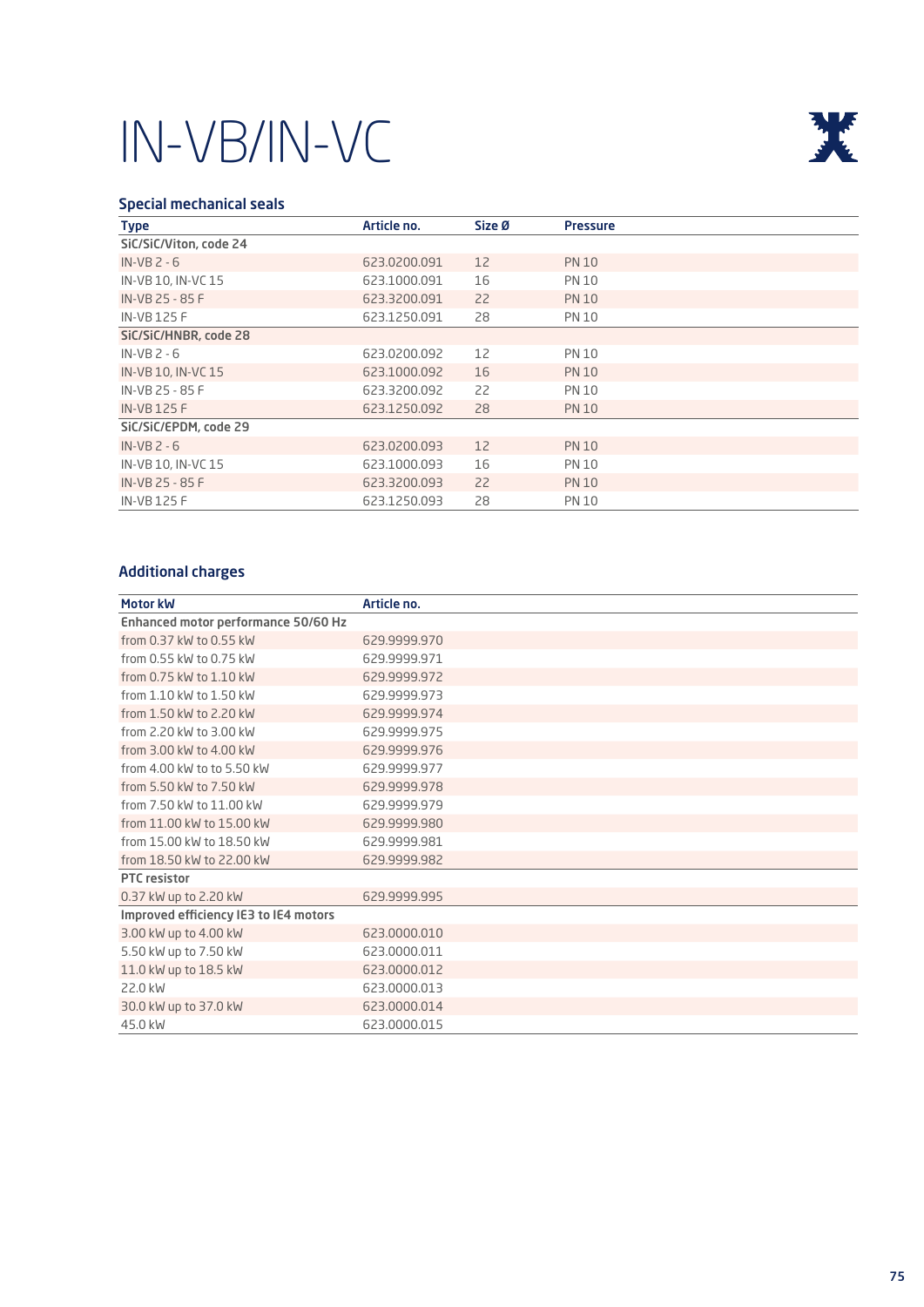## IN-VB 2, IN-VB 4, IN-VB 6



#### **Dimensions**

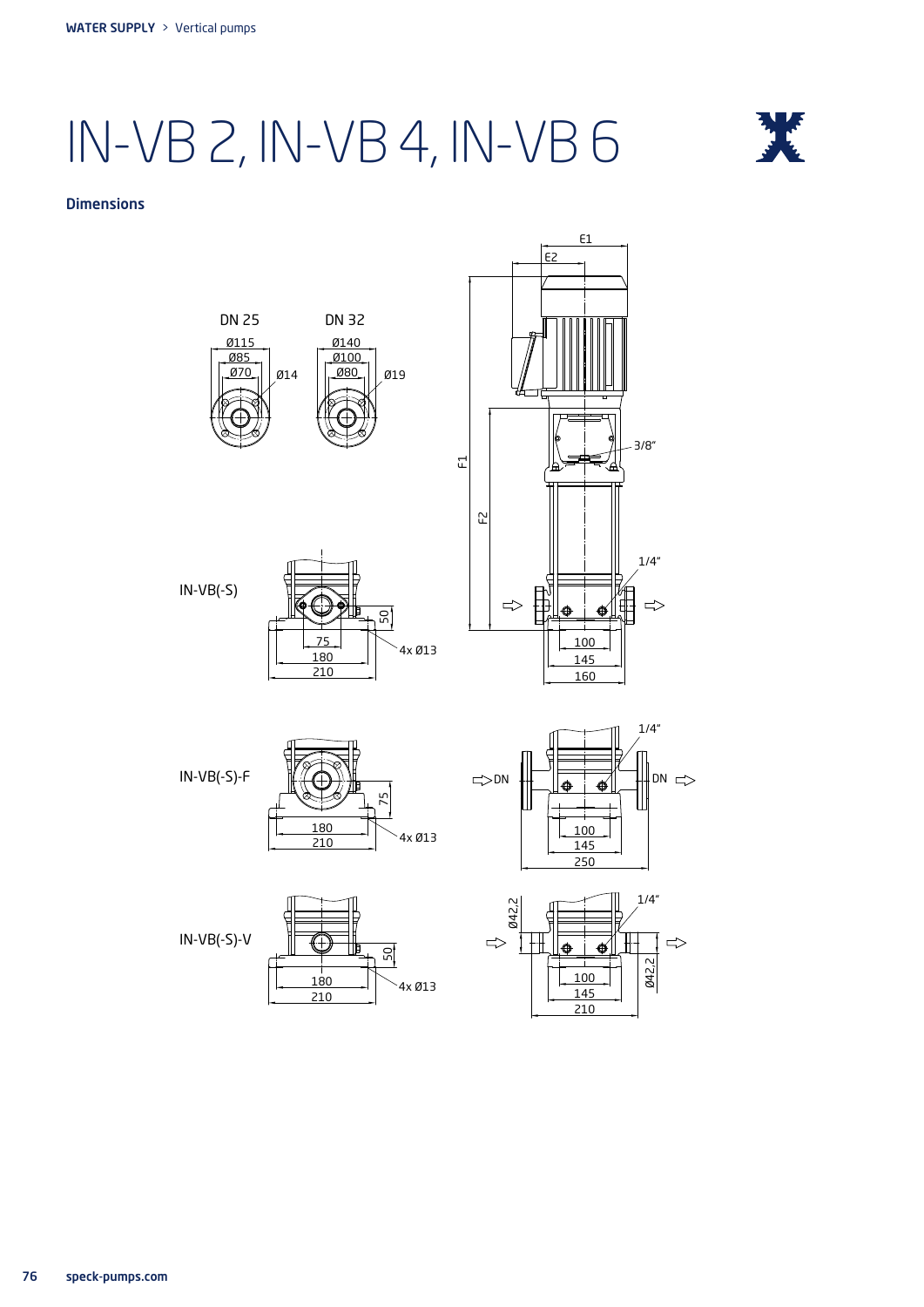# IN-VB 2, IN-VB 4, IN-VB 6



|                                        | <b>Universal</b> |                |                | IN-VB(-S/-S-V) <sup>*</sup> |                                  |            | IN-VB(-S) F <sup>*</sup> |                       |
|----------------------------------------|------------------|----------------|----------------|-----------------------------|----------------------------------|------------|--------------------------|-----------------------|
| <b>Type</b>                            | E1               | E <sub>2</sub> | F <sub>1</sub> |                             | <b>F2</b> Connection             | F1         | F <sub>2</sub>           | <b>DN</b>             |
| <b>IN-VB 2-20</b>                      | 134              | 107            | 478            | 259                         | $1^{\prime\prime}$               | 503        | 284                      | <b>DN 25</b>          |
| <b>IN-VB 2-30</b>                      | 134              | 107            | 499            | 280                         | $\mathbb{1}''$                   | 524        | 305                      | <b>DN 25</b>          |
| <b>IN-VB 2-40</b>                      | 134              | 107            | 521            | 302                         | $\mathbb{1}''$                   | 546        | 327                      | <b>DN 25</b>          |
| <b>IN-VB 2-50</b>                      | 134              | 107            | 542            | 323                         | $1$ $\phantom{1}^{\prime\prime}$ | 567        | 348                      | <b>DN 25</b>          |
| <b>IN-VB 2-60</b>                      | 134              | 107            | 588            | 345                         | $\mathbb{1}''$                   | 613        | 370                      | <b>DN 25</b>          |
| <b>IN-VB 2-70</b>                      | 134              | 107            | 609            | 366                         | $\mathbb{1}''$                   | 634        | 391                      | <b>DN 25</b>          |
| <b>IN-VB 2-80</b>                      | 134              | 107            | 641            | 398                         | $\mathbb{1}''$                   | 666        | 423                      | <b>DN 25</b>          |
| <b>IN-VB 2-90</b>                      | 150              | 115            | 653            | 419                         | $\mathbb{1}''$                   | 678        | 444                      | <b>DN 25</b>          |
| <b>IN-VB 2-100</b>                     | 150              | 115            | 675            | 441                         | $\mathbb{1}''$                   | 700        | 466                      | <b>DN 25</b>          |
| IN-VB 2-110                            | 150              | 115            | 726            | 462                         | $\mathbb{1}''$                   | 751        | 487                      | <b>DN 25</b>          |
| IN-VB 2-120                            | 150              | 115            | 748            | 484                         | $1^{\prime\prime}$               | 773        | 509                      | <b>DN 25</b>          |
| <b>IN-VB 2-140</b>                     | 150              | 115            | 791            | 527                         | $1^{\prime\prime}$               | 816        | 552                      | <b>DN 25</b>          |
| IN-VB 2-160                            | 185              | 139            | 861            | 580                         | $1^{\prime\prime}$               | 886        | 605                      | <b>DN 25</b>          |
| <b>IN-VB 2-180</b>                     | 185              | 139            | 904            | 623                         | $\mathbb{1}''$                   | 929        | 648                      | <b>DN 25</b>          |
| <b>IN-VB 2-200</b>                     | 185              | 139            | 947            | 666                         | $1^{\prime\prime}$               | 972        | 691                      | <b>DN 25</b>          |
| <b>IN-VB 2-220 F</b>                   | 185              | 139            |                |                             | $\mathbb{1}''$                   | 1040       | 734                      | <b>DN 25</b>          |
| IN-VB 2-240 F                          | 185              | 139            |                |                             | $\mathbb{1}''$                   | 1083       | 777                      | <b>DN 25</b>          |
| <b>IN-VB 2-260 F</b>                   | 185              | 139            |                |                             | $\mathbb{1}^n$                   | 1126       | 820                      | <b>DN 25</b>          |
| IN-VB 2-280 F                          | 185              | 139            |                |                             | $1^{\prime\prime}$               | 1169       | 863                      | <b>DN 25</b>          |
| <b>IN-VB 2-300 F</b>                   | 185              | 139            |                |                             | $1^{\prime\prime}$               | 1212       | 906                      | <b>DN 25</b>          |
| <b>IN-VB4-20</b>                       | 134              | 107            | 478            | 259                         | 11/4"                            | 503        | 284                      | <b>DN 32</b>          |
| <b>IN-VB4-30</b>                       | 134              | 107            | 523            | 280                         | 11/4"                            | 548        | 305                      | <b>DN 32</b>          |
| <b>IN-VB4-40</b>                       | 134              | 107            | 545            | 302                         | 11/4"                            | 570        | 327                      | <b>DN 32</b>          |
| <b>IN-VB4-50</b>                       | 150              | 115            | 567            | 333                         | 11/4"                            | 592        | 358                      | <b>DN 32</b>          |
| <b>IN-VB4-60</b>                       | 150              | 115            | 619            | 355                         | 11/4"                            | 644        | 380                      | <b>DN 32</b>          |
| <b>IN-VB4-70</b>                       | 150              | 115            | 640            | 376                         | 11/4"                            | 665        | 401                      | <b>DN 32</b>          |
| <b>IN-VB4-80</b>                       | 185              | 139            | 689            | 408                         | 11/4"                            | 714        | 433                      | <b>DN 32</b>          |
| <b>IN-VB4-90</b>                       | 185              | 139            | 710            | 429                         | 11/4"                            | 735        | 454                      | <b>DN 32</b>          |
| <b>IN-VB 4-100</b>                     | 185              | 139            | 732            | 451                         | 11/4"                            | 757        | 476                      | <b>DN 32</b>          |
| <b>IN-VB 4-110</b>                     | 185              | 139            | 778            | 472                         | 11/4"                            | 803        | 497                      | <b>DN 32</b>          |
| <b>IN-VB4-120</b>                      | 185              | 139            | 775            | 494                         | 11/4"                            | 800        | 519                      | <b>DN 32</b>          |
| <b>IN-VB4-140</b>                      | 185              | 139            | 843            | 537                         | 11/4"                            | 868        | 562                      | <b>DN 32</b>          |
| <b>IN-VB4-160</b>                      | 199              | 150            | 907            | 590                         | 11/4"                            | 932        | 615                      | <b>DN 32</b>          |
| IN-VB 4-180 F                          | 199              | 150            |                |                             | 11/4"                            | 975        | 658                      | <b>DN 32</b>          |
| <b>IN-VB 4-200 F</b>                   | 199              | 150            |                |                             | 11/4"                            | 1018       | 701                      | <b>DN 32</b>          |
| <b>IN-VB4-220F</b>                     | 241              | 165            |                |                             | 11/4"                            | 1100       | 744                      | <b>DN 32</b>          |
| <b>IN-VB 4-240 F</b>                   | 241              | 165            |                | $\overline{\phantom{a}}$    | 11/4"                            | 1143       | 787                      | DN 32                 |
| <b>IN-VB4-260F</b>                     | 241              | 165            |                |                             | 11/4"                            | 1186       | 830                      | <b>DN 32</b>          |
| <b>IN-VB 6-20</b><br><b>IN-VB 6-30</b> | 134              | 107            | 485            | 266                         | 11/4"                            | 510        | 291                      | DN 32                 |
| <b>IN-VB 6-40</b>                      | 150<br>150       | 115<br>115     | 535<br>590     | 301<br>326                  | 11/4"<br>11/4"                   | 560<br>615 | 326<br>351               | <b>DN 32</b><br>DN 32 |
| <b>IN-VB 6-50</b>                      | 150              | 115            | 615            | 351                         | 11/4"                            | 640        | 376                      | <b>DN 32</b>          |
| <b>IN-VB 6-60</b>                      | 185              | 139            | 667            | 386                         | 11/4"                            | 692        | 411                      | DN 32                 |
| <b>IN-VB 6-70</b>                      | 185              | 139            | 692            | 411                         | 11/4"                            | 717        | 436                      | <b>DN 32</b>          |
| <b>IN-VB 6-80</b>                      | 185              | 139            | 742            | 436                         | 11/4"                            | 767        | 461                      | DN 32                 |
| <b>IN-VB 6-90</b>                      | 185              | 139            | 767            | 461                         | 11/4"                            | 792        | 486                      | <b>DN 32</b>          |
| <b>IN-VB 6-100</b>                     | 185              | 139            | 792            | 486                         | 11/4"                            | 817        | 511                      | DN 32                 |
| <b>IN-VB6-110</b>                      | 199              | 150            | 838            | 521                         | 11/4"                            | 863        | 546                      | <b>DN 32</b>          |
| <b>IN-VB 6-120</b>                     | 199              | 150            | 863            | 546                         | 11/4"                            | 888        | 571                      | DN 32                 |
| <b>IN-VB 6-140</b>                     | 199              | 150            | 913            | 596                         | 11/4"                            | 938        | 621                      | <b>DN 32</b>          |
| <b>IN-VB 6-160</b>                     | 241              | 165            | 1002           | 646                         | 11/4"                            | 1027       | 671                      | DN 32                 |
| <b>IN-VB 6-180 F</b>                   | 241              | 165            |                |                             | 11/4"                            | 1077       | 721                      | <b>DN 32</b>          |
| <b>IN-VB 6-200 F</b>                   | 288              | 197            |                |                             | 11/4"                            | 1279       | 847                      | DN 32                 |
| <b>IN-VB 6-220 F</b>                   | 288              | 197            |                |                             | 11/4"                            | 1329       | 897                      | <b>DN 32</b>          |
| <b>IN-VB 6-240 F</b>                   | 288              | 197            |                |                             | 11/4"                            | 1379       | 947                      | DN 32                 |
| <b>IN-VB 6-260 F</b>                   | 288              | 197            |                |                             | 11/4"                            | 1429       | 997                      | <b>DN 32</b>          |
|                                        |                  |                |                |                             |                                  |            |                          |                       |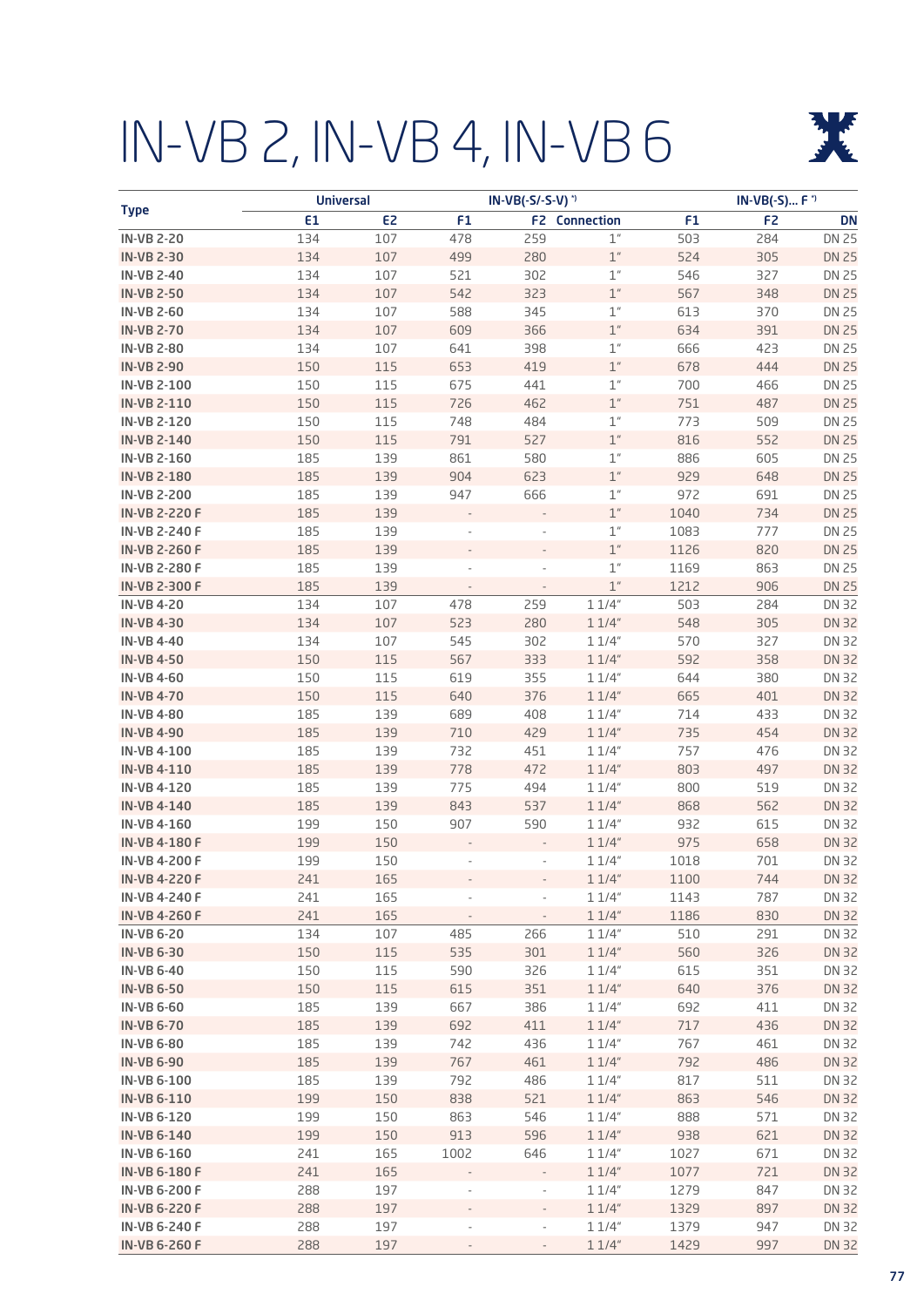





IN-VB(-S)

100 215 247  $\mathbb{S}^1$ 



IN-VB(-S)-F



IN-VB(-S)-V





1/4"



|                       |                | <b>Universal</b> |                          | $IN-VB(-S/-S-V)^{*}$     | $IN-VB(-S) F$ <sup>*</sup> |                |  |
|-----------------------|----------------|------------------|--------------------------|--------------------------|----------------------------|----------------|--|
| <b>Type</b>           | E <sub>1</sub> | E <sub>2</sub>   | F1                       | F <sub>2</sub>           | F <sub>1</sub>             | F <sub>2</sub> |  |
| <b>IN-VB 10-10</b>    | 150            | 115              | 580                      | 346                      | 580                        | 346            |  |
| <b>IN-VB 10-20</b>    | 150            | 115              | 580                      | 346                      | 580                        | 346            |  |
| IN-VB 10-30           | 150            | 115              | 636                      | 372                      | 636                        | 372            |  |
| <b>IN-VB 10-40</b>    | 185            | 139              | 690                      | 409                      | 690                        | 409            |  |
| <b>IN-VB 10-50</b>    | 185            | 139              | 741                      | 435                      | 741                        | 435            |  |
| <b>IN-VB 10-60</b>    | 185            | 139              | 768                      | 462                      | 768                        | 462            |  |
| <b>IN-VB 10-70</b>    | 199            | 150              | 815                      | 498                      | 815                        | 498            |  |
| <b>IN-VB 10-80</b>    | 199            | 150              | 842                      | 525                      | 842                        | 525            |  |
| <b>IN-VB 10-90</b>    | 241            | 165              | 907                      | 551                      | 907                        | 551            |  |
| <b>IN-VB 10-100</b>   | 241            | 165              | 934                      | 578                      | 934                        | 578            |  |
| IN-VB 10-110          | 241            | 165              | 960                      | 604                      | 960                        | 604            |  |
| <b>IN-VB 10-130</b>   | 288            | 197              | 1169                     | 737                      | 1169                       | 737            |  |
| IN-VB 10-150 F        | 288            | 197              | $\overline{\phantom{a}}$ | $\overline{\phantom{a}}$ | 1222                       | 790            |  |
| IN-VB 10-170 F        | 288            | 197              | $\overline{\phantom{a}}$ | $\overline{\phantom{a}}$ | 1275                       | 843            |  |
| <b>IN-VB 10-190 F</b> | 288            | 197              | $\overline{\phantom{a}}$ | $\overline{\phantom{a}}$ | 1328                       | 896            |  |
| IN-VB 10-210 F        | 288            | 197              | $\overline{\phantom{a}}$ | $\overline{\phantom{a}}$ | 1381                       | 949            |  |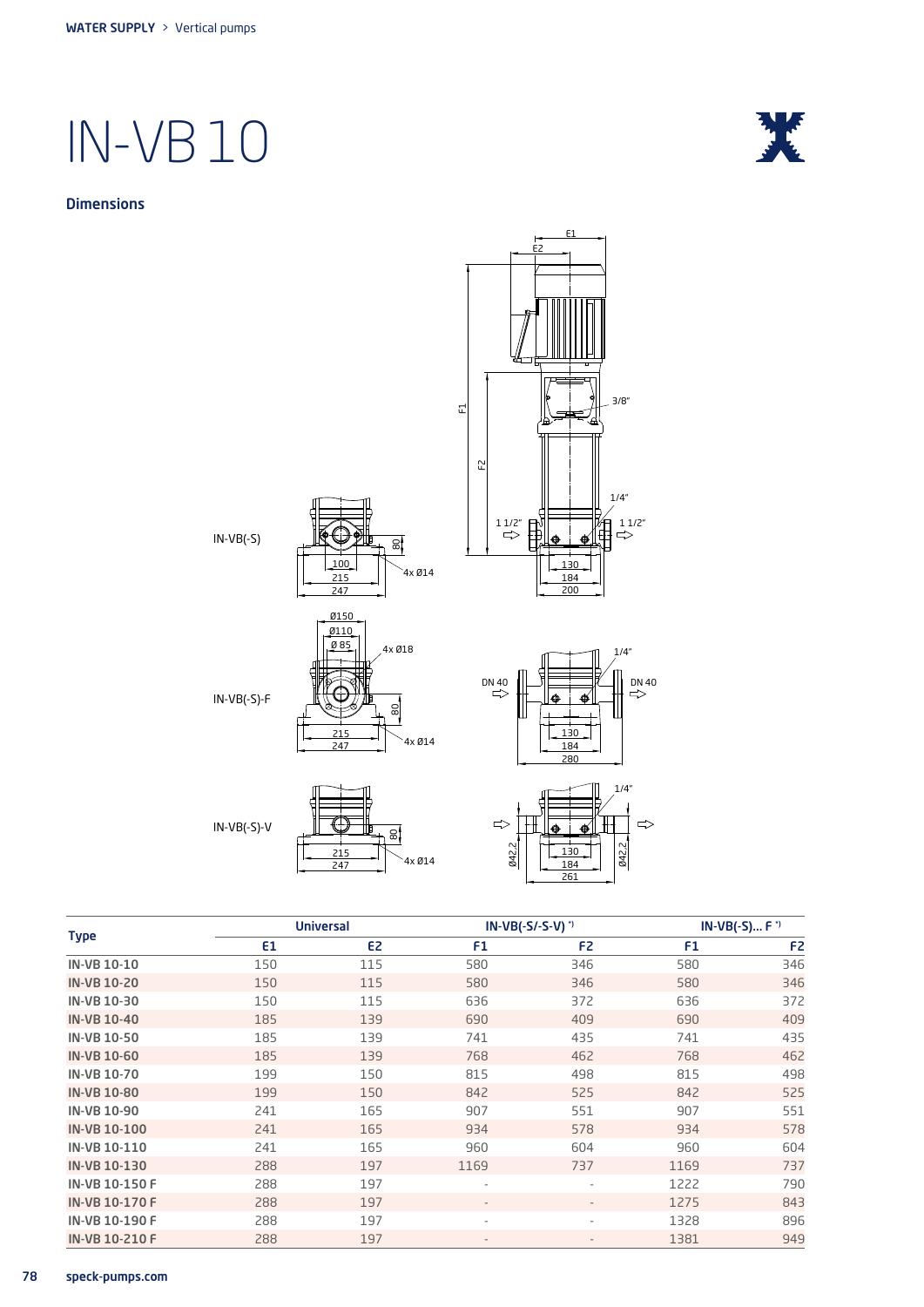## IN-VC 15



### **Dimensions**



IN-VC(-S)-F





|                     |     | <b>Universal</b> |         | $IN-VB(-S) F$ <sup>*</sup> |
|---------------------|-----|------------------|---------|----------------------------|
| <b>Type</b>         | E1  | E <sub>2</sub>   | F1      | F <sub>2</sub>             |
| <b>IN-VC 15-10</b>  | 150 | 115              | 637     | 373                        |
| <b>IN-VC 15-20</b>  | 200 | 148              | 664     | 383                        |
| <b>IN-VC 15-30</b>  | 215 | 157              | 751     | 434                        |
| <b>IN-VC 15-40</b>  | 248 | 168              | 831     | 475                        |
| <b>IN-VC 15-50</b>  | 288 | 197              | 1027.50 | 595.50                     |
| <b>IN-VC 15-60</b>  | 288 | 197              | 1068.50 | 636.50                     |
| <b>IN-VC 15-70</b>  | 288 | 197              | 1109.50 | 677.50                     |
| <b>IN-VC 15-80</b>  | 340 | 223              | 1271.50 | 738.50                     |
| <b>IN-VC 15-90</b>  | 340 | 223              | 1322.50 | 789.50                     |
| <b>IN-VC 15-100</b> | 340 | 223              | 1363.50 | 830.50                     |
| IN-VC 15-110        | 340 | 223              | 1404.50 | 781.50                     |
| <b>IN-VC 15-130</b> | 340 | 223              | 1486.50 | 953.50                     |
| IN-VC 15-150        | 340 | 223              | 1568.50 | 1035.50                    |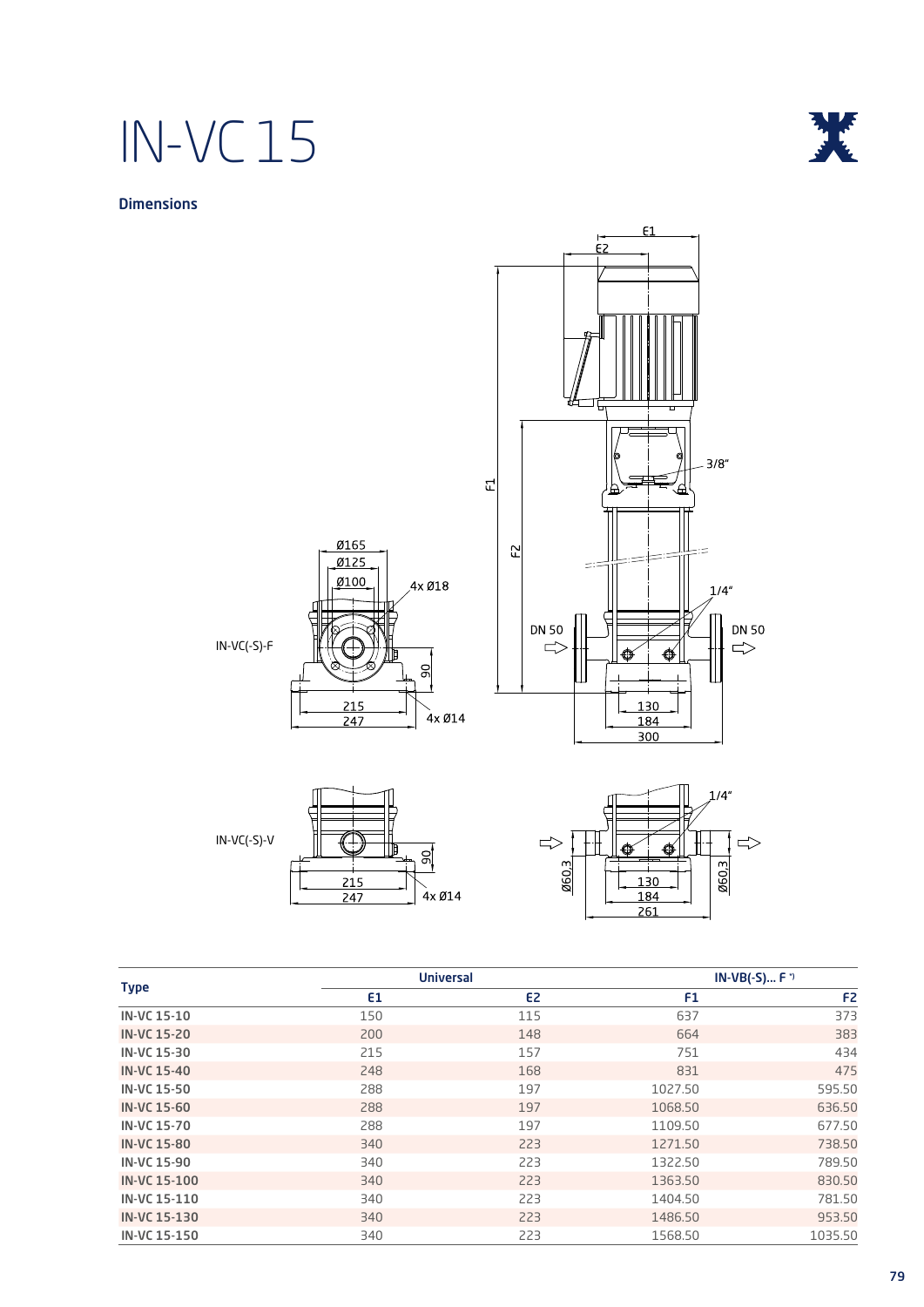# IN-VB 25, IN-VB 40, IN-VB 60

#### **Dimensions**

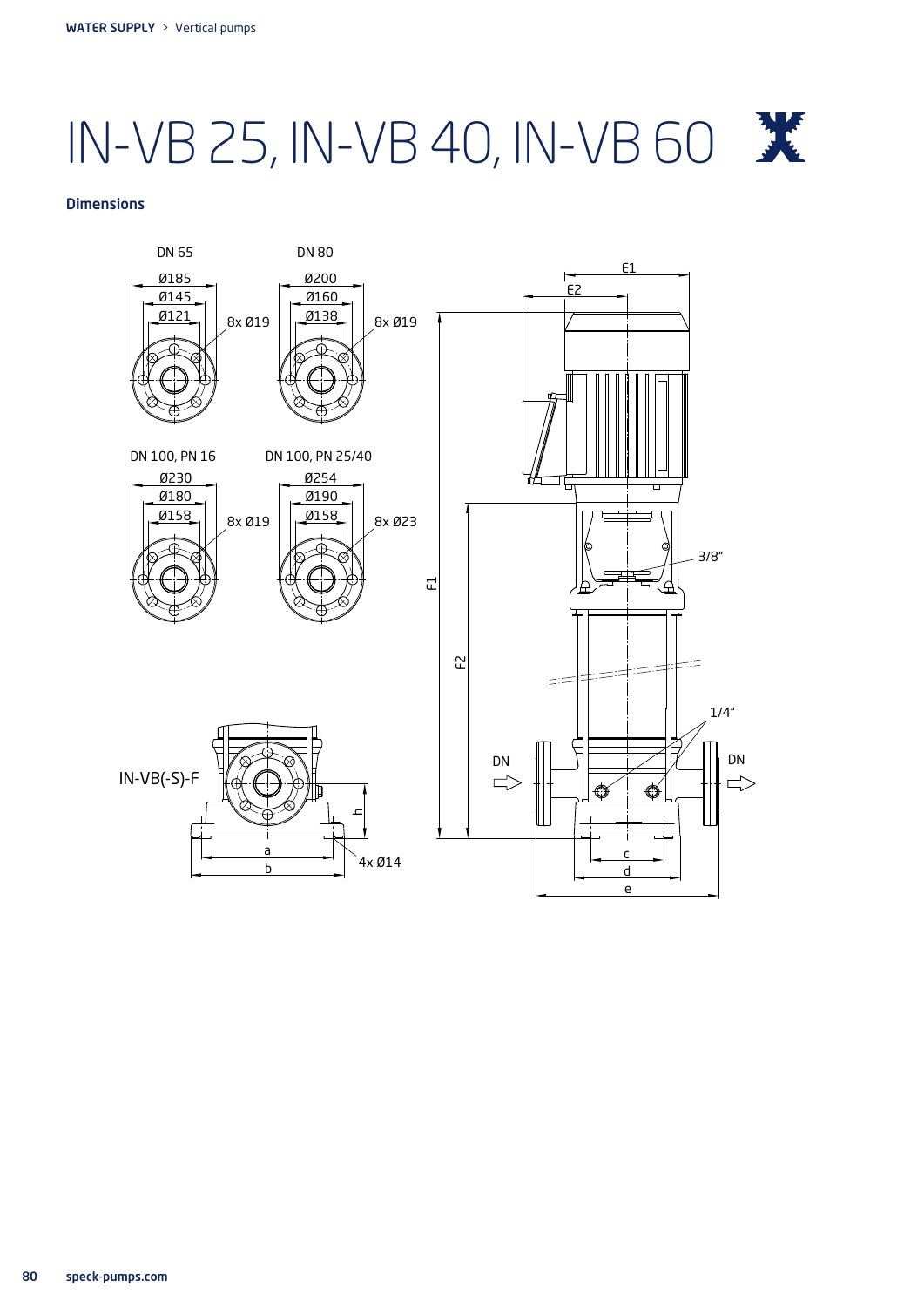# IN-VB 25, IN-VB 40, IN-VB 60

| E1<br>E <sub>2</sub><br>F <sub>1</sub><br>F <sub>2</sub><br>b<br>d<br>h<br><b>DN</b><br>a<br>c<br>e<br>139<br>210<br><b>IN-VB 25-10</b><br>185<br>714<br>408<br>240<br>280<br>170<br>320<br>105<br>65<br>165<br>834<br>170<br><b>IN-VB 25-20</b><br>241<br>478<br>280<br>210<br>320<br>105<br>65<br>240<br>288<br>197<br>1066<br>170<br>320<br>65<br><b>IN-VB 25-30</b><br>634<br>240<br>280<br>210<br>105<br>197<br>65<br><b>IN-VB 25-40</b><br>288<br>1131<br>699<br>240<br>280<br>170<br>210<br>320<br>105<br>340<br>223<br>794<br>170<br>65<br><b>IN-VB 25-50</b><br>1327<br>240<br>280<br>210<br>320<br>105<br>223<br>170<br>65<br><b>IN-VB 25-60</b><br>340<br>1392<br>859<br>240<br>280<br>210<br>320<br>105<br>223<br><b>IN-VB 25-70</b><br>340<br>1457<br>924<br>240<br>280<br>170<br>210<br>320<br>105<br>65<br>223<br>1522<br>989<br>170<br><b>IN-VB 25-80</b><br>340<br>240<br>280<br>210<br>320<br>105<br>65<br>223<br>340<br>1587<br>1054<br>240<br>280<br>170<br>210<br>320<br>105<br>65<br><b>IN-VB 25-90</b><br>223<br>170<br>105<br><b>IN-VB 25-100</b><br>340<br>1652<br>1119<br>240<br>280<br>210<br>320<br>65<br>223<br>IN-VB 25-110<br>340<br>1717<br>1184<br>240<br>280<br>170<br>210<br>320<br>105<br>65<br>234<br><b>IN-VB 25-120</b><br>360<br>1897<br>1249<br>240<br>280<br>170<br>210<br>320<br>105<br>65<br>150<br>190<br>365<br>IN-VB 40-10-1<br>199<br>804<br>487<br>266<br>306<br>230<br>140<br>80<br>165<br>843<br>190<br><b>IN-VB 40-10</b><br>241<br>487<br>266<br>306<br>230<br>365<br>140<br>80<br>197<br>1087<br>288<br>655<br>266<br>190<br>230<br>365<br>140<br>80<br>IN-VB 40-20-2<br>306<br>197<br><b>IN-VB 40-20</b><br>288<br>1087<br>655<br>266<br>306<br>190<br>230<br>365<br>140<br>80<br>223<br>1296<br>763<br>IN-VB 40-30-2<br>340<br>266<br>306<br>190<br>230<br>365<br>80<br>140<br>223<br>1296<br>763<br><b>IN-VB 40-30</b><br>340<br>266<br>306<br>190<br>230<br>365<br>80<br>140<br>223<br>IN-VB 40-40-2<br>340<br>1374<br>841<br>266<br>306<br>190<br>230<br>365<br>80<br>140<br>223<br><b>IN-VB 40-40</b><br>340<br>1374<br>841<br>266<br>306<br>190<br>230<br>365<br>140<br>80<br>223<br>IN-VB 40-50-2<br>340<br>1452<br>919<br>266<br>306<br>190<br>230<br>365<br>80<br>140<br>223<br>919<br><b>IN-VB 40-50</b><br>340<br>1452<br>266<br>306<br>190<br>230<br>365<br>140<br>80<br>223<br>IN-VB 40-60-2<br>340<br>1530<br>997<br>266<br>306<br>190<br>230<br>365<br>80<br>140<br>234<br>1645<br>997<br>190<br><b>IN-VB 40-60</b><br>360<br>266<br>306<br>230<br>365<br>80<br>140<br>234<br>IN-VB 40-70-2<br>360<br>1723<br>1075<br>266<br>306<br>190<br>230<br>365<br>140<br>80<br>340<br><b>IN-VB 40-70</b><br>400<br>1745<br>1075<br>266<br>306<br>190<br>230<br>365<br>80<br>140<br>340<br>190<br>IN-VB 40-80-2<br>400<br>1823<br>1153<br>266<br>306<br>230<br>365<br>80<br>140<br>340<br><b>IN-VB 40-80</b><br>400<br>1823<br>1153<br>266<br>306<br>190<br>230<br>365<br>80<br>140<br>340<br>IN-VB 40-90-2<br>400<br>1901<br>1231<br>266<br>306<br>190<br>230<br>365<br>140<br>80<br>400<br>340<br>1901<br>1231<br>266<br>306<br>190<br>230<br>365<br><b>IN-VB 40-90</b><br>140<br>80<br>IN-VB 40-100-2<br>400<br>340<br>1979<br>1309<br>266<br>306<br>190<br>230<br>365<br>140<br>80<br>400<br>340<br>1979<br>266<br>306<br>190<br>230<br>365<br>80<br><b>IN-VB 40-100</b><br>1309<br>140<br>241<br>165<br>487<br>266<br>190<br>230<br>365<br>100<br>843<br>306<br>140<br>IN-VB 60-10-1<br>197<br>1009<br><b>IN-VB 60-10</b><br>288<br>577<br>266<br>306<br>190<br>230<br>365<br>140<br>100<br>655<br>266<br>IN-VB 60-20-2<br>288<br>197<br>1087<br>306<br>190<br>230<br>365<br>100<br>140<br><b>IN-VB 60-20</b><br>340<br>223<br>1218<br>685<br>266<br>306<br>190<br>230<br>365<br>140<br>100<br>223<br>1296<br>190<br>100<br>IN-VB 60-30-2<br>340<br>763<br>266<br>306<br>230<br>365<br>140<br>1296<br>763<br>266<br><b>IN-VB 60-30</b><br>340<br>223<br>306<br>190<br>230<br>365<br>100<br>140<br>223<br>266<br>190<br>365<br>IN-VB 60-40-2<br>340<br>1374<br>841<br>306<br>230<br>140<br>100<br>234<br>841<br><b>IN-VB 60-40</b><br>360<br>1489<br>266<br>190<br>230<br>365<br>306<br>140<br>100<br>234<br>919<br>IN-VB 60-50-2<br>360<br>1567<br>266<br>306<br>190<br>230<br>365<br>140<br>100<br>400<br>340<br>1589<br>919<br>266<br>306<br>190<br>230<br>365<br>140<br><b>IN-VB 60-50</b><br>100<br>400<br>340<br>1667<br>997<br>266<br>190<br>230<br>365<br>IN-VB 60-60-2<br>306<br>140<br>100<br>340<br>1667<br>997<br>266<br>190<br>365<br><b>IN-VB 60-60</b><br>400<br>306<br>230<br>140<br>100<br>IN-VB 60-70-2<br>400<br>340<br>1745<br>1075<br>266<br>190<br>365<br>306<br>230<br>140<br>100<br>400<br>340<br>1745<br>1075<br>266<br>306<br>190<br>230<br>365<br>140<br><b>IN-VB 60-70</b><br>100<br>IN-VB 60-80-2<br>400<br>340<br>1823<br>1153<br>266<br>190<br>365<br>306<br>230<br>140<br>100<br><b>IN-VB 60-80</b><br>450<br>365<br>1863<br>1153<br>266<br>306<br>190<br>230<br>365<br>140<br>100<br>190<br>IN-VB 60-90-2<br>450<br>365<br>1941<br>1231<br>266<br>306<br>230<br>365<br>140<br>100 |             | <b>Universal</b> | IN-VB(-S) F <sup>*</sup> |  |  |  |  |
|------------------------------------------------------------------------------------------------------------------------------------------------------------------------------------------------------------------------------------------------------------------------------------------------------------------------------------------------------------------------------------------------------------------------------------------------------------------------------------------------------------------------------------------------------------------------------------------------------------------------------------------------------------------------------------------------------------------------------------------------------------------------------------------------------------------------------------------------------------------------------------------------------------------------------------------------------------------------------------------------------------------------------------------------------------------------------------------------------------------------------------------------------------------------------------------------------------------------------------------------------------------------------------------------------------------------------------------------------------------------------------------------------------------------------------------------------------------------------------------------------------------------------------------------------------------------------------------------------------------------------------------------------------------------------------------------------------------------------------------------------------------------------------------------------------------------------------------------------------------------------------------------------------------------------------------------------------------------------------------------------------------------------------------------------------------------------------------------------------------------------------------------------------------------------------------------------------------------------------------------------------------------------------------------------------------------------------------------------------------------------------------------------------------------------------------------------------------------------------------------------------------------------------------------------------------------------------------------------------------------------------------------------------------------------------------------------------------------------------------------------------------------------------------------------------------------------------------------------------------------------------------------------------------------------------------------------------------------------------------------------------------------------------------------------------------------------------------------------------------------------------------------------------------------------------------------------------------------------------------------------------------------------------------------------------------------------------------------------------------------------------------------------------------------------------------------------------------------------------------------------------------------------------------------------------------------------------------------------------------------------------------------------------------------------------------------------------------------------------------------------------------------------------------------------------------------------------------------------------------------------------------------------------------------------------------------------------------------------------------------------------------------------------------------------------------------------------------------------------------------------------------------------------------------------------------------------------------------------------------------------------------------------------------------------------------------------------------------------------------------------------------------------------------------------------------------------------------------------------------------------------------------------------------------------------------------------------------------------------------------------------------------------------------------------------------------------------------------------------------------------------------------------------------------------------------------------------------------------------------------------------------------------------------------------------------------------------------------------------------------------------------------------------------------------------------------------------|-------------|------------------|--------------------------|--|--|--|--|
|                                                                                                                                                                                                                                                                                                                                                                                                                                                                                                                                                                                                                                                                                                                                                                                                                                                                                                                                                                                                                                                                                                                                                                                                                                                                                                                                                                                                                                                                                                                                                                                                                                                                                                                                                                                                                                                                                                                                                                                                                                                                                                                                                                                                                                                                                                                                                                                                                                                                                                                                                                                                                                                                                                                                                                                                                                                                                                                                                                                                                                                                                                                                                                                                                                                                                                                                                                                                                                                                                                                                                                                                                                                                                                                                                                                                                                                                                                                                                                                                                                                                                                                                                                                                                                                                                                                                                                                                                                                                                                                                                                                                                                                                                                                                                                                                                                                                                                                                                                                                                                                                                    | <b>Type</b> |                  |                          |  |  |  |  |
|                                                                                                                                                                                                                                                                                                                                                                                                                                                                                                                                                                                                                                                                                                                                                                                                                                                                                                                                                                                                                                                                                                                                                                                                                                                                                                                                                                                                                                                                                                                                                                                                                                                                                                                                                                                                                                                                                                                                                                                                                                                                                                                                                                                                                                                                                                                                                                                                                                                                                                                                                                                                                                                                                                                                                                                                                                                                                                                                                                                                                                                                                                                                                                                                                                                                                                                                                                                                                                                                                                                                                                                                                                                                                                                                                                                                                                                                                                                                                                                                                                                                                                                                                                                                                                                                                                                                                                                                                                                                                                                                                                                                                                                                                                                                                                                                                                                                                                                                                                                                                                                                                    |             |                  |                          |  |  |  |  |
|                                                                                                                                                                                                                                                                                                                                                                                                                                                                                                                                                                                                                                                                                                                                                                                                                                                                                                                                                                                                                                                                                                                                                                                                                                                                                                                                                                                                                                                                                                                                                                                                                                                                                                                                                                                                                                                                                                                                                                                                                                                                                                                                                                                                                                                                                                                                                                                                                                                                                                                                                                                                                                                                                                                                                                                                                                                                                                                                                                                                                                                                                                                                                                                                                                                                                                                                                                                                                                                                                                                                                                                                                                                                                                                                                                                                                                                                                                                                                                                                                                                                                                                                                                                                                                                                                                                                                                                                                                                                                                                                                                                                                                                                                                                                                                                                                                                                                                                                                                                                                                                                                    |             |                  |                          |  |  |  |  |
|                                                                                                                                                                                                                                                                                                                                                                                                                                                                                                                                                                                                                                                                                                                                                                                                                                                                                                                                                                                                                                                                                                                                                                                                                                                                                                                                                                                                                                                                                                                                                                                                                                                                                                                                                                                                                                                                                                                                                                                                                                                                                                                                                                                                                                                                                                                                                                                                                                                                                                                                                                                                                                                                                                                                                                                                                                                                                                                                                                                                                                                                                                                                                                                                                                                                                                                                                                                                                                                                                                                                                                                                                                                                                                                                                                                                                                                                                                                                                                                                                                                                                                                                                                                                                                                                                                                                                                                                                                                                                                                                                                                                                                                                                                                                                                                                                                                                                                                                                                                                                                                                                    |             |                  |                          |  |  |  |  |
|                                                                                                                                                                                                                                                                                                                                                                                                                                                                                                                                                                                                                                                                                                                                                                                                                                                                                                                                                                                                                                                                                                                                                                                                                                                                                                                                                                                                                                                                                                                                                                                                                                                                                                                                                                                                                                                                                                                                                                                                                                                                                                                                                                                                                                                                                                                                                                                                                                                                                                                                                                                                                                                                                                                                                                                                                                                                                                                                                                                                                                                                                                                                                                                                                                                                                                                                                                                                                                                                                                                                                                                                                                                                                                                                                                                                                                                                                                                                                                                                                                                                                                                                                                                                                                                                                                                                                                                                                                                                                                                                                                                                                                                                                                                                                                                                                                                                                                                                                                                                                                                                                    |             |                  |                          |  |  |  |  |
|                                                                                                                                                                                                                                                                                                                                                                                                                                                                                                                                                                                                                                                                                                                                                                                                                                                                                                                                                                                                                                                                                                                                                                                                                                                                                                                                                                                                                                                                                                                                                                                                                                                                                                                                                                                                                                                                                                                                                                                                                                                                                                                                                                                                                                                                                                                                                                                                                                                                                                                                                                                                                                                                                                                                                                                                                                                                                                                                                                                                                                                                                                                                                                                                                                                                                                                                                                                                                                                                                                                                                                                                                                                                                                                                                                                                                                                                                                                                                                                                                                                                                                                                                                                                                                                                                                                                                                                                                                                                                                                                                                                                                                                                                                                                                                                                                                                                                                                                                                                                                                                                                    |             |                  |                          |  |  |  |  |
|                                                                                                                                                                                                                                                                                                                                                                                                                                                                                                                                                                                                                                                                                                                                                                                                                                                                                                                                                                                                                                                                                                                                                                                                                                                                                                                                                                                                                                                                                                                                                                                                                                                                                                                                                                                                                                                                                                                                                                                                                                                                                                                                                                                                                                                                                                                                                                                                                                                                                                                                                                                                                                                                                                                                                                                                                                                                                                                                                                                                                                                                                                                                                                                                                                                                                                                                                                                                                                                                                                                                                                                                                                                                                                                                                                                                                                                                                                                                                                                                                                                                                                                                                                                                                                                                                                                                                                                                                                                                                                                                                                                                                                                                                                                                                                                                                                                                                                                                                                                                                                                                                    |             |                  |                          |  |  |  |  |
|                                                                                                                                                                                                                                                                                                                                                                                                                                                                                                                                                                                                                                                                                                                                                                                                                                                                                                                                                                                                                                                                                                                                                                                                                                                                                                                                                                                                                                                                                                                                                                                                                                                                                                                                                                                                                                                                                                                                                                                                                                                                                                                                                                                                                                                                                                                                                                                                                                                                                                                                                                                                                                                                                                                                                                                                                                                                                                                                                                                                                                                                                                                                                                                                                                                                                                                                                                                                                                                                                                                                                                                                                                                                                                                                                                                                                                                                                                                                                                                                                                                                                                                                                                                                                                                                                                                                                                                                                                                                                                                                                                                                                                                                                                                                                                                                                                                                                                                                                                                                                                                                                    |             |                  |                          |  |  |  |  |
|                                                                                                                                                                                                                                                                                                                                                                                                                                                                                                                                                                                                                                                                                                                                                                                                                                                                                                                                                                                                                                                                                                                                                                                                                                                                                                                                                                                                                                                                                                                                                                                                                                                                                                                                                                                                                                                                                                                                                                                                                                                                                                                                                                                                                                                                                                                                                                                                                                                                                                                                                                                                                                                                                                                                                                                                                                                                                                                                                                                                                                                                                                                                                                                                                                                                                                                                                                                                                                                                                                                                                                                                                                                                                                                                                                                                                                                                                                                                                                                                                                                                                                                                                                                                                                                                                                                                                                                                                                                                                                                                                                                                                                                                                                                                                                                                                                                                                                                                                                                                                                                                                    |             |                  |                          |  |  |  |  |
|                                                                                                                                                                                                                                                                                                                                                                                                                                                                                                                                                                                                                                                                                                                                                                                                                                                                                                                                                                                                                                                                                                                                                                                                                                                                                                                                                                                                                                                                                                                                                                                                                                                                                                                                                                                                                                                                                                                                                                                                                                                                                                                                                                                                                                                                                                                                                                                                                                                                                                                                                                                                                                                                                                                                                                                                                                                                                                                                                                                                                                                                                                                                                                                                                                                                                                                                                                                                                                                                                                                                                                                                                                                                                                                                                                                                                                                                                                                                                                                                                                                                                                                                                                                                                                                                                                                                                                                                                                                                                                                                                                                                                                                                                                                                                                                                                                                                                                                                                                                                                                                                                    |             |                  |                          |  |  |  |  |
|                                                                                                                                                                                                                                                                                                                                                                                                                                                                                                                                                                                                                                                                                                                                                                                                                                                                                                                                                                                                                                                                                                                                                                                                                                                                                                                                                                                                                                                                                                                                                                                                                                                                                                                                                                                                                                                                                                                                                                                                                                                                                                                                                                                                                                                                                                                                                                                                                                                                                                                                                                                                                                                                                                                                                                                                                                                                                                                                                                                                                                                                                                                                                                                                                                                                                                                                                                                                                                                                                                                                                                                                                                                                                                                                                                                                                                                                                                                                                                                                                                                                                                                                                                                                                                                                                                                                                                                                                                                                                                                                                                                                                                                                                                                                                                                                                                                                                                                                                                                                                                                                                    |             |                  |                          |  |  |  |  |
|                                                                                                                                                                                                                                                                                                                                                                                                                                                                                                                                                                                                                                                                                                                                                                                                                                                                                                                                                                                                                                                                                                                                                                                                                                                                                                                                                                                                                                                                                                                                                                                                                                                                                                                                                                                                                                                                                                                                                                                                                                                                                                                                                                                                                                                                                                                                                                                                                                                                                                                                                                                                                                                                                                                                                                                                                                                                                                                                                                                                                                                                                                                                                                                                                                                                                                                                                                                                                                                                                                                                                                                                                                                                                                                                                                                                                                                                                                                                                                                                                                                                                                                                                                                                                                                                                                                                                                                                                                                                                                                                                                                                                                                                                                                                                                                                                                                                                                                                                                                                                                                                                    |             |                  |                          |  |  |  |  |
|                                                                                                                                                                                                                                                                                                                                                                                                                                                                                                                                                                                                                                                                                                                                                                                                                                                                                                                                                                                                                                                                                                                                                                                                                                                                                                                                                                                                                                                                                                                                                                                                                                                                                                                                                                                                                                                                                                                                                                                                                                                                                                                                                                                                                                                                                                                                                                                                                                                                                                                                                                                                                                                                                                                                                                                                                                                                                                                                                                                                                                                                                                                                                                                                                                                                                                                                                                                                                                                                                                                                                                                                                                                                                                                                                                                                                                                                                                                                                                                                                                                                                                                                                                                                                                                                                                                                                                                                                                                                                                                                                                                                                                                                                                                                                                                                                                                                                                                                                                                                                                                                                    |             |                  |                          |  |  |  |  |
|                                                                                                                                                                                                                                                                                                                                                                                                                                                                                                                                                                                                                                                                                                                                                                                                                                                                                                                                                                                                                                                                                                                                                                                                                                                                                                                                                                                                                                                                                                                                                                                                                                                                                                                                                                                                                                                                                                                                                                                                                                                                                                                                                                                                                                                                                                                                                                                                                                                                                                                                                                                                                                                                                                                                                                                                                                                                                                                                                                                                                                                                                                                                                                                                                                                                                                                                                                                                                                                                                                                                                                                                                                                                                                                                                                                                                                                                                                                                                                                                                                                                                                                                                                                                                                                                                                                                                                                                                                                                                                                                                                                                                                                                                                                                                                                                                                                                                                                                                                                                                                                                                    |             |                  |                          |  |  |  |  |
|                                                                                                                                                                                                                                                                                                                                                                                                                                                                                                                                                                                                                                                                                                                                                                                                                                                                                                                                                                                                                                                                                                                                                                                                                                                                                                                                                                                                                                                                                                                                                                                                                                                                                                                                                                                                                                                                                                                                                                                                                                                                                                                                                                                                                                                                                                                                                                                                                                                                                                                                                                                                                                                                                                                                                                                                                                                                                                                                                                                                                                                                                                                                                                                                                                                                                                                                                                                                                                                                                                                                                                                                                                                                                                                                                                                                                                                                                                                                                                                                                                                                                                                                                                                                                                                                                                                                                                                                                                                                                                                                                                                                                                                                                                                                                                                                                                                                                                                                                                                                                                                                                    |             |                  |                          |  |  |  |  |
|                                                                                                                                                                                                                                                                                                                                                                                                                                                                                                                                                                                                                                                                                                                                                                                                                                                                                                                                                                                                                                                                                                                                                                                                                                                                                                                                                                                                                                                                                                                                                                                                                                                                                                                                                                                                                                                                                                                                                                                                                                                                                                                                                                                                                                                                                                                                                                                                                                                                                                                                                                                                                                                                                                                                                                                                                                                                                                                                                                                                                                                                                                                                                                                                                                                                                                                                                                                                                                                                                                                                                                                                                                                                                                                                                                                                                                                                                                                                                                                                                                                                                                                                                                                                                                                                                                                                                                                                                                                                                                                                                                                                                                                                                                                                                                                                                                                                                                                                                                                                                                                                                    |             |                  |                          |  |  |  |  |
|                                                                                                                                                                                                                                                                                                                                                                                                                                                                                                                                                                                                                                                                                                                                                                                                                                                                                                                                                                                                                                                                                                                                                                                                                                                                                                                                                                                                                                                                                                                                                                                                                                                                                                                                                                                                                                                                                                                                                                                                                                                                                                                                                                                                                                                                                                                                                                                                                                                                                                                                                                                                                                                                                                                                                                                                                                                                                                                                                                                                                                                                                                                                                                                                                                                                                                                                                                                                                                                                                                                                                                                                                                                                                                                                                                                                                                                                                                                                                                                                                                                                                                                                                                                                                                                                                                                                                                                                                                                                                                                                                                                                                                                                                                                                                                                                                                                                                                                                                                                                                                                                                    |             |                  |                          |  |  |  |  |
|                                                                                                                                                                                                                                                                                                                                                                                                                                                                                                                                                                                                                                                                                                                                                                                                                                                                                                                                                                                                                                                                                                                                                                                                                                                                                                                                                                                                                                                                                                                                                                                                                                                                                                                                                                                                                                                                                                                                                                                                                                                                                                                                                                                                                                                                                                                                                                                                                                                                                                                                                                                                                                                                                                                                                                                                                                                                                                                                                                                                                                                                                                                                                                                                                                                                                                                                                                                                                                                                                                                                                                                                                                                                                                                                                                                                                                                                                                                                                                                                                                                                                                                                                                                                                                                                                                                                                                                                                                                                                                                                                                                                                                                                                                                                                                                                                                                                                                                                                                                                                                                                                    |             |                  |                          |  |  |  |  |
|                                                                                                                                                                                                                                                                                                                                                                                                                                                                                                                                                                                                                                                                                                                                                                                                                                                                                                                                                                                                                                                                                                                                                                                                                                                                                                                                                                                                                                                                                                                                                                                                                                                                                                                                                                                                                                                                                                                                                                                                                                                                                                                                                                                                                                                                                                                                                                                                                                                                                                                                                                                                                                                                                                                                                                                                                                                                                                                                                                                                                                                                                                                                                                                                                                                                                                                                                                                                                                                                                                                                                                                                                                                                                                                                                                                                                                                                                                                                                                                                                                                                                                                                                                                                                                                                                                                                                                                                                                                                                                                                                                                                                                                                                                                                                                                                                                                                                                                                                                                                                                                                                    |             |                  |                          |  |  |  |  |
|                                                                                                                                                                                                                                                                                                                                                                                                                                                                                                                                                                                                                                                                                                                                                                                                                                                                                                                                                                                                                                                                                                                                                                                                                                                                                                                                                                                                                                                                                                                                                                                                                                                                                                                                                                                                                                                                                                                                                                                                                                                                                                                                                                                                                                                                                                                                                                                                                                                                                                                                                                                                                                                                                                                                                                                                                                                                                                                                                                                                                                                                                                                                                                                                                                                                                                                                                                                                                                                                                                                                                                                                                                                                                                                                                                                                                                                                                                                                                                                                                                                                                                                                                                                                                                                                                                                                                                                                                                                                                                                                                                                                                                                                                                                                                                                                                                                                                                                                                                                                                                                                                    |             |                  |                          |  |  |  |  |
|                                                                                                                                                                                                                                                                                                                                                                                                                                                                                                                                                                                                                                                                                                                                                                                                                                                                                                                                                                                                                                                                                                                                                                                                                                                                                                                                                                                                                                                                                                                                                                                                                                                                                                                                                                                                                                                                                                                                                                                                                                                                                                                                                                                                                                                                                                                                                                                                                                                                                                                                                                                                                                                                                                                                                                                                                                                                                                                                                                                                                                                                                                                                                                                                                                                                                                                                                                                                                                                                                                                                                                                                                                                                                                                                                                                                                                                                                                                                                                                                                                                                                                                                                                                                                                                                                                                                                                                                                                                                                                                                                                                                                                                                                                                                                                                                                                                                                                                                                                                                                                                                                    |             |                  |                          |  |  |  |  |
|                                                                                                                                                                                                                                                                                                                                                                                                                                                                                                                                                                                                                                                                                                                                                                                                                                                                                                                                                                                                                                                                                                                                                                                                                                                                                                                                                                                                                                                                                                                                                                                                                                                                                                                                                                                                                                                                                                                                                                                                                                                                                                                                                                                                                                                                                                                                                                                                                                                                                                                                                                                                                                                                                                                                                                                                                                                                                                                                                                                                                                                                                                                                                                                                                                                                                                                                                                                                                                                                                                                                                                                                                                                                                                                                                                                                                                                                                                                                                                                                                                                                                                                                                                                                                                                                                                                                                                                                                                                                                                                                                                                                                                                                                                                                                                                                                                                                                                                                                                                                                                                                                    |             |                  |                          |  |  |  |  |
|                                                                                                                                                                                                                                                                                                                                                                                                                                                                                                                                                                                                                                                                                                                                                                                                                                                                                                                                                                                                                                                                                                                                                                                                                                                                                                                                                                                                                                                                                                                                                                                                                                                                                                                                                                                                                                                                                                                                                                                                                                                                                                                                                                                                                                                                                                                                                                                                                                                                                                                                                                                                                                                                                                                                                                                                                                                                                                                                                                                                                                                                                                                                                                                                                                                                                                                                                                                                                                                                                                                                                                                                                                                                                                                                                                                                                                                                                                                                                                                                                                                                                                                                                                                                                                                                                                                                                                                                                                                                                                                                                                                                                                                                                                                                                                                                                                                                                                                                                                                                                                                                                    |             |                  |                          |  |  |  |  |
|                                                                                                                                                                                                                                                                                                                                                                                                                                                                                                                                                                                                                                                                                                                                                                                                                                                                                                                                                                                                                                                                                                                                                                                                                                                                                                                                                                                                                                                                                                                                                                                                                                                                                                                                                                                                                                                                                                                                                                                                                                                                                                                                                                                                                                                                                                                                                                                                                                                                                                                                                                                                                                                                                                                                                                                                                                                                                                                                                                                                                                                                                                                                                                                                                                                                                                                                                                                                                                                                                                                                                                                                                                                                                                                                                                                                                                                                                                                                                                                                                                                                                                                                                                                                                                                                                                                                                                                                                                                                                                                                                                                                                                                                                                                                                                                                                                                                                                                                                                                                                                                                                    |             |                  |                          |  |  |  |  |
|                                                                                                                                                                                                                                                                                                                                                                                                                                                                                                                                                                                                                                                                                                                                                                                                                                                                                                                                                                                                                                                                                                                                                                                                                                                                                                                                                                                                                                                                                                                                                                                                                                                                                                                                                                                                                                                                                                                                                                                                                                                                                                                                                                                                                                                                                                                                                                                                                                                                                                                                                                                                                                                                                                                                                                                                                                                                                                                                                                                                                                                                                                                                                                                                                                                                                                                                                                                                                                                                                                                                                                                                                                                                                                                                                                                                                                                                                                                                                                                                                                                                                                                                                                                                                                                                                                                                                                                                                                                                                                                                                                                                                                                                                                                                                                                                                                                                                                                                                                                                                                                                                    |             |                  |                          |  |  |  |  |
|                                                                                                                                                                                                                                                                                                                                                                                                                                                                                                                                                                                                                                                                                                                                                                                                                                                                                                                                                                                                                                                                                                                                                                                                                                                                                                                                                                                                                                                                                                                                                                                                                                                                                                                                                                                                                                                                                                                                                                                                                                                                                                                                                                                                                                                                                                                                                                                                                                                                                                                                                                                                                                                                                                                                                                                                                                                                                                                                                                                                                                                                                                                                                                                                                                                                                                                                                                                                                                                                                                                                                                                                                                                                                                                                                                                                                                                                                                                                                                                                                                                                                                                                                                                                                                                                                                                                                                                                                                                                                                                                                                                                                                                                                                                                                                                                                                                                                                                                                                                                                                                                                    |             |                  |                          |  |  |  |  |
|                                                                                                                                                                                                                                                                                                                                                                                                                                                                                                                                                                                                                                                                                                                                                                                                                                                                                                                                                                                                                                                                                                                                                                                                                                                                                                                                                                                                                                                                                                                                                                                                                                                                                                                                                                                                                                                                                                                                                                                                                                                                                                                                                                                                                                                                                                                                                                                                                                                                                                                                                                                                                                                                                                                                                                                                                                                                                                                                                                                                                                                                                                                                                                                                                                                                                                                                                                                                                                                                                                                                                                                                                                                                                                                                                                                                                                                                                                                                                                                                                                                                                                                                                                                                                                                                                                                                                                                                                                                                                                                                                                                                                                                                                                                                                                                                                                                                                                                                                                                                                                                                                    |             |                  |                          |  |  |  |  |
|                                                                                                                                                                                                                                                                                                                                                                                                                                                                                                                                                                                                                                                                                                                                                                                                                                                                                                                                                                                                                                                                                                                                                                                                                                                                                                                                                                                                                                                                                                                                                                                                                                                                                                                                                                                                                                                                                                                                                                                                                                                                                                                                                                                                                                                                                                                                                                                                                                                                                                                                                                                                                                                                                                                                                                                                                                                                                                                                                                                                                                                                                                                                                                                                                                                                                                                                                                                                                                                                                                                                                                                                                                                                                                                                                                                                                                                                                                                                                                                                                                                                                                                                                                                                                                                                                                                                                                                                                                                                                                                                                                                                                                                                                                                                                                                                                                                                                                                                                                                                                                                                                    |             |                  |                          |  |  |  |  |
|                                                                                                                                                                                                                                                                                                                                                                                                                                                                                                                                                                                                                                                                                                                                                                                                                                                                                                                                                                                                                                                                                                                                                                                                                                                                                                                                                                                                                                                                                                                                                                                                                                                                                                                                                                                                                                                                                                                                                                                                                                                                                                                                                                                                                                                                                                                                                                                                                                                                                                                                                                                                                                                                                                                                                                                                                                                                                                                                                                                                                                                                                                                                                                                                                                                                                                                                                                                                                                                                                                                                                                                                                                                                                                                                                                                                                                                                                                                                                                                                                                                                                                                                                                                                                                                                                                                                                                                                                                                                                                                                                                                                                                                                                                                                                                                                                                                                                                                                                                                                                                                                                    |             |                  |                          |  |  |  |  |
|                                                                                                                                                                                                                                                                                                                                                                                                                                                                                                                                                                                                                                                                                                                                                                                                                                                                                                                                                                                                                                                                                                                                                                                                                                                                                                                                                                                                                                                                                                                                                                                                                                                                                                                                                                                                                                                                                                                                                                                                                                                                                                                                                                                                                                                                                                                                                                                                                                                                                                                                                                                                                                                                                                                                                                                                                                                                                                                                                                                                                                                                                                                                                                                                                                                                                                                                                                                                                                                                                                                                                                                                                                                                                                                                                                                                                                                                                                                                                                                                                                                                                                                                                                                                                                                                                                                                                                                                                                                                                                                                                                                                                                                                                                                                                                                                                                                                                                                                                                                                                                                                                    |             |                  |                          |  |  |  |  |
|                                                                                                                                                                                                                                                                                                                                                                                                                                                                                                                                                                                                                                                                                                                                                                                                                                                                                                                                                                                                                                                                                                                                                                                                                                                                                                                                                                                                                                                                                                                                                                                                                                                                                                                                                                                                                                                                                                                                                                                                                                                                                                                                                                                                                                                                                                                                                                                                                                                                                                                                                                                                                                                                                                                                                                                                                                                                                                                                                                                                                                                                                                                                                                                                                                                                                                                                                                                                                                                                                                                                                                                                                                                                                                                                                                                                                                                                                                                                                                                                                                                                                                                                                                                                                                                                                                                                                                                                                                                                                                                                                                                                                                                                                                                                                                                                                                                                                                                                                                                                                                                                                    |             |                  |                          |  |  |  |  |
|                                                                                                                                                                                                                                                                                                                                                                                                                                                                                                                                                                                                                                                                                                                                                                                                                                                                                                                                                                                                                                                                                                                                                                                                                                                                                                                                                                                                                                                                                                                                                                                                                                                                                                                                                                                                                                                                                                                                                                                                                                                                                                                                                                                                                                                                                                                                                                                                                                                                                                                                                                                                                                                                                                                                                                                                                                                                                                                                                                                                                                                                                                                                                                                                                                                                                                                                                                                                                                                                                                                                                                                                                                                                                                                                                                                                                                                                                                                                                                                                                                                                                                                                                                                                                                                                                                                                                                                                                                                                                                                                                                                                                                                                                                                                                                                                                                                                                                                                                                                                                                                                                    |             |                  |                          |  |  |  |  |
|                                                                                                                                                                                                                                                                                                                                                                                                                                                                                                                                                                                                                                                                                                                                                                                                                                                                                                                                                                                                                                                                                                                                                                                                                                                                                                                                                                                                                                                                                                                                                                                                                                                                                                                                                                                                                                                                                                                                                                                                                                                                                                                                                                                                                                                                                                                                                                                                                                                                                                                                                                                                                                                                                                                                                                                                                                                                                                                                                                                                                                                                                                                                                                                                                                                                                                                                                                                                                                                                                                                                                                                                                                                                                                                                                                                                                                                                                                                                                                                                                                                                                                                                                                                                                                                                                                                                                                                                                                                                                                                                                                                                                                                                                                                                                                                                                                                                                                                                                                                                                                                                                    |             |                  |                          |  |  |  |  |
|                                                                                                                                                                                                                                                                                                                                                                                                                                                                                                                                                                                                                                                                                                                                                                                                                                                                                                                                                                                                                                                                                                                                                                                                                                                                                                                                                                                                                                                                                                                                                                                                                                                                                                                                                                                                                                                                                                                                                                                                                                                                                                                                                                                                                                                                                                                                                                                                                                                                                                                                                                                                                                                                                                                                                                                                                                                                                                                                                                                                                                                                                                                                                                                                                                                                                                                                                                                                                                                                                                                                                                                                                                                                                                                                                                                                                                                                                                                                                                                                                                                                                                                                                                                                                                                                                                                                                                                                                                                                                                                                                                                                                                                                                                                                                                                                                                                                                                                                                                                                                                                                                    |             |                  |                          |  |  |  |  |
|                                                                                                                                                                                                                                                                                                                                                                                                                                                                                                                                                                                                                                                                                                                                                                                                                                                                                                                                                                                                                                                                                                                                                                                                                                                                                                                                                                                                                                                                                                                                                                                                                                                                                                                                                                                                                                                                                                                                                                                                                                                                                                                                                                                                                                                                                                                                                                                                                                                                                                                                                                                                                                                                                                                                                                                                                                                                                                                                                                                                                                                                                                                                                                                                                                                                                                                                                                                                                                                                                                                                                                                                                                                                                                                                                                                                                                                                                                                                                                                                                                                                                                                                                                                                                                                                                                                                                                                                                                                                                                                                                                                                                                                                                                                                                                                                                                                                                                                                                                                                                                                                                    |             |                  |                          |  |  |  |  |
|                                                                                                                                                                                                                                                                                                                                                                                                                                                                                                                                                                                                                                                                                                                                                                                                                                                                                                                                                                                                                                                                                                                                                                                                                                                                                                                                                                                                                                                                                                                                                                                                                                                                                                                                                                                                                                                                                                                                                                                                                                                                                                                                                                                                                                                                                                                                                                                                                                                                                                                                                                                                                                                                                                                                                                                                                                                                                                                                                                                                                                                                                                                                                                                                                                                                                                                                                                                                                                                                                                                                                                                                                                                                                                                                                                                                                                                                                                                                                                                                                                                                                                                                                                                                                                                                                                                                                                                                                                                                                                                                                                                                                                                                                                                                                                                                                                                                                                                                                                                                                                                                                    |             |                  |                          |  |  |  |  |
|                                                                                                                                                                                                                                                                                                                                                                                                                                                                                                                                                                                                                                                                                                                                                                                                                                                                                                                                                                                                                                                                                                                                                                                                                                                                                                                                                                                                                                                                                                                                                                                                                                                                                                                                                                                                                                                                                                                                                                                                                                                                                                                                                                                                                                                                                                                                                                                                                                                                                                                                                                                                                                                                                                                                                                                                                                                                                                                                                                                                                                                                                                                                                                                                                                                                                                                                                                                                                                                                                                                                                                                                                                                                                                                                                                                                                                                                                                                                                                                                                                                                                                                                                                                                                                                                                                                                                                                                                                                                                                                                                                                                                                                                                                                                                                                                                                                                                                                                                                                                                                                                                    |             |                  |                          |  |  |  |  |
|                                                                                                                                                                                                                                                                                                                                                                                                                                                                                                                                                                                                                                                                                                                                                                                                                                                                                                                                                                                                                                                                                                                                                                                                                                                                                                                                                                                                                                                                                                                                                                                                                                                                                                                                                                                                                                                                                                                                                                                                                                                                                                                                                                                                                                                                                                                                                                                                                                                                                                                                                                                                                                                                                                                                                                                                                                                                                                                                                                                                                                                                                                                                                                                                                                                                                                                                                                                                                                                                                                                                                                                                                                                                                                                                                                                                                                                                                                                                                                                                                                                                                                                                                                                                                                                                                                                                                                                                                                                                                                                                                                                                                                                                                                                                                                                                                                                                                                                                                                                                                                                                                    |             |                  |                          |  |  |  |  |
|                                                                                                                                                                                                                                                                                                                                                                                                                                                                                                                                                                                                                                                                                                                                                                                                                                                                                                                                                                                                                                                                                                                                                                                                                                                                                                                                                                                                                                                                                                                                                                                                                                                                                                                                                                                                                                                                                                                                                                                                                                                                                                                                                                                                                                                                                                                                                                                                                                                                                                                                                                                                                                                                                                                                                                                                                                                                                                                                                                                                                                                                                                                                                                                                                                                                                                                                                                                                                                                                                                                                                                                                                                                                                                                                                                                                                                                                                                                                                                                                                                                                                                                                                                                                                                                                                                                                                                                                                                                                                                                                                                                                                                                                                                                                                                                                                                                                                                                                                                                                                                                                                    |             |                  |                          |  |  |  |  |
|                                                                                                                                                                                                                                                                                                                                                                                                                                                                                                                                                                                                                                                                                                                                                                                                                                                                                                                                                                                                                                                                                                                                                                                                                                                                                                                                                                                                                                                                                                                                                                                                                                                                                                                                                                                                                                                                                                                                                                                                                                                                                                                                                                                                                                                                                                                                                                                                                                                                                                                                                                                                                                                                                                                                                                                                                                                                                                                                                                                                                                                                                                                                                                                                                                                                                                                                                                                                                                                                                                                                                                                                                                                                                                                                                                                                                                                                                                                                                                                                                                                                                                                                                                                                                                                                                                                                                                                                                                                                                                                                                                                                                                                                                                                                                                                                                                                                                                                                                                                                                                                                                    |             |                  |                          |  |  |  |  |
|                                                                                                                                                                                                                                                                                                                                                                                                                                                                                                                                                                                                                                                                                                                                                                                                                                                                                                                                                                                                                                                                                                                                                                                                                                                                                                                                                                                                                                                                                                                                                                                                                                                                                                                                                                                                                                                                                                                                                                                                                                                                                                                                                                                                                                                                                                                                                                                                                                                                                                                                                                                                                                                                                                                                                                                                                                                                                                                                                                                                                                                                                                                                                                                                                                                                                                                                                                                                                                                                                                                                                                                                                                                                                                                                                                                                                                                                                                                                                                                                                                                                                                                                                                                                                                                                                                                                                                                                                                                                                                                                                                                                                                                                                                                                                                                                                                                                                                                                                                                                                                                                                    |             |                  |                          |  |  |  |  |
|                                                                                                                                                                                                                                                                                                                                                                                                                                                                                                                                                                                                                                                                                                                                                                                                                                                                                                                                                                                                                                                                                                                                                                                                                                                                                                                                                                                                                                                                                                                                                                                                                                                                                                                                                                                                                                                                                                                                                                                                                                                                                                                                                                                                                                                                                                                                                                                                                                                                                                                                                                                                                                                                                                                                                                                                                                                                                                                                                                                                                                                                                                                                                                                                                                                                                                                                                                                                                                                                                                                                                                                                                                                                                                                                                                                                                                                                                                                                                                                                                                                                                                                                                                                                                                                                                                                                                                                                                                                                                                                                                                                                                                                                                                                                                                                                                                                                                                                                                                                                                                                                                    |             |                  |                          |  |  |  |  |
|                                                                                                                                                                                                                                                                                                                                                                                                                                                                                                                                                                                                                                                                                                                                                                                                                                                                                                                                                                                                                                                                                                                                                                                                                                                                                                                                                                                                                                                                                                                                                                                                                                                                                                                                                                                                                                                                                                                                                                                                                                                                                                                                                                                                                                                                                                                                                                                                                                                                                                                                                                                                                                                                                                                                                                                                                                                                                                                                                                                                                                                                                                                                                                                                                                                                                                                                                                                                                                                                                                                                                                                                                                                                                                                                                                                                                                                                                                                                                                                                                                                                                                                                                                                                                                                                                                                                                                                                                                                                                                                                                                                                                                                                                                                                                                                                                                                                                                                                                                                                                                                                                    |             |                  |                          |  |  |  |  |
|                                                                                                                                                                                                                                                                                                                                                                                                                                                                                                                                                                                                                                                                                                                                                                                                                                                                                                                                                                                                                                                                                                                                                                                                                                                                                                                                                                                                                                                                                                                                                                                                                                                                                                                                                                                                                                                                                                                                                                                                                                                                                                                                                                                                                                                                                                                                                                                                                                                                                                                                                                                                                                                                                                                                                                                                                                                                                                                                                                                                                                                                                                                                                                                                                                                                                                                                                                                                                                                                                                                                                                                                                                                                                                                                                                                                                                                                                                                                                                                                                                                                                                                                                                                                                                                                                                                                                                                                                                                                                                                                                                                                                                                                                                                                                                                                                                                                                                                                                                                                                                                                                    |             |                  |                          |  |  |  |  |
|                                                                                                                                                                                                                                                                                                                                                                                                                                                                                                                                                                                                                                                                                                                                                                                                                                                                                                                                                                                                                                                                                                                                                                                                                                                                                                                                                                                                                                                                                                                                                                                                                                                                                                                                                                                                                                                                                                                                                                                                                                                                                                                                                                                                                                                                                                                                                                                                                                                                                                                                                                                                                                                                                                                                                                                                                                                                                                                                                                                                                                                                                                                                                                                                                                                                                                                                                                                                                                                                                                                                                                                                                                                                                                                                                                                                                                                                                                                                                                                                                                                                                                                                                                                                                                                                                                                                                                                                                                                                                                                                                                                                                                                                                                                                                                                                                                                                                                                                                                                                                                                                                    |             |                  |                          |  |  |  |  |
|                                                                                                                                                                                                                                                                                                                                                                                                                                                                                                                                                                                                                                                                                                                                                                                                                                                                                                                                                                                                                                                                                                                                                                                                                                                                                                                                                                                                                                                                                                                                                                                                                                                                                                                                                                                                                                                                                                                                                                                                                                                                                                                                                                                                                                                                                                                                                                                                                                                                                                                                                                                                                                                                                                                                                                                                                                                                                                                                                                                                                                                                                                                                                                                                                                                                                                                                                                                                                                                                                                                                                                                                                                                                                                                                                                                                                                                                                                                                                                                                                                                                                                                                                                                                                                                                                                                                                                                                                                                                                                                                                                                                                                                                                                                                                                                                                                                                                                                                                                                                                                                                                    |             |                  |                          |  |  |  |  |
|                                                                                                                                                                                                                                                                                                                                                                                                                                                                                                                                                                                                                                                                                                                                                                                                                                                                                                                                                                                                                                                                                                                                                                                                                                                                                                                                                                                                                                                                                                                                                                                                                                                                                                                                                                                                                                                                                                                                                                                                                                                                                                                                                                                                                                                                                                                                                                                                                                                                                                                                                                                                                                                                                                                                                                                                                                                                                                                                                                                                                                                                                                                                                                                                                                                                                                                                                                                                                                                                                                                                                                                                                                                                                                                                                                                                                                                                                                                                                                                                                                                                                                                                                                                                                                                                                                                                                                                                                                                                                                                                                                                                                                                                                                                                                                                                                                                                                                                                                                                                                                                                                    |             |                  |                          |  |  |  |  |
|                                                                                                                                                                                                                                                                                                                                                                                                                                                                                                                                                                                                                                                                                                                                                                                                                                                                                                                                                                                                                                                                                                                                                                                                                                                                                                                                                                                                                                                                                                                                                                                                                                                                                                                                                                                                                                                                                                                                                                                                                                                                                                                                                                                                                                                                                                                                                                                                                                                                                                                                                                                                                                                                                                                                                                                                                                                                                                                                                                                                                                                                                                                                                                                                                                                                                                                                                                                                                                                                                                                                                                                                                                                                                                                                                                                                                                                                                                                                                                                                                                                                                                                                                                                                                                                                                                                                                                                                                                                                                                                                                                                                                                                                                                                                                                                                                                                                                                                                                                                                                                                                                    |             |                  |                          |  |  |  |  |
|                                                                                                                                                                                                                                                                                                                                                                                                                                                                                                                                                                                                                                                                                                                                                                                                                                                                                                                                                                                                                                                                                                                                                                                                                                                                                                                                                                                                                                                                                                                                                                                                                                                                                                                                                                                                                                                                                                                                                                                                                                                                                                                                                                                                                                                                                                                                                                                                                                                                                                                                                                                                                                                                                                                                                                                                                                                                                                                                                                                                                                                                                                                                                                                                                                                                                                                                                                                                                                                                                                                                                                                                                                                                                                                                                                                                                                                                                                                                                                                                                                                                                                                                                                                                                                                                                                                                                                                                                                                                                                                                                                                                                                                                                                                                                                                                                                                                                                                                                                                                                                                                                    |             |                  |                          |  |  |  |  |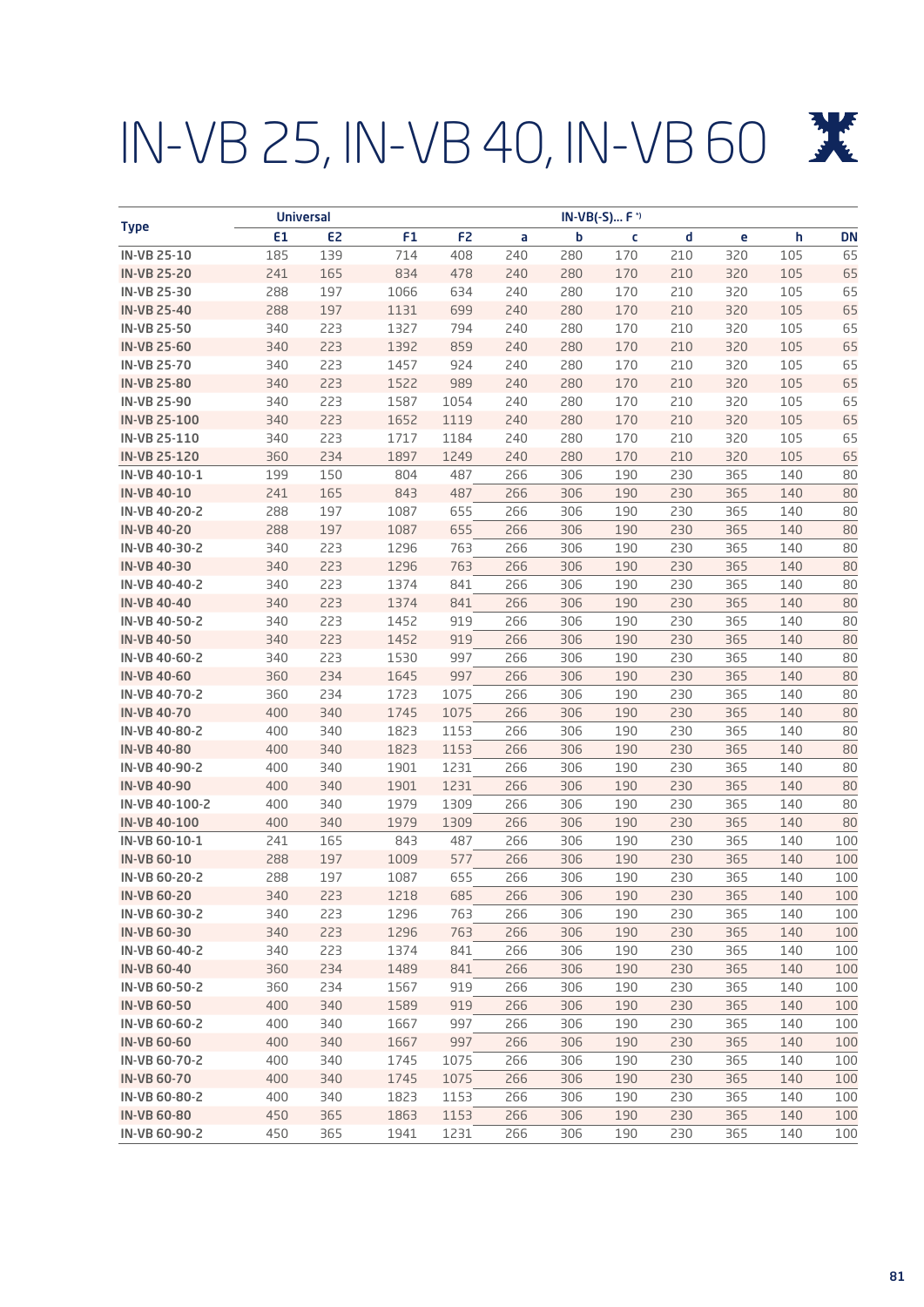

#### **Dimensions**



Type Universal IN-VB(-S)... F \*)  $E1$  E2 F1 F2 F2 **IN-VB 85-10-1** 288 288 197 1073 1073 541  $IN-VB$  85-10 288 289 197 1073 1073 541 IN-VB 85-20-2 340 223 1313 780 IN-VB 85-20-1 340 223 1313 780 IN-VB 85-20 340 223 1313 780 IN-VB 85-30-2 340 223 1422 889 IN-VB 85-30-1 360 360 234 1537 889 IN-VB 85-30 360 234 1537 889 IN-VB 85-40-2 400 340 1668 998 IN-VB 85-40-1 400 340 1668 998 **IN-VB 85-40** 398 398 340 340 35 340 3568 398 IN-VB 85-50-2 400 400 340 340 1777 1107 IN-VB 85-50-1 400 400 340 340 1777 1107  $IN-VB 85-50$  and  $400$   $340$   $1777$   $1107$ **IN-VB 85-60-2** 216 IN-VB 85-60-1 216 **IN-VB 85-60** 21216